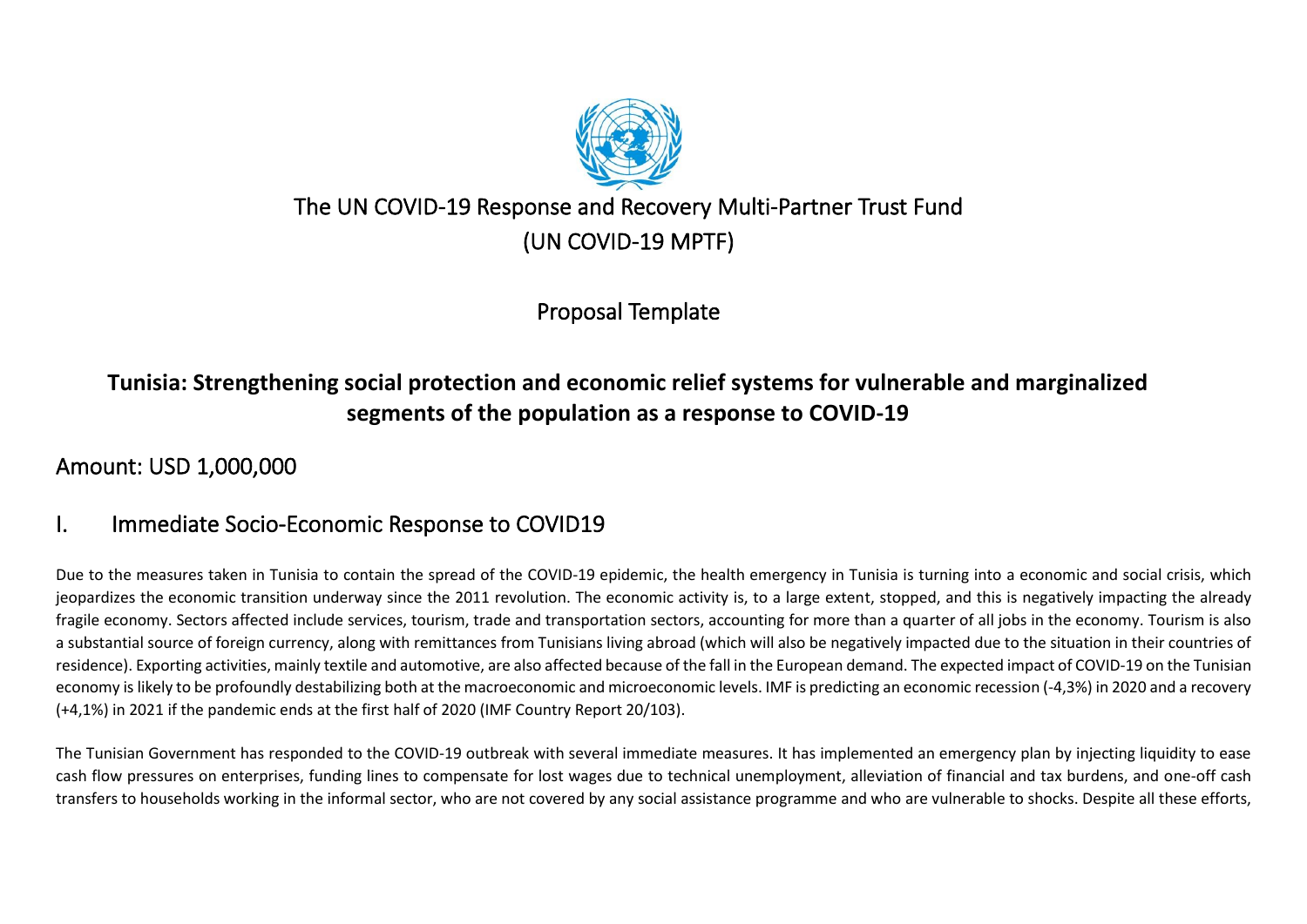it is often difficult to identify and reach these households and vulnerable groups of society, which are in a precarious situation from the onset and risk to be left behind. Compared to other African countries, Tunisia is still suffering from a lack of digitalization, making it difficult to assess the number of marginalized people and to include them in databases and programmes of cash transfers and social safety nets, as well as entrepreneurship projects. It should be noted that the pandemic and the emergency measures taken by the government have led to strong pressures on public finances due to the increase in public spending in support to the health sector, firms and households.

The precarious socio-economic situation is exacerbated by the structure of Tunisia's economy, which counts around 600,000 micro enterprises of which only one third is affiliated to the social safety net. Many independent workers (e.g., craftsmen, daily workers, housekeepers, electricians) and women-headed micro-enterprises are facing cashflow shortages, income losses and bankruptcy, due to the confinement.

The UNCT, in line with its mandate of leaving no-one behind, is aware of several impacts on vulnerable groups. Women, for example, are particularly affected by the pandemic because they are mostly employed in precarious and informal jobs and exposed to the risk of domestic violence. Violence against women is reported to have increased by 35% since the beginning of the crisis. Many migrants, refugees and asylum seekers are not in receipt of a salary during the period of confinement. They also fear stigma if infected and a further rise in intercommunal tensions. The closure of all private and public schools has affected attendance of school children who are already enrolled. Without school, children may be at increased risk of negative behaviours such as existing forms of hazardous child labour and begging for example, and their families need more support to stay safe. Other vulnerable groups of society whose situation is aggravated by the COVID-19 crisis include the LGBTQ community, people living with HIV, the elderly, people with disabilities, homeless people and persons evicted from their homes as a result of the COVID-19 outbreak.

### II. Solutions proposed

UNDP, UN Habitat, UN Women, and WFP will act jointly to support the Tunisian Government to scale-up the national socio-economic response to Covid-19, in close collaboration with IOM, UNHCR, UNFPA and UNAIDS, who will support the implementation of initiatives related to their respective mandates. The pandemic has strongly impacted vulnerable populations and most of the micro, small and medium enterprises and larger firms have stopped their activity due to the confinement measures. The National Socio-Economic Plan of the Government is focusing mainly on (1) preserving livelihoods for vulnerable populations through cash-transfers and (2) preserving jobs through different measures to alleviate the financial and tax burden of firms in order to avoid massive layoffs.

UNDP, UN Habitat, UN Women, and WFP will help the Government at three levels:

- 1. The first level consists of an institutional support to provide ministries and national statistics institutions with the tools to better identify and target vulnerable populations, including micro-enterprises and particularly those headed by women. It consists also in a support to strengthen the legal and socio-economic framework in order to make it more gender-responsive and protective towards working women whose socio-economic rights have been affected by the pandemic (Outcome 1).
- 2. The second level consists in providing direct and emergency aid to the most vulnerable populations in order to respond to immediate needs of the population and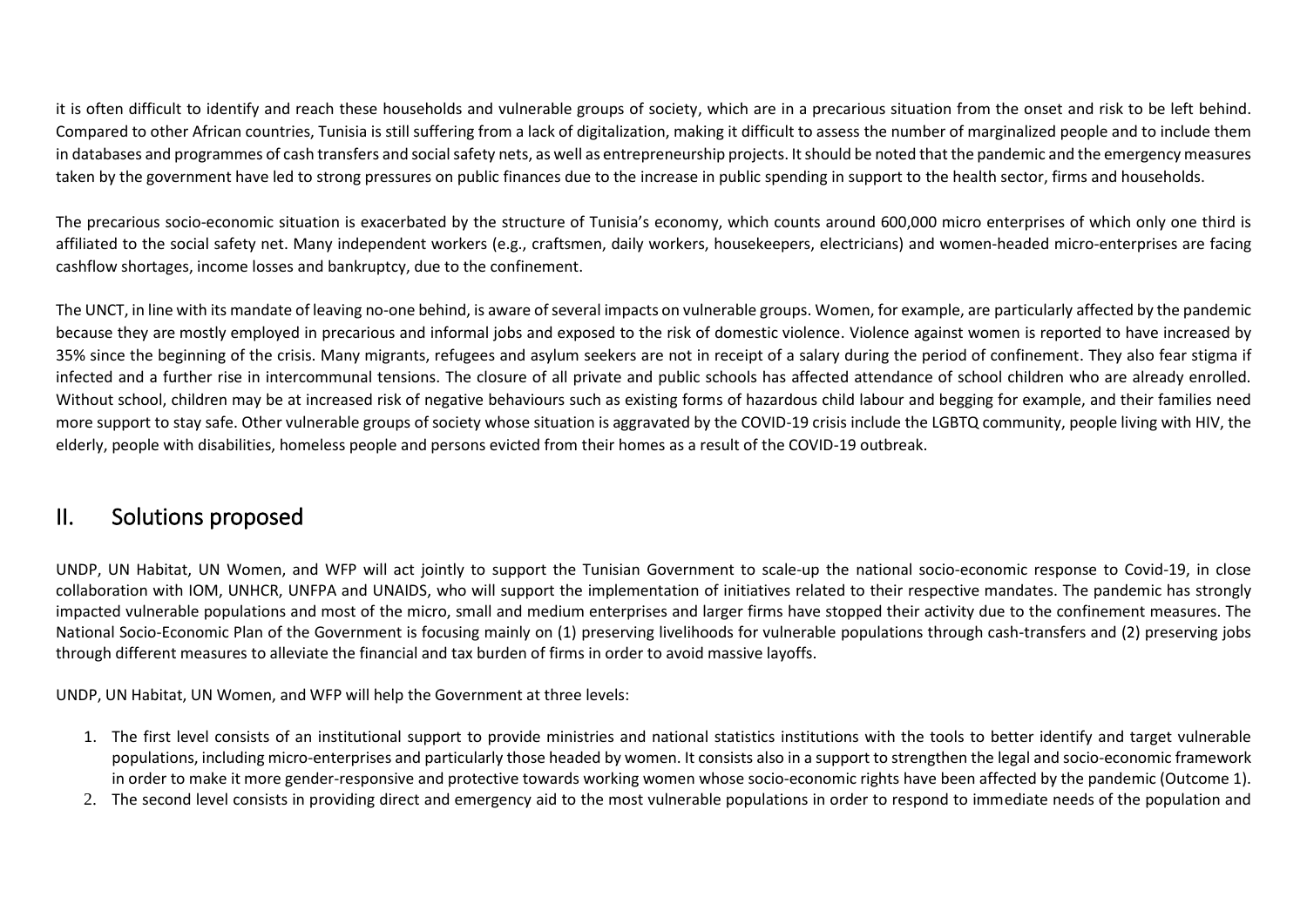providing relief (Outcome 2)

3. The third level consists in strengthening the economic resilience of vulnerable populations, in particular working women heading micro enterprises strongly affected by Covid-19. The support will help mitigate the negative Covid impacts through better networking opportunities and access to digital and ICT tools and financial resources (Outcome 3).

# Outcome 1: Government agencies are equipped with tools to target more effectively vulnerable and marginalized populations with their COVID-19 responses and better fulfil their economic and social rights.

The proposed action contributes to support segments of the population made vulnerable by the pandemic. As described in section III below, the pandemic has increased vulnerability for a large part of the population in Tunisia, in multiple ways. In line with the Leave No One Behind (LNOB) agenda, the proposed action focuses on the various groups currently excluded from support and protection measures. The proposed action adopts a three-pronged approach. Firstly, it will support the Government of Tunisia to ensure the vulnerable communities are included in the national response, through the provision of tools enabling them to target such communities. This action will ensure the sustainability of the action and will better equip the Government to respond to future crises, in the post COVID-19 period. However, vulnerable populations are in immediate need of aid. Therefore, secondly, the proposed action provides emergency support - financial, psychological, shelter, NFI, etc. - to those communities that are not currently covered by the national response. These actions seek to promote the LNOB agenda, and the human rights-based approach which can be replicated by both Governmental and non-governmental partners. Lastly, the action will provide sustainable economic generating opportunities to marginalized women, supporting small and micro businesses, and promoting their inclusion in the digital economy. The proposed action is described through its outcomes and outputs below. The activities will be coordinated in collaboration with ILO, the World Bank and UNICEF . The later have over the years provided and are continuing to support the Ministry of Social Affairs to strengthen its social protection floor system. Therefore the proposed actions in this proposal, to be implemented mainly through NGOs and should be coordinated with these agencies to reduce risk of duplicating and undermining ongoing efforts to strengthen the Tunisian social Protection System.

#### Output 1.1: Newly targeted vulnerable and left behind people are included in the social registry as beneficiaries of shock-responsive social protection top-ups

The crisis has exposed some weaknesses in the Government's social safety net system. The proposed action will, therefore, through output 1.1, support national authorities reach people left behind by the system, both in the context of COVID-19, and in the framework of future shocks Tunisia may experience. This will be done through a diagnostic of the system and by supporting the Government to identify and implement cash-based and food support to the most vulnerable. WFP will be the lead agency for output 1.1.

**Activity 1.1.1: Undertake a diagnosis of the social safety net system** to make it shock-responsive, inclusive and accessible to the most vulnerable populations. This will provide support to national governments and communities in meeting priorities and defining programming responses that assure the recovery of vulnerable populations, and relieve the disproportionate burden of COVID-19 on women and children: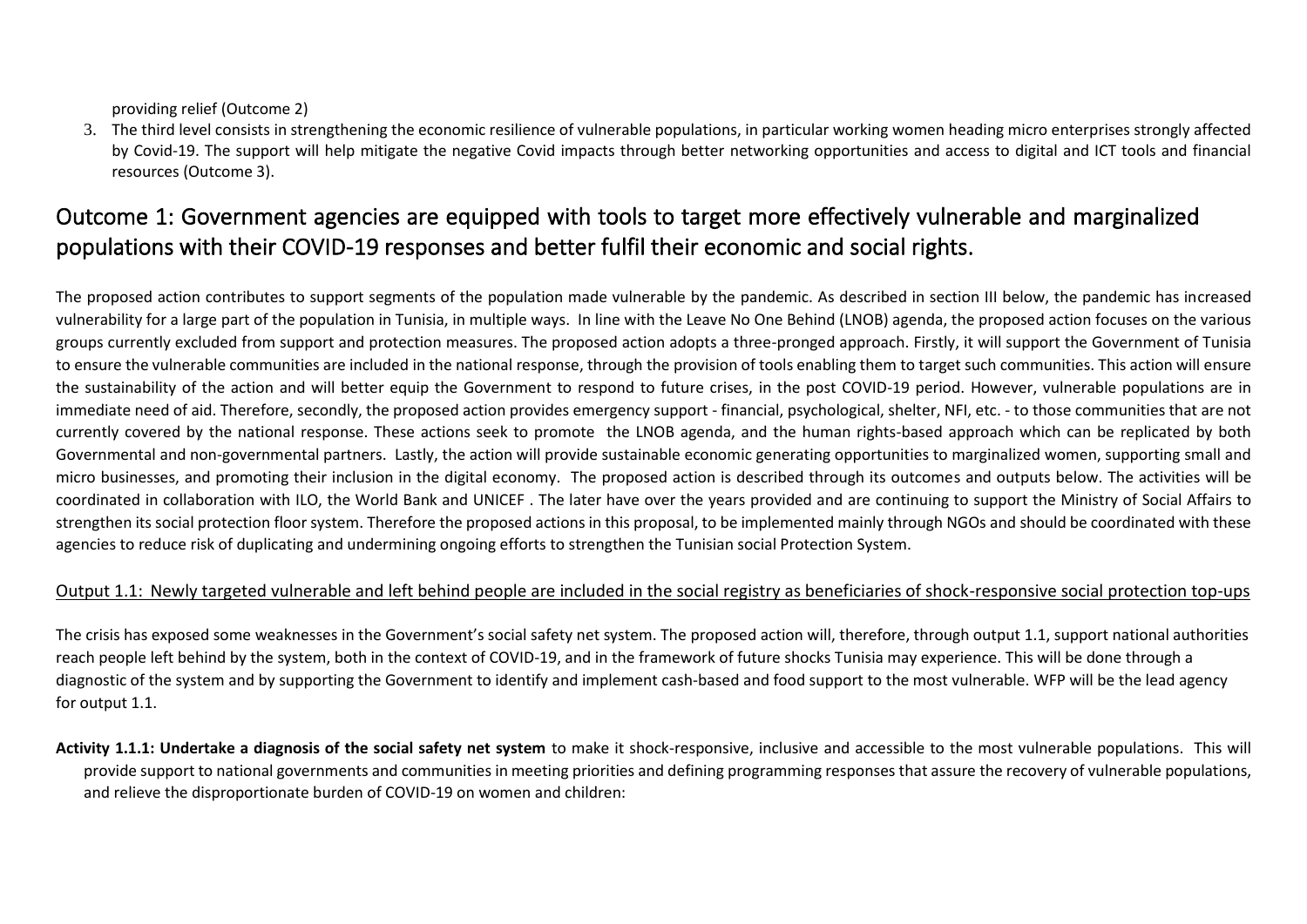- Avail to the humanitarian and development community a reliable and digital database that can identify and update the data on vulnerable groups to make the social protection system more inclusive, respecting human rights and mainstreaming gender perspectives in order to provide appropriate responses to LNOB.
- Improve the targeting of vulnerable groups and the governance of programs by identifying vulnerable groups, digitizing and modernizing the social protection system;
- Set up a system which could identify new beneficiaries by conducting inclusive social surveys of the most marginalized social categories in Tunisia (homeless, sex workers, PLHIV, food insecure children which previously received school meals, poor rural women, single-parent families, seasonal agricultural workers; informal sector workers) in order to avoid the stigma and set up an innovative method of updating data ;
- Set up the OOESCO / Ministry of Education database and connect it to the Ministry of Social affairs database to include the 73% of households with children benefiting school meals as safety nets which are currently excluded;

**Activity 1.1.2: Provide support to the government to identify the most appropriate, innovative and rapid data-driven solutions** to respond to social inequalities through flexible social transfers (in kind, cash or vouchers) and implement support measures to reduce human, social suffering caused by the COVID-19 pandemic in the most vulnerable populations, and ensure an effective, inclusive and sustainable recovery.

**Activity 1.1.3: Support the Ministry of Social Affairs (MoSA) to setup a cash transfer mechanism which protects the beneficiary populations against COVID:** Make a gradual transition from the physical transfer mode requiring the displacement of populations to the post office towards a cash transfer electronic system via telephone to reduce the risk of infection to COVID 19. The proposed action will also provide support to the MSA and Ministry of Education to make flexible food-in-kind responses and social monetary transfers by adapting the response system (social transfers) to changing risks (various COVID shocks, floods, other natural disasters, refugees and migrants) to determine the most appropriate response: Either through school food banks which are supplied by the private sector (supermarkets, producers) or by electronic vouchers or cash transfers. This response could be linked to the blockchain system and digitalization of the management of school food banks stocks with gateways to the database and responses from MSA and Ministry of Education.

**Activity 1.1.4: Maintain the value of transfers and safeguard the purchasing power of vulnerable households by setting up** a food security monitoring system, which does not exist in Tunisia. This system would help adapt the amounts of social transfers to seasonal fluctuations in prices and markets; Given the containment situation and the restriction of movement, the project will carry out a rapid assessment of the food security situation of vulnerable households through online surveys via call center and set up a sustainable primary data collection system when the normal situation would be restored.

#### **Output 1.2: Gender-responsive macro-economic policy solutions are integrated into the legal normative frameworks and government socio-economic, financial and fiscal measures**

UN Women is the responsible agency for this output and related activities, which will contribute, from a gender perspective, to ensuring that women affected by the COVID-19 pandemic are more economically resilient as well as to strengthening the economic recovery of Tunisia post COVID-19, by supporting national institutions and other international stakeholders in implementing the COVID-19 national response plan. UN Women's activities are directly aligned to and support the Ministry of Women, Family, Children and Seniors COVID-19 Response plan, which will ensure the integration of realistic gender-responsive macro-economic policy solutions into the legal normative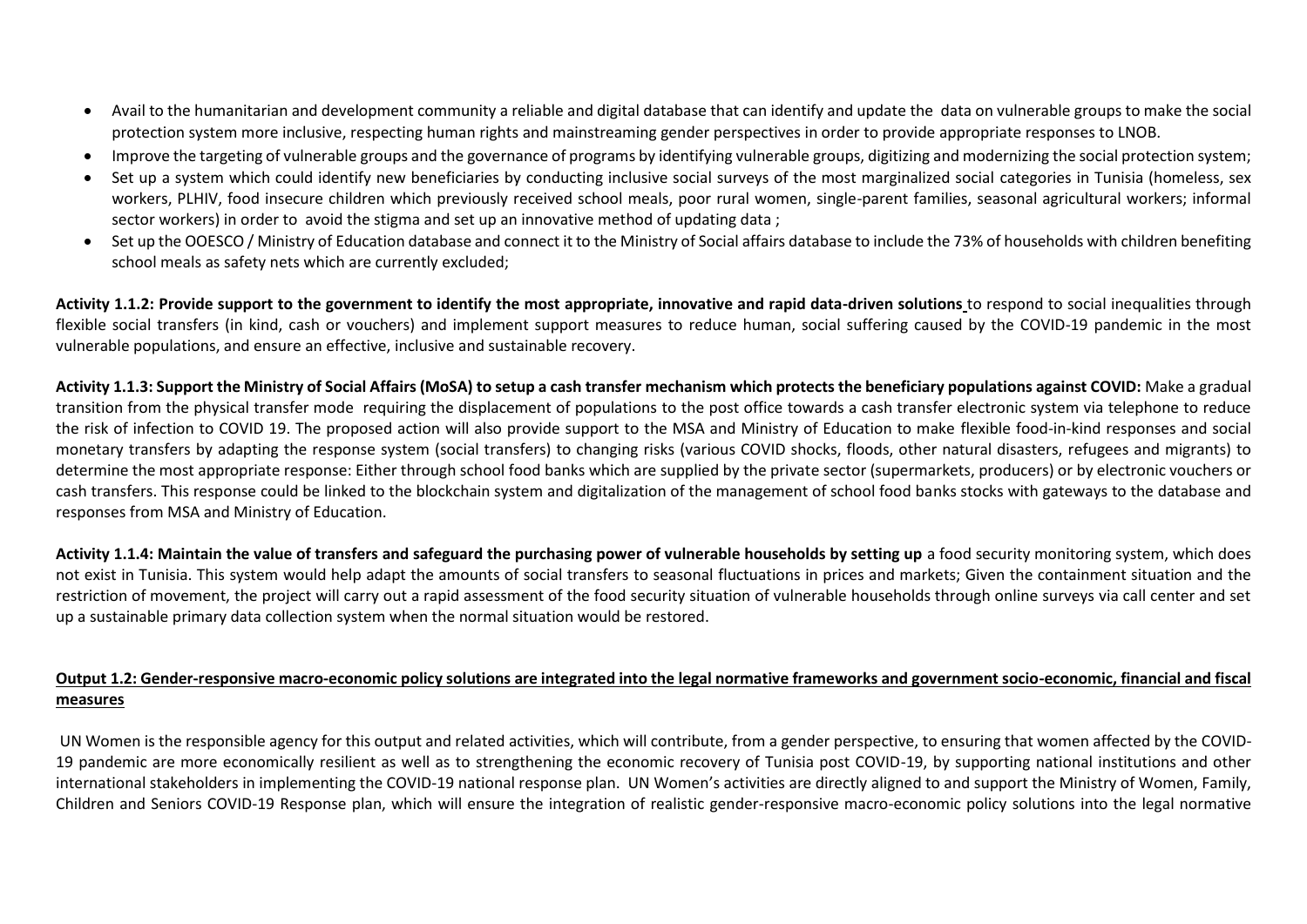frameworks and government socio-economic, financial and fiscal measures by analyzing the gendered impact of the COVID-19 outbreak on Tunisia's economic situation as well as the current macro-economic policies from a gender perspective. This will be achieved through the joint UN Women and UNDP programme set up in 2018, with a focus on women parliamentarians, and also aimed at building the capacity of parliamentarians in gender mainstreaming in both their legislative and oversight functions.

#### **Activity 1.1: Conduct Gender analysis of the legal framework and socioeconomic measures undertaken by government during COVID-19 outbreak.**

Since 7 April 2020, the Tunisian parliament has provisionally delegated to the government the power to promulgate decree-laws in relation to the measures taken to deal with COVID-19. In order to understand the impact of governmental actions related to the crisis, the UN Women will produce 5 analyses of the laws, decree-laws and measures taken by the government to respond to COVID-19 with a gender approach. These analyses will provide a clearer vision on how women's rights have been mainstreamed in these legal texts and raise awareness of ministries, which will allow them to strengthen the gender-dimensions of their efforts.

#### **Activity 1.2.: Ensure gender mainstreaming has been embedded in all legal frameworks and budgetary allocations during COVID-19.**

UN Women will closely engage and collaborate with relevant ministries involved in the field of women's socio-economic rights to provide technical guidance in the form of resources (eg: fact sheets and guidelines) to ensure that gender issues have been consistently mainstreamed throughout all legal frameworks and budgetary allocations including action targeting most vulnerable women and girls.

#### **Activity 1.3**: **Ensure concertation between civil society and government to guarantee gender-sensitive national responses**

This activity will involve at least 10 organizations with experience in social and economic rights from all over Tunisia.

#### **Output 1.3: Support the collection and analysis of gender and sex-disaggregated data in order to accurately identify the differential economic impact of the outbreak on the population and specifically on women and increase the population's awareness**

This output and related activities is the responsibility of UN Women who will collaborate with the Ministry of Women, Family, Children and Seniors and the National Institute of Statistics, to prioritize the collection and analysis of data in order to accurately identify the differential impact of the outbreak on the population. UN Women's activities are directly aligned to and support the Ministry of Women, Family, Children and Seniors COVID-19 Response plan, and will ensure that qualitative and quantitative research on the prevalence of economic violence against women due to the impact of the COVID-19 outbreak is conducted. Since COVID-19, violence against women has increased by 7 times compared to last year, and according to data from MFFES hotline services, economic violence was identified at 47% of all calls received in the last week of March 2020. Gender inequalities in terms of access to employment in the formal sector were noted, with 22.5% female unemployment compared to 12.7% male unemployment. This unequal access to the labour market increases the presence of women in the informal sector, which is a sector seriously affected by COVID. For this reason, UN Women will investigate the economic violence during the COVID-19 crisis by ensuring a national report on the economic situation of women, but also by having a qualitative analysis.

**Activity 1.3.1: Provide technical support to national statistics institute/CSOs in order to produce data related to women's economic situation and economic violence.** With UN Women's technical and financial support, including support to defining the research methodology and data collection tools/methods, a national report on the socioeconomic situation of women will be produced by the NIS in order to provide a qualitative and quantitative overview of socio-economic situation of vulnerable workers and women victims of economic violence.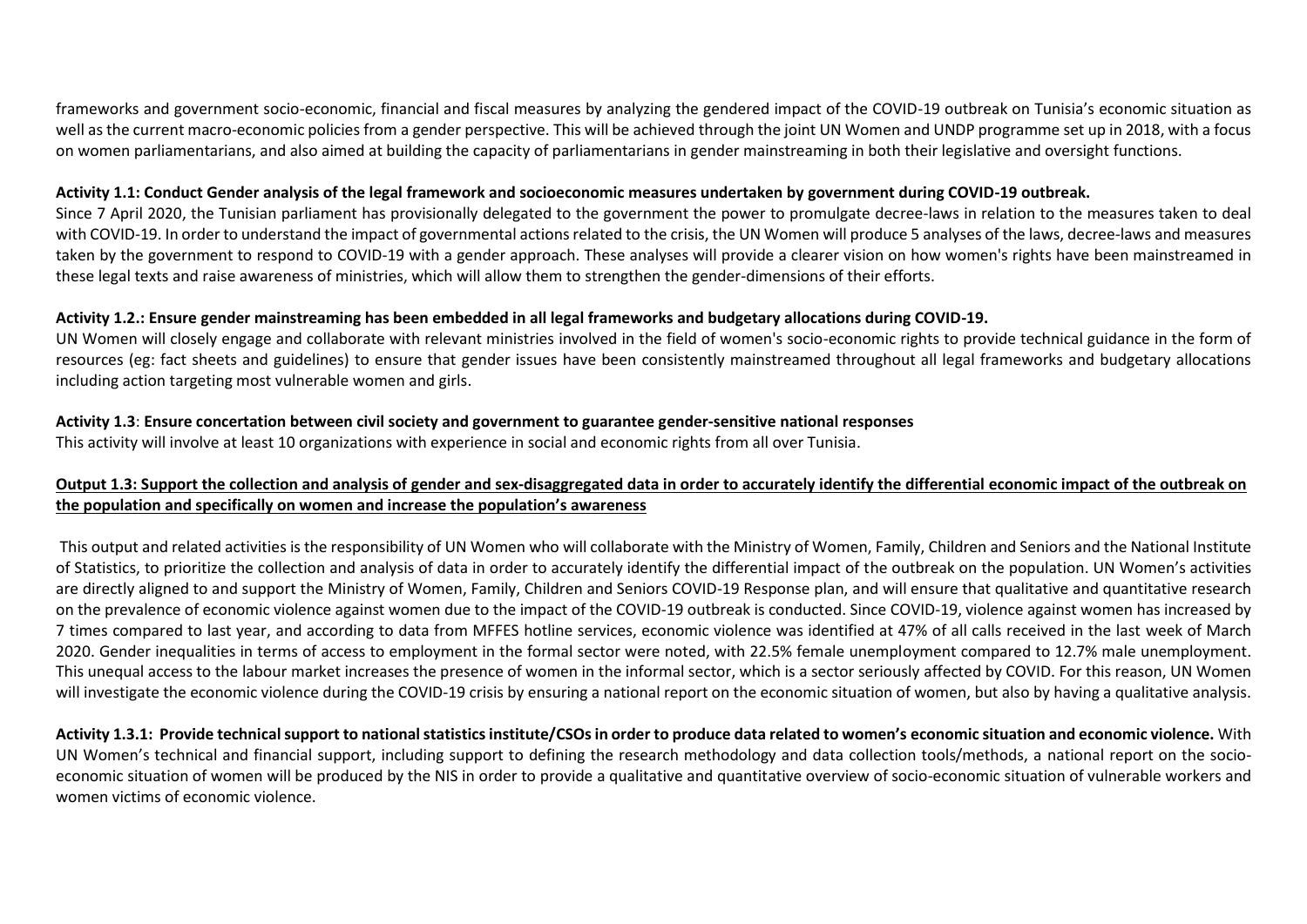**Activity 1.3.2 UN Women will collaborate with experienced CSO partners to undertake a qualitative study on economic violence.** UN Women will collaborate with experienced CSO partners and National institute of statistics to undertake a qualitative study on economic violence. The study will present economic violence against women as well as to ensure that data collected will facilitate access to social and financial services during COVID-19.

**Activity 1.3.3: Raise awareness through the media and CSOs about economic violence against women during covid-19.** This will be done through the development of media and advocacy campaigns related to women's socio-economic rights that will be disseminated to the population through various communication channels.

# Outcome 2: Emergency interventions help vulnerable and marginalized segments of the populations to cover their immediate needs during the COVID-19 crisis.

While outcome 1 seeks to support the institutional socio-economic response to the pandemic, outcome 2 will respond to the immediate needs of vulnerable populations. The action, conceived in accordance and complementarity with the Government's Covid-19 Response Plan, consultations with Civil Society Organisations and UN-led tracking mechanisms, ensures that a number of communities, identified as at-risk of deprivation in the current context via UN and other analyses in Tunisia, receive needed support. Different modalities, depending on the needs and specificities of the groups are presented below.

These activities will help draw attention on vulnerabilities that are not covered – or are insufficiently covered – by ongoing social and economic relief measures during the COVID-19 crisis, and will provide quick assistance – albeit limited- to a number of the most vulnerable in each target group, with the aim of creating entry points for further support, and for a more structured, equitable and systematic one. While the project cannot cover the needs of all identified vulnerable groups, it will draw the attention on the needs, introduce pilot best practices and leverage other sources of funding. The action seeks to serve as model, both for the Government and other stakeholders, to promote best practices in reaching vulnerable and excluded communities, along with pursuing the LNOB agenda. The outcome will be led by UN-Habitat and WFP. In order to maximize the impact of the intervention, and ensure that the needs of vulnerable groups are fully addressed, the actions will be implemented in close collaboration with a number of other UN organizations – namely IOM, UNHCR, UNAIDS, and UNFPA - depending on the profile of vulnerable populations, taking advantage of the collective expertise of the UN system in Tunisia. As in outcome 1, the activities are complementary to the social protection work of the ILO, the World Bank and UNICEF and are undertaken in coordination with the efforts of the Ministry of Social Affairs to establish a social protection floor and are aligned with the 'AMEN' law on poverty and limited income.

The action seeks to support the following communities that have been negatively affected by the crisis:

- 1. Migrants, refugees and asylum seekers
- 2. Vulnerable women and women victims of gender-based violence
- 3. Vulnerable youth
- 4. LGBTQ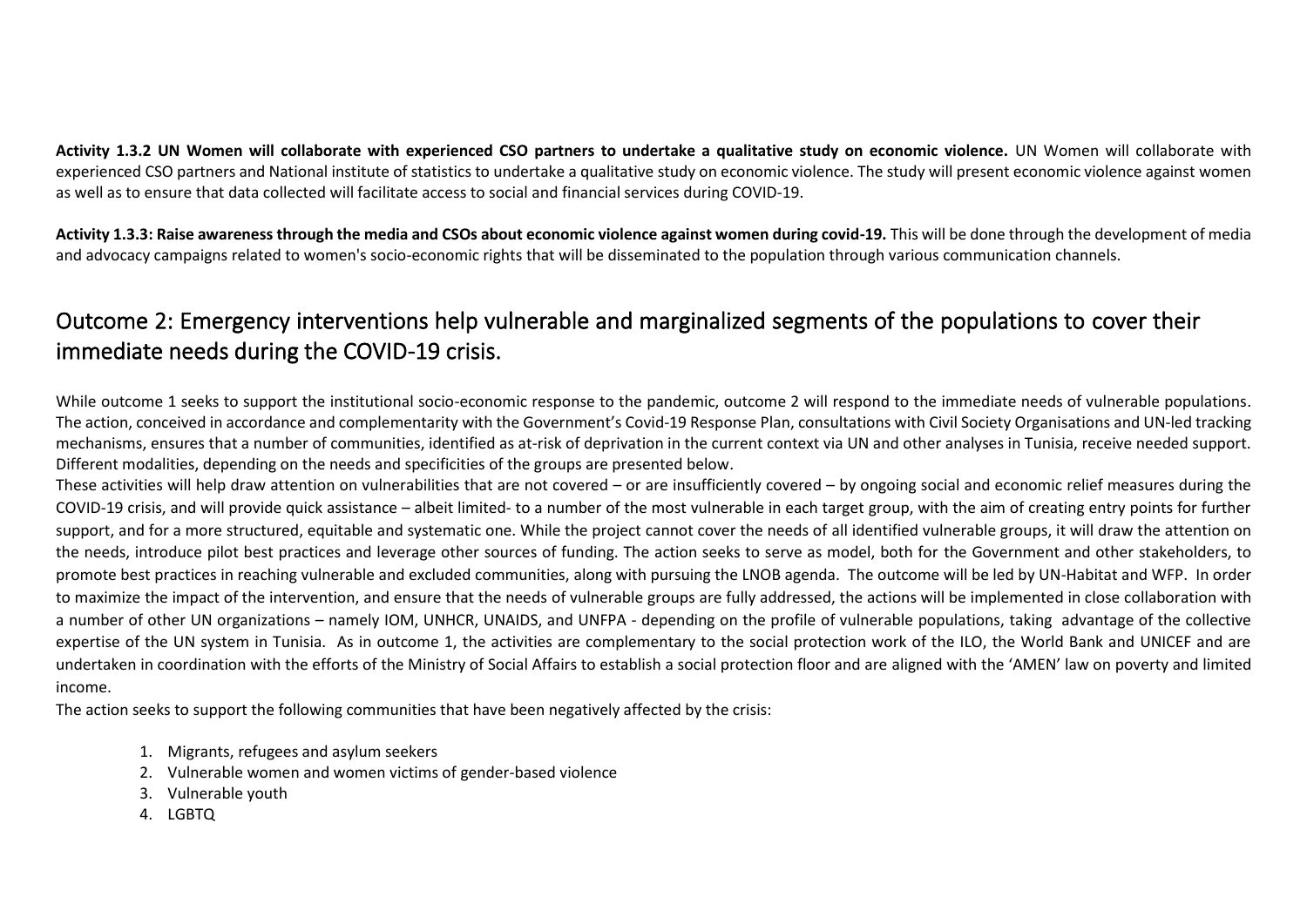- 5. People living with HIV (PLHIV) and other populations most at risk of HIV
- 6. Persons with disabilities
- 7. Homeless people and persons evicted from their homes
- 8. Poorest households affected by COVID with school children benefiting from school meals

#### **Output 2.1: Increased access of vulnerable groups to social aid, protection and health information and services**

#### **Under the responsibility of WFP, with the support of IOM and UNHCR**

**Activity 2.1.1: Provide financial support to migrants, refugees and asylum seekers.** Following requests received from the Ministry of Social Affairs, along with numerous municipalities, activity 2.1.1 will provide financial support to migrants, refugees and asylum seekers. The UN are working closely with the Tunisian Government, and in particular the Ministry of Social Affairs, to promote the inclusion of migrants, refugees and asylum seekers in the COVID-19 related social protection measures that the Government of Tunisia seeks to put in place, but emergency measures are necessary until their integration in national response mechanisms. The Tunisian authorities can be commended for their readiness of the Tunisian authorities to include migrants and refugees in the national health response in the context of COVID-19. While there is openness to migrant and refugee inclusion, as a practical matter, it will be challenging in the short term, as no unified database of migrants exists in Tunisia. Therefore, the proposed action contributes to financially supporting migrants, refugees and asylum seekers in the interim, until the point that they can be supported by longer term measures.

The action will provide 1,800 disbursements of cash and/or vouchers to migrants, along with health information, focusing in the immediate term in the three cities in Tunisia in: 1) Tunis; 2) the central city of Sfax; and 3) the southern city of Zarzis, all three of which have a high concentration of migrants, and potentially in other areas of Tunisia, based on identified needs and the requests received both from migrants and the local authorities in other cities and regions. Between TND 100 - 250 will be distributed. Cash will be distributed via prepaid ATM cards.

Further multipurpose cash assistance will be ramped-up for 1,000 vulnerable refugees and asylum seekers, preserving refugees and asylum seekers' abilities to meet their food and other basic needs such as medication and rent through a monthly cash allowance. Through existing cash support mechanisms, refugees/asylum seekers will receive assistance through the Tunisian Post Office in two categories: sheltered beneficiary (200TND/person) and non-sheltered beneficiary (250TND/person). Additional 50 TND/family member will be provided to both categories. Most persons of concern live in urban settings across Tunisia's seven large regions, while a small number (12%) is accommodated in shelters and apartments. The current population include Syrians, Sudanese, Eritreans, Somalis, Ivoirians and small numbers of other sub-Saharan African populations. Within these groups the screened-in profiles will be vulnerable families, unaccompanied children and single adults who were victims of severe human rights abuses in Libya including torture and SGBV survivors.

Beneficiary Selection: The profile of vulnerability has changed dramatically in recent weeks. Assessments conducted by the UN at the onset of the pandemic indicates that essentially all migrants, refugees and asylum seekers that are not in receipt of a salary during the period of confinement are in a precarious situation. Beneficiary selection to-date, in the ongoing provision of assistance described, is based on pre-existing beneficiary lists; ongoing referrals by partners; and requests received from individual migrants on the helplines. There is a real need to expand these criteria, and the UN system is currently engaged in an effort to respond to the needs of vulnerable migrants,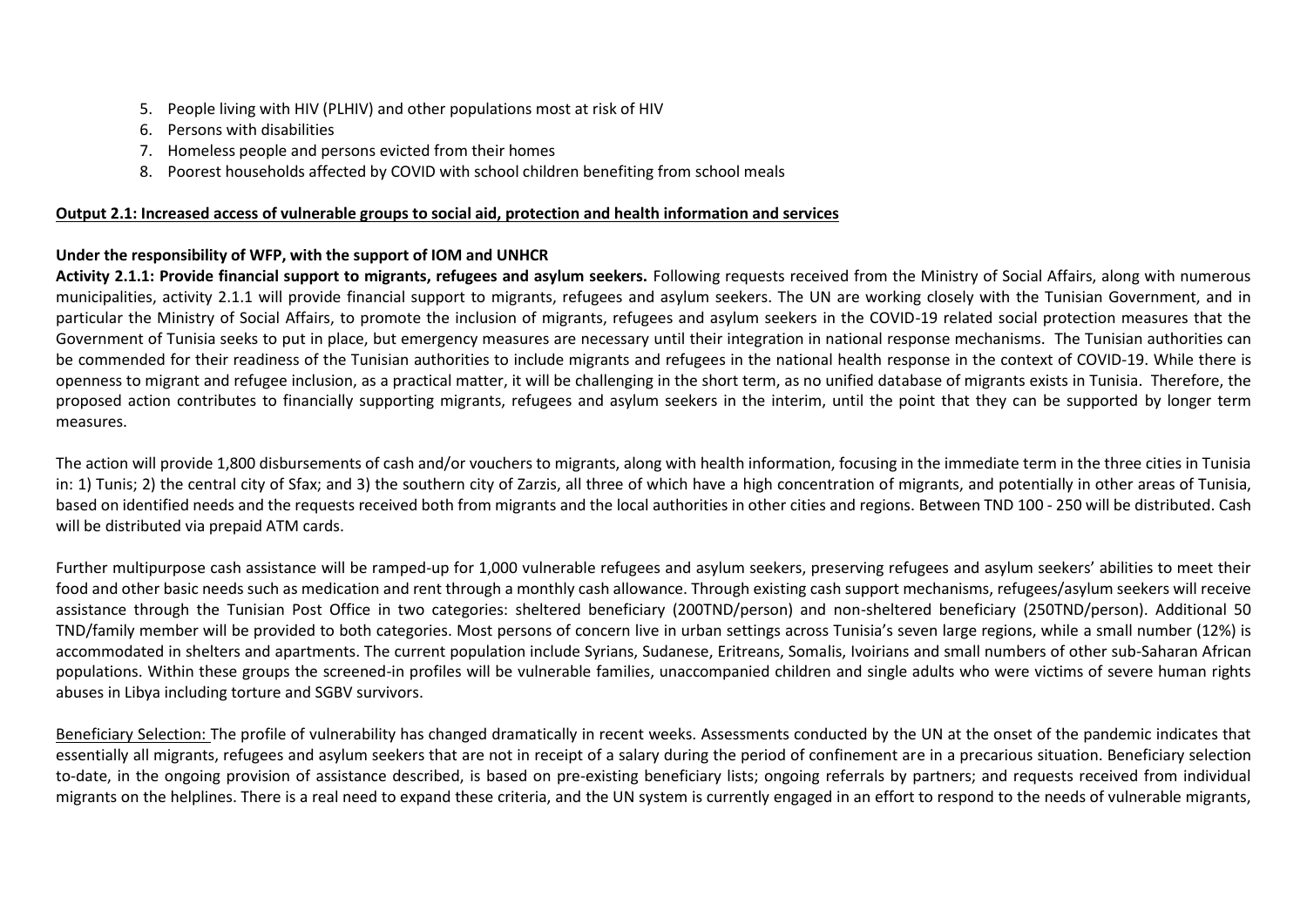refugees and asylum seekers throughout Tunisia. The identification of vulnerable migrants, refugees and asylum seekers involves the triangulation of multiple sources of information.

#### **Activity 2.1.2: Under the responsibility of UN-Habitat with the support of UNFPA.**

**Provide support to vulnerable women and women victims of gender-based violence.** Activity 2.1.2 aims at establishing social aid criteria to address socio-economic vulnerability of women with Civil Society Organizations and distribute social aid to vulnerable women who do not receive aid through the government's Covid-19 response plan (unemployed or working in the informal sector, in the agricultural sector in rural areas). Social aid (cash, food aid, medicine, transport, rent payment, electricity bills, etc.) will be provided to 300 women in Tunis, Kairouan, Zarzis, Gafsa and Sfax through the existing network of CSOs involved in GBV and women's empowerment. In addition, support will be provided to the Ministry of Women and Civil Society for the creation of a new shelter for women victims of violence and for strengthening the mental health of women victims of violence through psychological support during the confinement period. The new center will use existent premises and will be renovated and equipped; appropriate measures will be taken to prevent Covid-19 spread amongst the users of the center. Incentives will be provided to 6 staff. It is expected that the center will host during the implementation period 128 women victims of violence. This activity builds on detailed needs assessments by CSOs managing women safe spaces, and which are in direct contact with vulnerable women, as communicated to UNFPA.

#### **Activity 2.1.3: Provision of psychological support to vulnerable youth and adolescents in remote areas. Under the responsibility of UN-Habitat with the support of UNFPA.**

Activity 2.1.3 will reach out to 1,200 vulnerable young people and adolescents in areas without connectivity to assess their needs through an itinerant bus in partnership with Tunisian scouts. In addition, psychological support will be provided to 5,000 adolescents and young people through a special hotline managed by young psychologists with the support of the Faculty of Human and Social Sciences and societies of psychology. The hotline will have a code for each region, and the young person will be referred to a psychologist from his/her region, ensuring support is tailored to local socio-cultural contexts.

#### **Activity 2.1.4: Provision of psychological and social aid support to the LGBTQ community. Under the responsibility of UN-Habitat with the support of UNFPA.**

Activity 2.1.4 will also support remote psychological consultations and availability of treatment for 200 LGBTQ people who have difficulty accessing their chronic treatment because of confinement and whose displacement could constitute a danger of abusive treatment by the police because of their gender identity or their sexual orientation and receiving complaints regarding stigmatization and discrimination. LGBTQ individuals will also receive social aid. (This will be done with CSOs (DAMJ, Tunisian Association for Reproductive Health, ATL MST / SIDA, YPeer).

#### **Activity 2.1.5: Support to people living with HIV (PLHIV) and populations most at risk of HIV. Under the responsibility of UN-Habitat with the support of UNAIDS.**

PLHIV will be provided with information and guidance on HIV and COVID-19: including the collection of information on the needs of PLHIV in terms of treatment and liaison with care services; information and guidance on combination prevention for populations most at risk of HIV (sex workers, injected drug users, men who have sex with men, etc.). The action will also receive and record complaints regarding stigma and discrimination related to HIV status in relation to the COVID 19 response, and offering listening and psychological support services through existing remote support services (RAD from ATL MST SIDA Tunis, etc.)

#### **Activity 2.1.6: Awareness raising using sign language, and provision of social support to people with disabilities: Under the responsibility of UN-Habitat with the support of UNFPA.**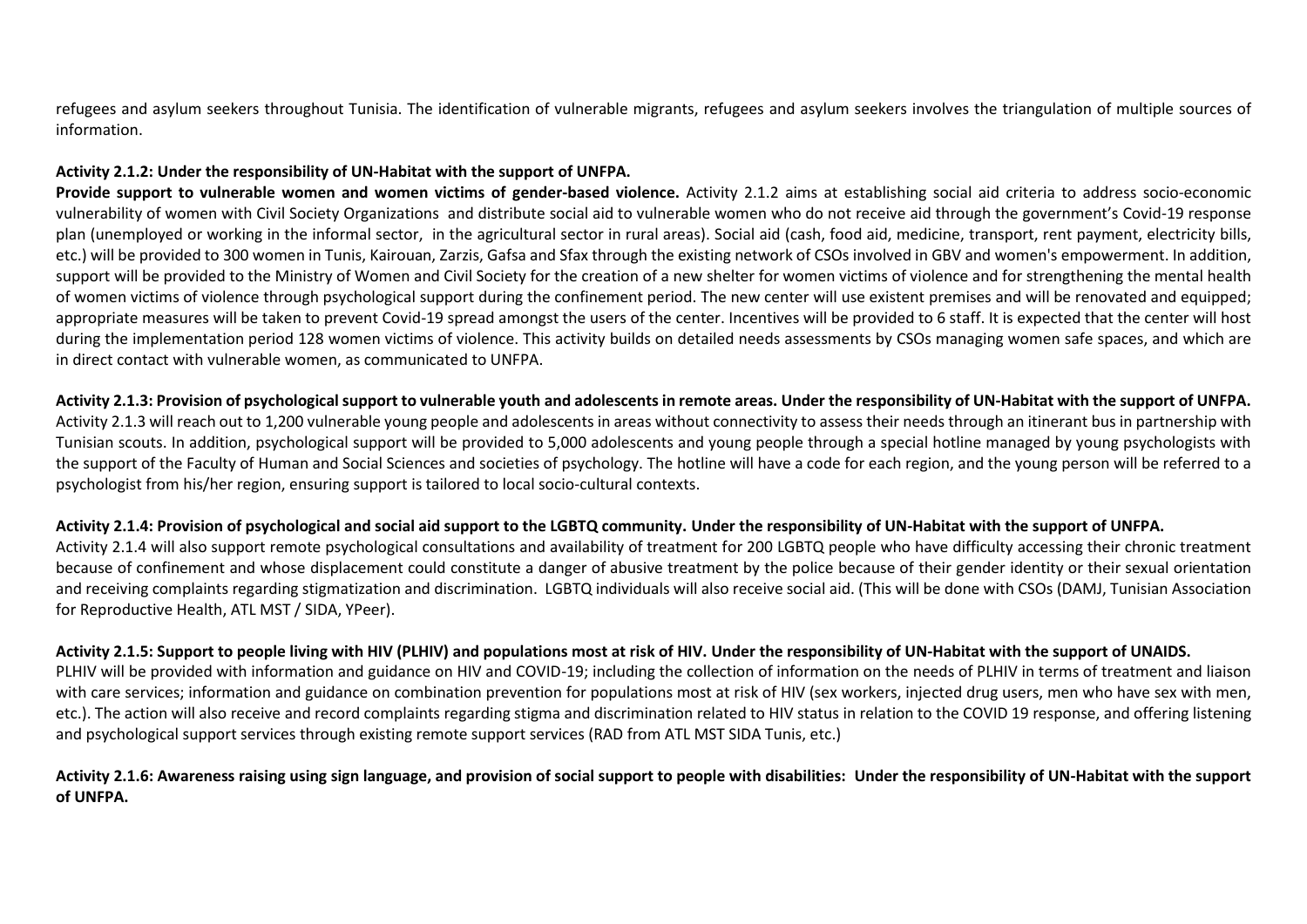Activity 2.1.6 will strengthen access to information on COVID-19 to 2,000 people with disabilities by translating into sign language information and communication tools and messages on social networks and on media to allow increased access to treatments and liaison with care services. In addition, it will provide social aid (cash, food aid, medicine, transport, rent payment, electricity bills, etc.) to 500 people with disabilities in coordination with CSOs (Tunisian Association of Sign Language Interpreters, Association Ibsar). This activity will complement the actions undertaken by the Ministry of Social affairs - such as cash and food to families caring for persons with disabilities -by providing social aid directly to the persons with disabilities.

**Activity 2.1.7: Support to homeless people and persons evicted from their homes as a result of the COVID-19 outbreak. Under the responsibility of UN-Habitat.** Activity 2.1.7 will support homeless people, and persons evicted from their homes through the two measures below:

Support the Orientation and Social Support Centres (in the cities of Tunis, Sousse and Sfax) in charge of hosting the homeless people and their SAMU Social (Emergency Social Support Service) to provide the homeless with shelter, access to basic hygiene facilities and socio-psychological support; the following is based on a list of needs provided to UN-Habitat by the Ministry of Social Affairs:

- Light renovation works to host more homeless people and allow them to practice social distancing, quarantine and self-isolation; supply of furniture.
- Supply of 1 vehicle for the Tunis Social Support Centre dedicated to their mobile relief teams to reach more homeless people.
- Supply of Covid-19 prevention equipment.
- Socio-psychological support for the homeless people.

Advocacy and policy support to secure the right to housing for all amid the Covid-19 outbreak in response to forced evictions and evictions reported by the SAMU Social (Ministry of Social Affairs) and the NGO Médecins du Monde Belgique, during their social relief tours in Tunis and its suburbs. Support the Government in enforcing moratoriums on all evictions and allowing deferrals of mortgage payments by devising strategies that also factor contingency plans to

avoid economic challenges for landlords and banks.

### Outcome 3: The economic resilience of marginalized women micro entrepreneurs is reinforced.

The Covid-19 pandemic and the ongoing containment measures imposed by the Government are leading to the marginalization of a significant segment of the population, specifically in the informal sector (38% of the GDP, 2015 Data) and MSMES (more than 90% of enterprises). Among this group, women-headed micro enterprises in economic sectors, such as tourism and handicraft, textile, etc., are strongly affected. Most of these vulnerable women have less access to social protection and are often single-parent households. They are most likely to fall below the poverty line.

The Government has implemented a set of measures to support vulnerable populations against the loss of livelihoods and jobs, mainly cash transfers. But it's fundamental to help people become more resilient by providing them equal access to business opportunities that will help them resist to the Covid shock through financial instruments or technical tools, allowing them to adapt their activities according to the Covid-19 context. This outcome aims to supporting the Government in scaling-up its actions and in strengthening women-headed micro enterprises' resilience to the Covid-19 pandemic, preventing this segment of the population from further marginalization and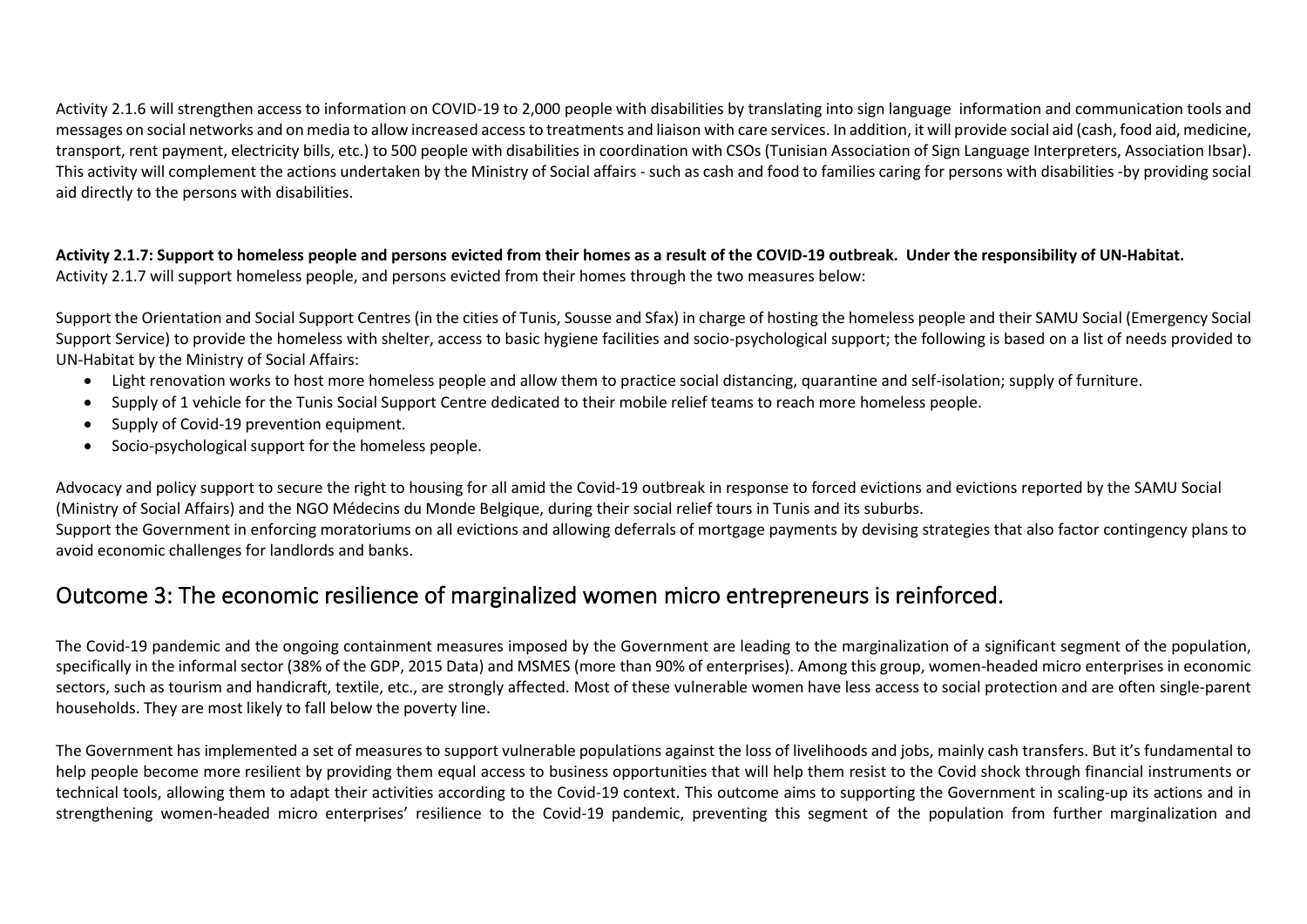impoverishment.

#### **Output 3.1: Support the digital transition and capacity development for vulnerable women, including young women, especially in southern areas**

The UN will capitalize on on-going activities and established partnerships with national authorities like the Ministry of Professional Training and Employment, to provide support to the digital transition and capacity development for young women, especially in southern areas. Usually, women in these areas have limited access to ICTs (phones, laptops, Wi-Fi, etc.) even if they are educated and have the minimum skills for understanding and applying digitalization, due to social constraints and because they are living in disconnected and poor areas. By providing them with access to digital tools, it will be possible to connect them with the local ecosystem (local private sector, enablers and business network), as well as the community of NGOs and the local authorities. This could accelerate the integration of women in the ecosystem and being (re)employed or launching their own project through digitalization.

The UN will support the creation a pilot digital infrastructure, for women micro-entrepreneurs in the 3 southern governorates of Medenine, Kebili and Tataouine, to implement a solution enabling:

- The allocation of goods, services, and resources in an effective, flexible, and traceable way, to vulnerable women micro entrepreneurs.
- The direct involvement of local organizations and experts in decision making and the creation of distributed bottom-up structures for direct allocation of micro resources.
- The mobilization and incentivization of different individuals, business partners and sponsors to contribute to the ecosystem and support vulnerable women entrepreneurs.
- The support of activities and projects targeting women micro-entrepreneurs, by creating new economic and job opportunities for them and involving other socioeconomic actors to target vulnerable communities and to help them creating value and developing their capacities.

It will be important to identify the right mix of technologies that are suited to local needs and contexts. Blended approaches, such as a combination of radio and telephone, and locally relevant technologies selected on the basis of in-depth analysis of local needs and existing information systems, should be adopted to increase the efficiency of initiatives and better serve different users and contexts.

#### **Output 3.2: Support the financial inclusion of vulnerable women micro-entrepreneur**

Starting from on-going projects of women economic empowerment in support of the Ministry of Professional Training and Employment, solutions to support women micro entrepreneurs will be provided to help removing structural barriers to their economic empowerment and particularly by accelerating their access to finance, market and business services and, therefore, strengthen resilience and social stability in remote areas in the South. They will also address the challenges of social and economic violence affecting women through the support to women's entrepreneurship in partnership with the National Program for Women Entrepreneurship "RAIDA". Women's access to financial services and entrepreneurship is strengthened and promoted through the launch and scaling up of 100 small projects, with the aim to reduce gender inequalities and structural obstacles to the economic empowerment of women. The results will be achieved through direct technical and financial support to the projects led by women, by setting up a special program for the economic empowerment of women, working with business incubators, and developing specific tools and financial services adapted to the needs of women entrepreneurs. This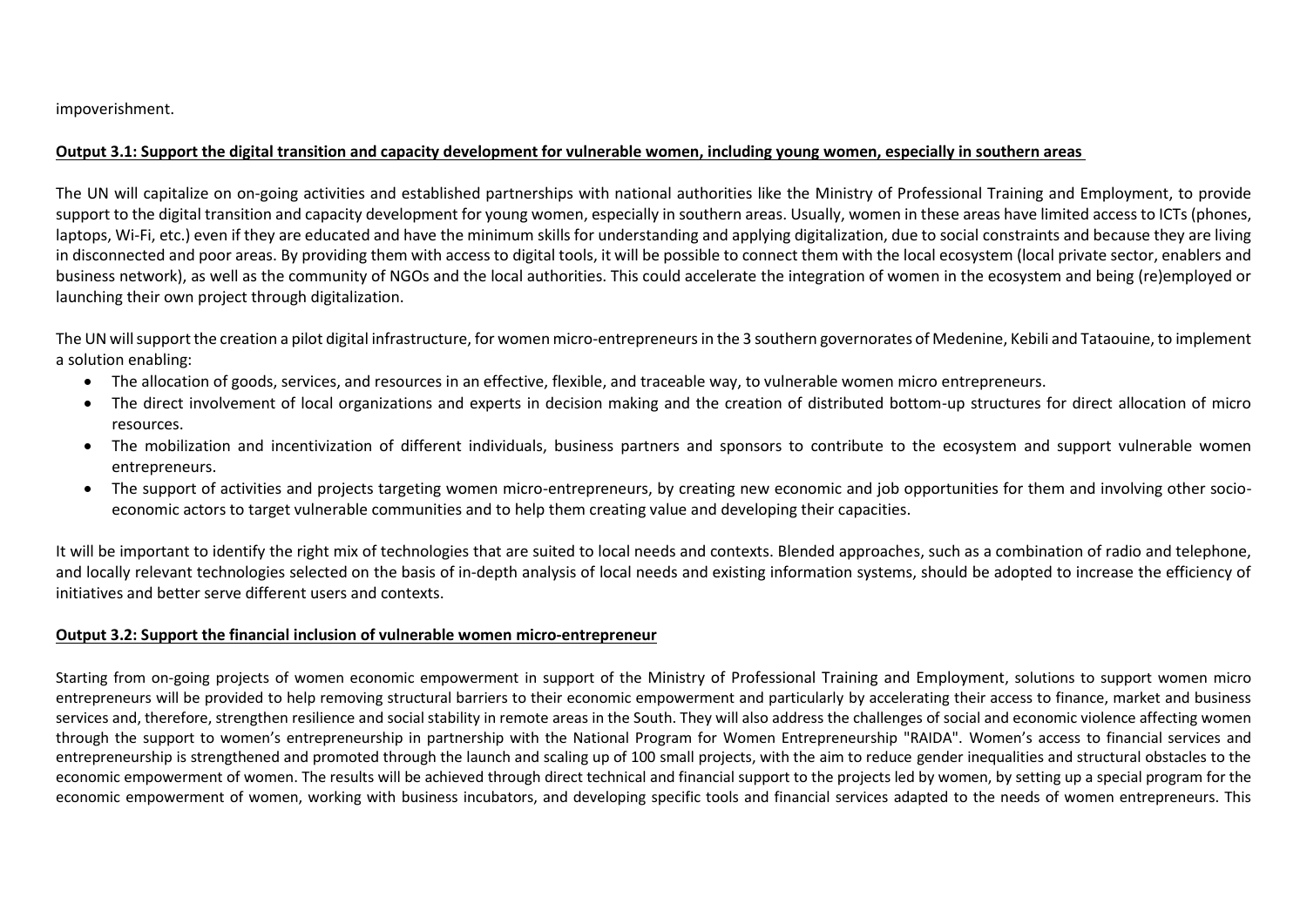intervention will also develop technical support for capacity strengthening of women entrepreneurs adapted to the specific needs of their activity. The support will also include the promotion of public employment services to women and the development of adapted financial and technical services for women's needs. It will be implemented in partnership with public institutions (Ministry of Vocational Training and Employment and Ministry of Women, Family, Children and Seniors) and local civil society organizations.

## III. What is the specific need/problem the intervention seeks to address?

The COVID-19 pandemic has given rise to a multitude of problems and needs. The following section addresses the main problems which the action will address.

**PROBLEM 1. The social safety nets system is not shock responsive inclusive and accessible to the most vulnerable populations. Existing assistance schemes are facing** structural challenges, that could jeopardize their operational viability. the system does not have the flexibility to adapt to a crisis and respond effectively. There is a big gap in the targeting of vulnerable groups and the digitalization of the social protection system: 20% errors of inclusion and 20% exclusion and lack of consensual criteria to select vulnerable groups: In Tunisia, the National Program for Aid to Needy Families, "PNAFN", covers 7.3% of the total population (4.38% of the elderly and 2.92% of working age 12). The allowance granted represented 45% of the minimum wage in 2015. On top of this allowance is granted 10 dinars per month per child of school age (up to three children). In 2014, 85,000 children benefited from this allowance representing 3.5% of Tunisian children. The "evaluation survey of the performance of social assistance programs in Tunisia" (PNAFN and AMGII)<sup>[\[1\]](https://euc-word-edit.officeapps.live.com/we/wordeditorframe.aspx?ui=en%2DUS&rs=en%2DUS&wopisrc=https%3A%2F%2Fundp-my.sharepoint.com%2Fpersonal%2Filhem_brini_one_un_org%2F_vti_bin%2Fwopi.ashx%2Ffiles%2F9c0957ccf36044e9ba42307ba5655f27&wdenableroaming=1&mscc=1&wdodb=1&hid=8BFC4A9F-3085-B000-2656-2023B8B51E2D&wdorigin=ItemsView&wdhostclicktime=1587487170360&jsapi=1&newsession=1&corrid=e1fe9489-0522-493f-aacc-a7517ecd2954&usid=e1fe9489-0522-493f-aacc-a7517ecd2954&instantedit=1&wopicomplete=1&wdredirectionreason=Unified_SingleFlush#_ftn1)</sup> showed that targeting and inclusion errors are relatively significant. The number of beneficiaries of the PNAFN has triple since its creation in 1987 to reach 823000 households in 2015. Nonetheless, it does not include social safety nets programmes recipients of other ministries, particularly the Ministry of Education and the impact of the program on poverty reduction is minimal.

It does not include 72.6% of children benefiting from school canteens in primary schools who belong to the poorest segment of the population. This is due to poor coordination between MAS and the Ministry of Education during the questionnaire design phase and the absence of a digitized OEESCO/MEN database. This would notably require improving both targeting and program governance. *The method of identification of social survey discriminated the most vulnerable groups and creates a stigma: The various* laws related to social security have endeavoured to gradually cover the most precarious professions of agriculture, crafts and small trades, and domestic workers, without however succeeding in integrating the most discriminated, in particular , the homeless, sex workers, PLWHIV, households with children benefiting from school canteen meals exposed to food insecurity, rural women, single-parent families, seasonal workers in rural areas; workers in the informal sector; moreover, the mode of identification of beneficiaries through social surveys excludes certain categories of vulnerable groups creating stigma and the refusal of these social categories to benefit from social transfers thus accentuating their precariousness. The updating data do not include vulnerable groups on the margins of society:

Lack of an exhaustive integrated Single Registry Management Information System (MIS): each ministry has a database with different criteria for selection of the vulnerable households. This database which is not digitalized does not allow to finalize the Unique National Identifier for the Citizen (UINC) or to connect it to the MAS database and the ASPIRE database of the World Bank. There is no coordination of organizations collecting statistical information (INS and MAS - Social Survey) creating biases and errors in the inclusion of administrative data.

**PROBLEM 2: Disparity between the needs of the vulnerable beneficiaries and the social response (social assistance programs PNAFN and AMGII):** Social transfers over the past decades have played an important role in eradicating poverty and reducing regional inequalities. They have been instrumental in correcting several inequalities in the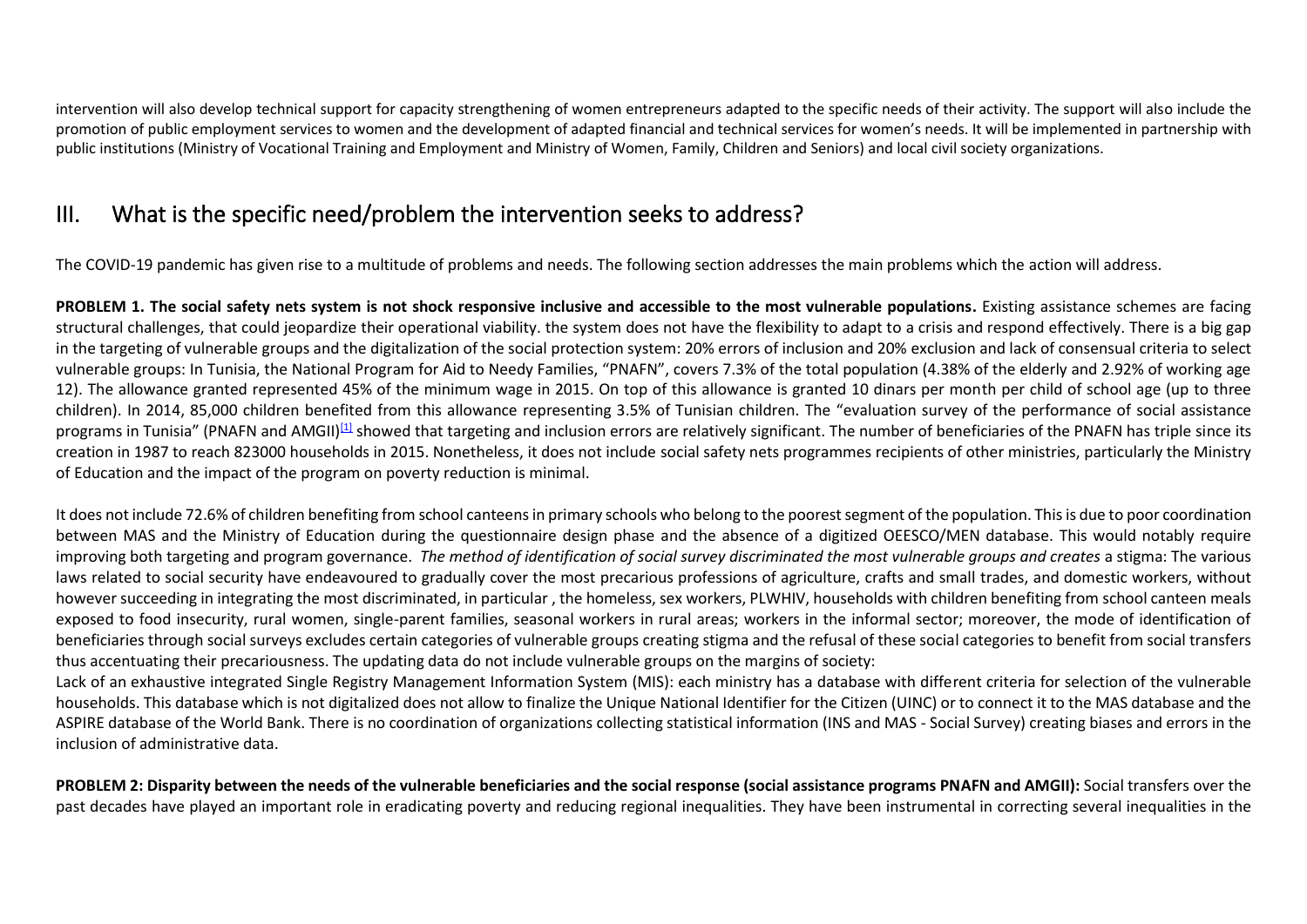redistribution of primary income and flattening differences in household disposable income at the lower end of the income scale but the social response is not adapted to crisis situation and exposes populations.

- The cash transfers through the provision of funds via the post office would favour the gathering of populations to collect their remittances and could lead to mass contagion and an expansion of the disease.
- Fluctuation in transfer values in the event of higher prices and market disruption could decrease and impede vulnerable population to meet their food security and nutritional needs. A food security, prices and markets monitoring system does not exist in tunisia. The amounts of social transfers are affected by the seasonal fluctuations in prices and markets.
- The Absence of a complaints and feedback mechanism system for groups receiving social transfers: social transfers beneficiaries have no channel to complain in case of fraud, inclusion errors, or errors in the amounts of the transfers received There is no toll-free number or third-party system for collecting opinions from recipients of social transfers.

The Social Protection Floor (SPF) has been proposed as a set of comprehensive and coherent social policies designed for the benefit of the population: In Tunisia, public spending on social protection for people of childbearing age is around 3.36% of GDP. However, the expenditure on social protection for children represents only 0.15% of GDP in Tunisia. Though, as it stands, the system has reached certain limits, namely:

**PROBLEM 3: Insufficient data and information on the economic situation of women:** Since 2015, the UN have supported the National Institute of Statistics (NIS), who produced the national gender report: one of the most important national reports. It covers all vulnerable people and is relayed at the national level. To have correct, accurate and especially official data, the passage through the institute is essential and the UN have a technical cooperation with its partner and wants to strengthen it during the COVID-19 crisis to be able to give the ministries throughout Tunisia data in-line with international standards and accurate on the economic situation of women more precisely. In response to the request of the MFFES, which confirmed the increase in economic violence (violence against women has increased by 35% since confinement began), we believe that quantitative studies should be reinforced by qualitative analyses. UN Women's interventions will strengthen data collection through a real reading of violence against women and facilitate access to reliable statistics for the ministries, donors and the United Nations system to better inform preparedness and response. In the last week of March 2020, telephone calls from the telephone companies indicated that 47% of the calls received were about economic violence. The NIS has recognized their data collection needs to expand to facilitate collection of data on economic violence against women during COIVD-19 in order to provide informed recommendations and policy advice. UN Women's interventions in the proposed programme under Outcome 1, Output 1.2 and 1.3 builds on an existing agreement with the Ministry of Women, Family, Children and Seniors, established on March 17, 2020 (in conjunction with UNDP, UNFPA and WFP) to support with integrating gender into their COVID-19 response plan including in the areas of:

- Prevention through community-based communication focused on changes in social norms.
- Support to services and institutions to combat violence against women and preserve their achievements from COVID-19.
- Reduce the economic impact on women and girls during and after COVID-19.
- Document and investigate reasons for the raise in economic violence during COVID-19

See Annex 02 for the agreement with the Ministry related to the human resources that UN Women will provide to conduct its part of the project, the Response Plan is still to be finalised and will result in an MOU between UN Women, UNDP and the Ministry.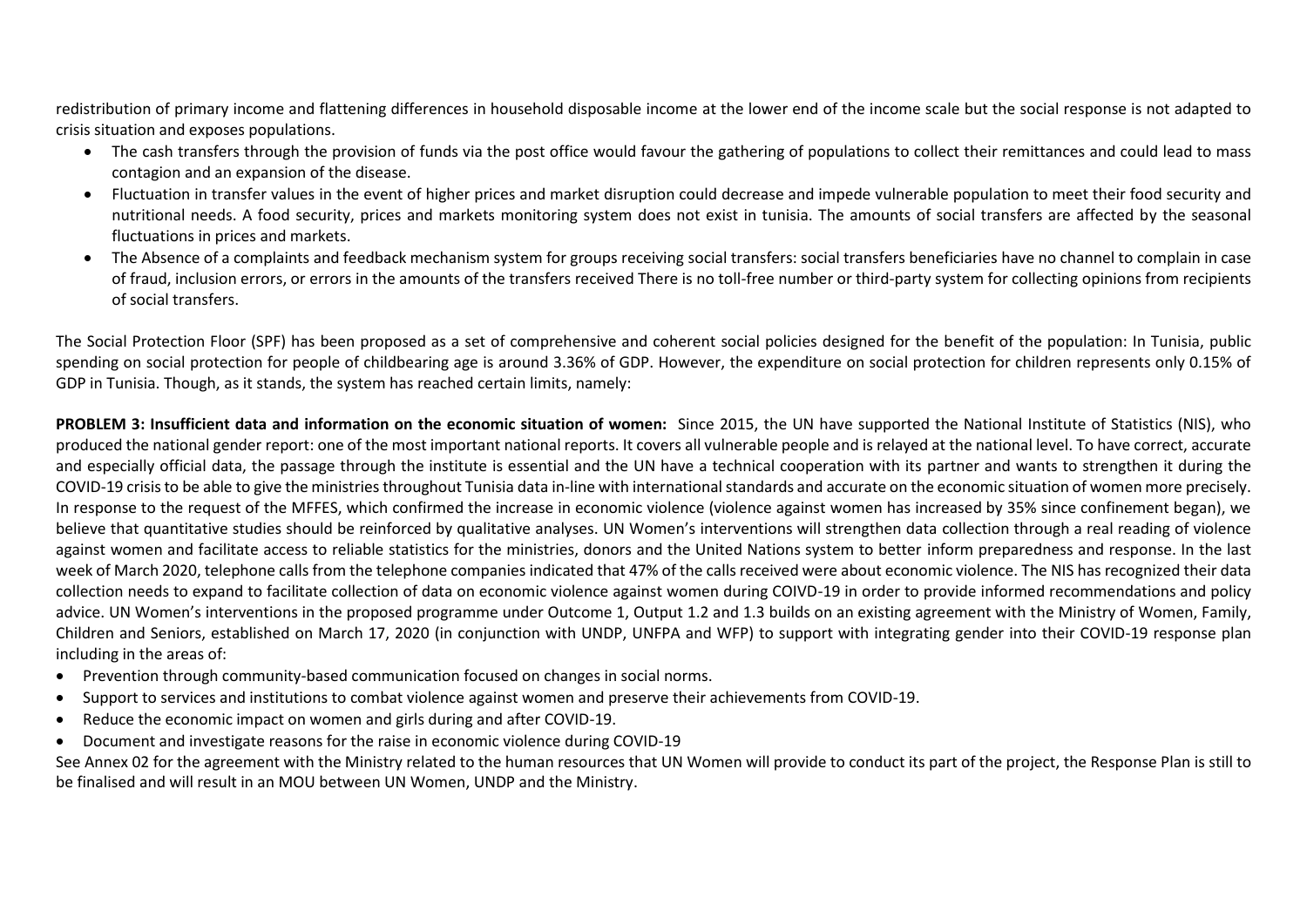**PROBLEM 4: Insufficient integration of migrants, refugees and asylum seekers in the duty-bearers' response to COVID 19:** Migrants and refugees are exposed to the same vulnerabilities as nationals and should benefit from the same social protection rights but are more likely to find themselves in a precarious situation due to factors such as migratory status, the high prevalence of migrants and refugees in the informal labour market and lack of access to information on preventive measures due to linguistic and financial barriers. The severity and scale of the economic crisis facing migrants, brought about by the COVID-19 confinement regulations, is increasing daily. Rapid needs assessments conducted by IOM and UNHCR in early April indicated that there is near universal deprivation amongst migrants in Tunisia, and a dire need of assistance. The assessment suggested that the greatest needs of migrants, refugees and asylum seekers are the following:

- 1. Food distribution or vouchers
- 2. Cash distribution (particularly for rent)
- 3. Medicine (cash and / or distribution of medicine)
- 4. Milk and nappies for babies
- 5. Rent

The UN are currently attempting to estimate the scale of the problem. With respect to beneficiaries' migrants and registered person of concern, all are facing economic hardship, with a near universal loss of income. In addition to this, a significant proportion of Tunisia's estimated 59,000 migrants (UNDESA, 2019), previously not living in a vulnerable situation, have found themselves quickly falling into precarious situations. Data collected since the onset of the pandemic by IOM indicates that the proportion of migrants not working has risen from 42% prior to the pandemic, to 98% today. Combined with a lack of access to social protection mechanisms, migrants are quickly depleting what savings they had, resulting in situations of economic misery, food shortages and eviction from their homes. Female migrants are particularly at risk, due to lower labour force participation rates prior to the crisis. The proposed action will mainstream gender throughout the intervention.

**PROBLEM 5: Increased in precariousness and violence against women:** In Tunisia, women - who account for 50% of the population and more than 65% of university graduates - are economically very little active: their participation rate is only 26.4%, their unemployment rate is in the order of 22%. Women benefit from only 17% of the created jobs and lead only 19 to23% of enterprises, the vast majority of which are without employees (self-employment). Many of these enterprises operate in the crafts and agriculture sectors and are concentrated mainly in the eastern regions. In addition, a large proportion of women entrepreneurs operate in the informal economy. In the Context of COVID19, Women are becoming more vulnerable on the social and economic level, many of them has lost their jobs and women in the informal sector are facing precarity and increased poverty. On the other hand, about half of Women are victims of different forms of violence (2010 National survey on GBV), only 5 shelters are available in the country so far. The Minister of Women affairs has declared that the domestic violence has been multiplied by 5 with the confinement and sexual and physical violence has also increased in public spaces, which needs the reinforcement of GBV management cases.

**PROBLEM 6: Lack of an appropriate response to guarantee healthy mental health for young people and adolescents:** COVID-19 and the government's response to the pandemic have an impact on young people in many ways, with a significant effect on their mental health. Fear and anxiety about illness is compounded by moving away from school, work, peers, adjusting to new ways of learning and working, and fear of losing a job and their family income. Confinement is an unknown experience for everyone and stressful conditions are not easy to manage psychologically, especially for people who are already vulnerable or introverted. The risk of sinking into anxiety is greater among young people who are spending weeks away from family and friends. Stress, loneliness, family separation and confinement are therefore burdens that are difficult for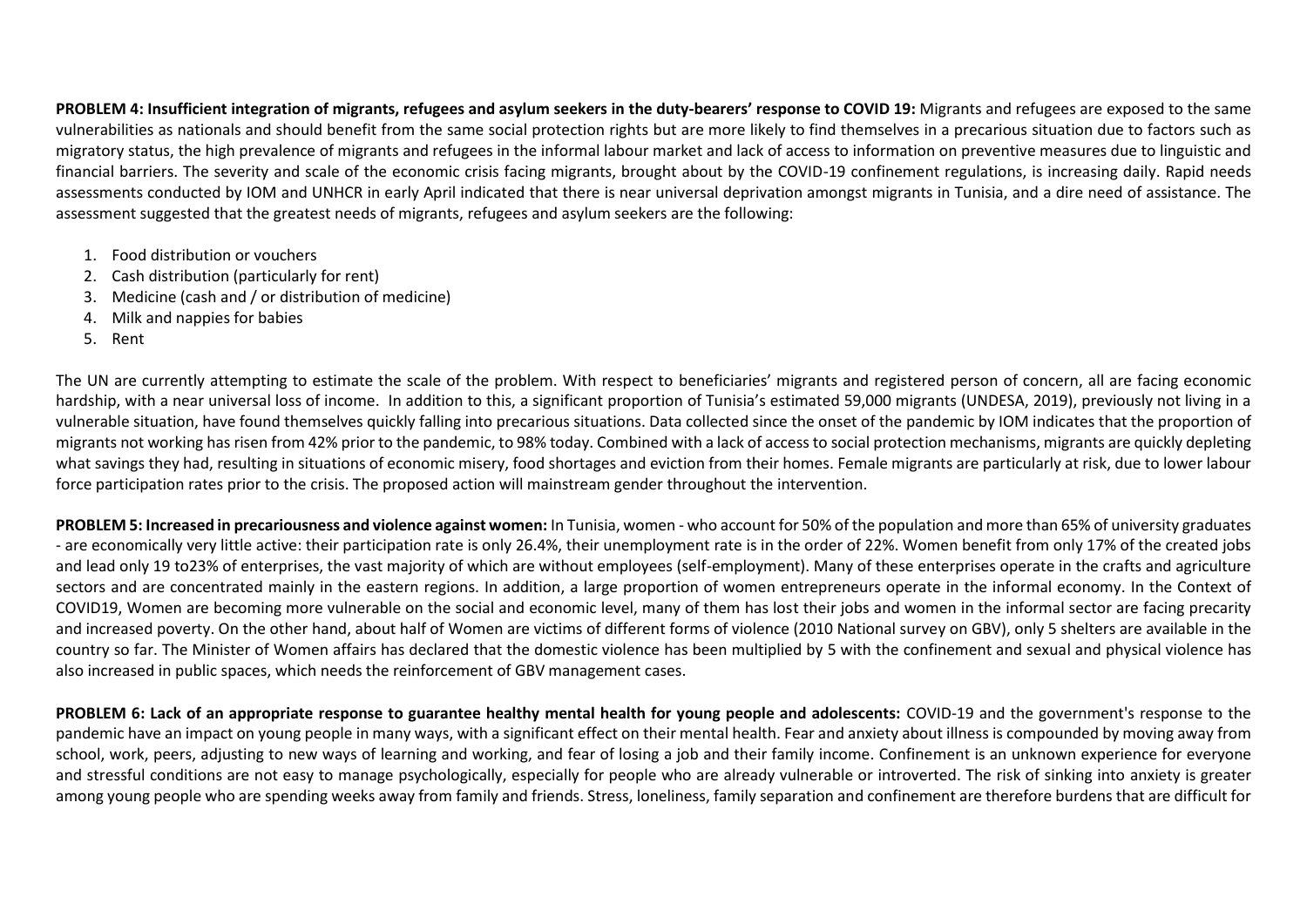some young people to bear. Cases of youth suicides around the world have been reported due to confinement. Interventions to address the mental health of young people are often overlooked and are not integrated as central aspects of epidemic care packages.

**PROBLEM 7: Inadequate response capacity to the problem of homelessness in the COVID-19 response:** The spread of COVID-19 is exacerbating a pre-existing housing crisis in Tunisia where 780,217 people live in informal settlements, half of which are slums that require urgent upgrading. The economic impact of COVID-19 is creating income instability thus resulting in rental and mortgage arrears, evictions, increased housing insecurity for the most vulnerable, in particular for women, and increased homelessness. Moreover, the COVID-19 pandemic resulted in the halting of slum rehabilitation projects and social housing construction projects thus creating more grounds for housing insecurity. The National Social Security Programme in Tunisia has identified thus far 900,000 households that are entitled to receiving social assistance: 285,000 households receive a single salary and are classified as needy households. However, most of the homeless are not registered in any of the categories and do not appear in state statistics. Between 200 and 250 homeless people have benefited from the SAMU SOCIAL service in Greater Tunis since the start of the COVID-19 crisis but only a limited number have benefited from accommodation in the 3 Orientation and Social Support Centres (In Tunis: 42, including 13 single mothers, 6 migrants including one woman, 11 Tunisian adults including 2 women, 10 seniors including 4 women and 2 boys; in Sfax 12 persons and in Sousse 32 persons). However, the SAMU SOCIAL estimates that more than 400 homeless people in greater Tunis alone are unaccounted for. Moreover, the Ministry of Social Affairs has registered a steady increase in the number of homeless people since the start of the confinement measures related to the COVID-19 outbreak in Tunisia. The number of homeless people will inevitably increase in the context of the pandemic, but the government reception structures are insufficient in terms of space and means. The government relies on civil society structures to provide shelter for women with children, including women victims of gender-based violence but their capacity is also very limited. In addition to the lack of capacity to fully address the need of the homelessness, there are no adequate administrative and financial measures to mitigate and/or prevent evictions that result from the COVID-19 crisis.

**PROBLEM 8: People living with HIV and those most at risk of HIV (Men who have Sex with Men, Injected Drugs Users, Sex Workers) access to prevention, treatment and care (nutrition, legal support, social services, etc.) is significantly impacted by the COVID 19**: Several programs implemented by NGOs and communities to provide combination prevention services to most exposed populations to HIV have quasi-stopped. While exposure to HIV may have slowed due to lockdown, field feedback shows that riskier behaviors may have taken over as prevention kits and counseling are missing (needle share, none protected commercial sex, aggressive clients of sex workers, etc.) Likewise, a rapid assessment led by the National Aids Program, UNAIDS/WFP and communities representatives show that PLHIV are not receiving information on COVID 19 and HIV, have less access to treatment centers and thus to necessary treatment doses and are suffering from severely impacted income and access to nutrition, necessary for good adherence to treatment.

**PROBLEM 9: Ministerial measures and decrees/laws on social, economic and final measures do not have a enough gender perspective:** Since the parliament has already given the government a legislative power of attorney, more than 12 decree laws and many other ministerial measures have been passed. Eleven decrees/laws were adopted on April 13, 2020, all of them dealing with economy, taxation, taxes, social-economic measures. In a first analysis of the social measures UN Women shared with UN agencies in Tunisia an analysis that shows that the gender approach needs to be reinforced within the ministries and in their future decree-laws and in their budgets. UN Women's interventions in the proposed programme under Outcome 1, Output 1.2 and 1.3 build on an existing agreement with the Ministry of Women, Family, Children and Seniors, established on March 17, 2020 (in conjunction with UNDP, UNFPA and WFP) to support with integrating gender into their COVID-19 response plan including in the areas of technical support and gender monitoring of legislation and measures taken to combat COVID-19.

See Annex 02 of the agreement with the Ministry related to the Human Resources that UN Women will provide to conduct its part of the project. The Response Plan is still to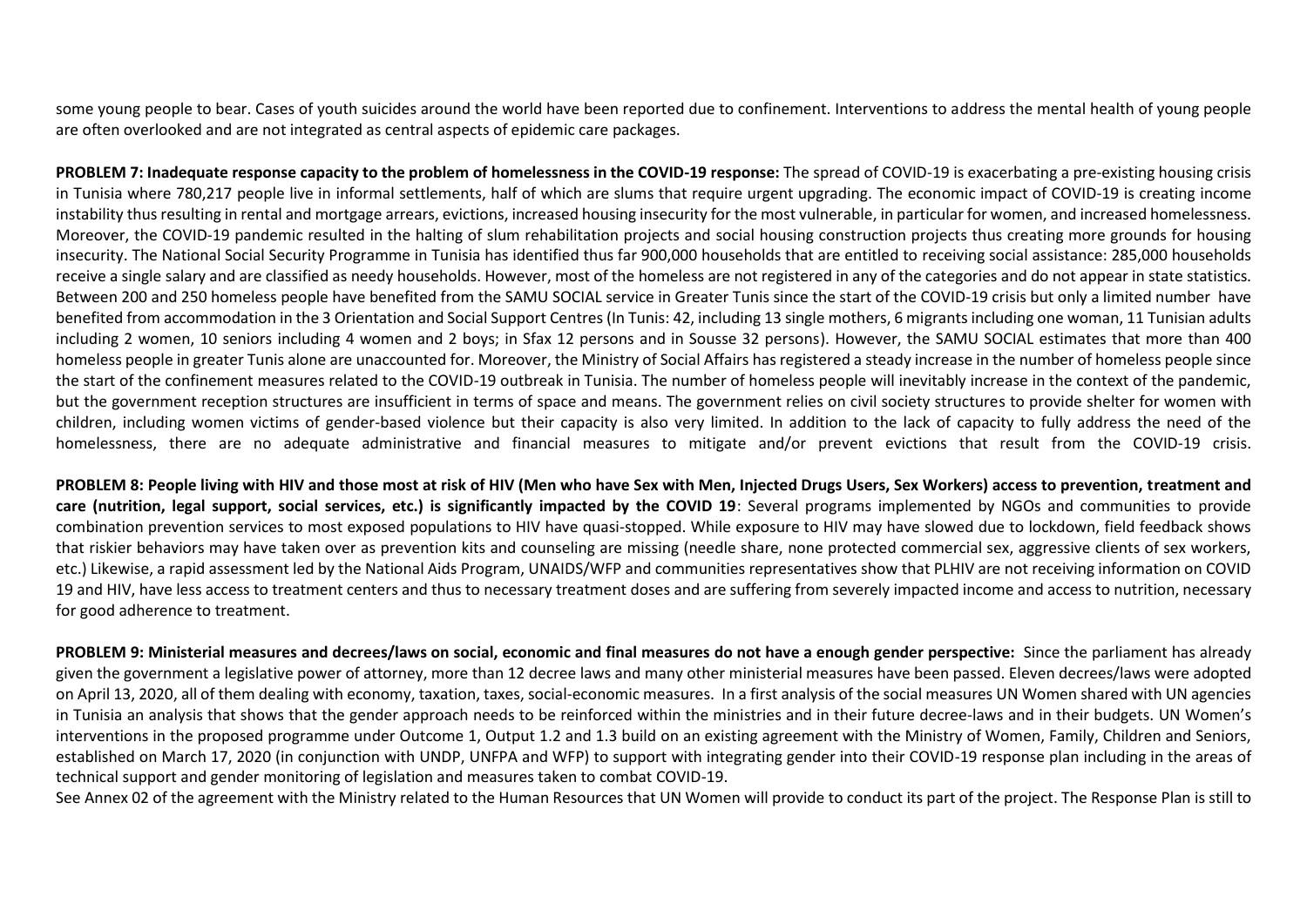be finalised and will result in an MOU between UN Women, UNDP and the Ministry.

**PROBLEM 10: The negative impact of Covid-19 on vulnerable women that are employed in or heading micro enterprises in southern and less developed regions:** many reforms have been implemented in Tunisia for the last 10 years, in particular the financial sector, ICT, to help reducing inequalities and providing equal socio-economic opportunities. However, inequalities are still high between people, regions, as well as men and women and they are likely to increase with the Covid-19 pandemic. In Tunisia, the unemployment rate is around 15% but it's higher for unemployed women (more than 22% of the labor force in 2019 at the national level and 31% in the South). During the pandemic, women employees and micro entrepreneurs have been the most affected by layoffs, loss of incomes and sudden activity stops, especially in tourism, textile or agriculture. This is mainly due to the containment measures, but the limited access to the technological and financial tools didn't help mitigating the impact of the pandemic. Most of them are vulnerable and are likely to be more marginalized or to fall below the poverty line.

The digital inclusion is an important aspect of the Sustainable Development Goals (SDGs) as well as a mean to the cross-cutting policy aim of 'Leaving no one behind' (LNOB). Accordingly, it is important to link the role of ICT as enablers of new opportunities for socio-economic growth, to the development of the wired broadband infrastructure. This will allow vulnerable women the access and use of wired broadband technology services to improve their economic conditions and to mitigate the Coivd-19 impact.

There's also a need to strengthen women's resilience to the COVID-19 impact and consequences in Tunisia's Southern regions, by removing structural barriers, especially financial ones, to women's economic empowerment. It also important to address the challenges of social and economic violence affecting women in times of crisis through support to women's entrepreneurship, by accelerating their access to finance, market and business services, especially women in situation of advanced vulnerability, such as women in families whose children are cared for by the centers of the Ministry of Women, the Family and Children, women victims of violence. in shelters, ex-prisoners and rural women.

<sup>[\[1\]](https://euc-word-edit.officeapps.live.com/we/wordeditorframe.aspx?ui=en%2DUS&rs=en%2DUS&wopisrc=https%3A%2F%2Fundp-my.sharepoint.com%2Fpersonal%2Filhem_brini_one_un_org%2F_vti_bin%2Fwopi.ashx%2Ffiles%2F9c0957ccf36044e9ba42307ba5655f27&wdenableroaming=1&mscc=1&wdodb=1&hid=8BFC4A9F-3085-B000-2656-2023B8B51E2D&wdorigin=ItemsView&wdhostclicktime=1587487170360&jsapi=1&newsession=1&corrid=e1fe9489-0522-493f-aacc-a7517ecd2954&usid=e1fe9489-0522-493f-aacc-a7517ecd2954&instantedit=1&wopicomplete=1&wdredirectionreason=Unified_SingleFlush#_ftnref1)</sup> Center for Research and Social Studies (CRES) in 2015

### IV. How does this collaborative programme solve the challenge? Please describe your theory of change.

#### **Desired Project Impact**

Vulnerable and marginalized segments of the population directly or indirectly affected by the COVID-19 pandemic in Tunisia benefit from an inclusive and integrated shockresponsive social protection system and economic response mechanisms which prevent them from falling into or farther into poverty.

#### **The project intervenes at three levels:**

**The first level** consists of an institutional support to provide ministries and national statistics institutions with the tools to better identify and target vulnerable populations, including micro-enterprises and particularly those headed by women. It consists also in a support to strengthen the legal and socio-economic framework in order to make it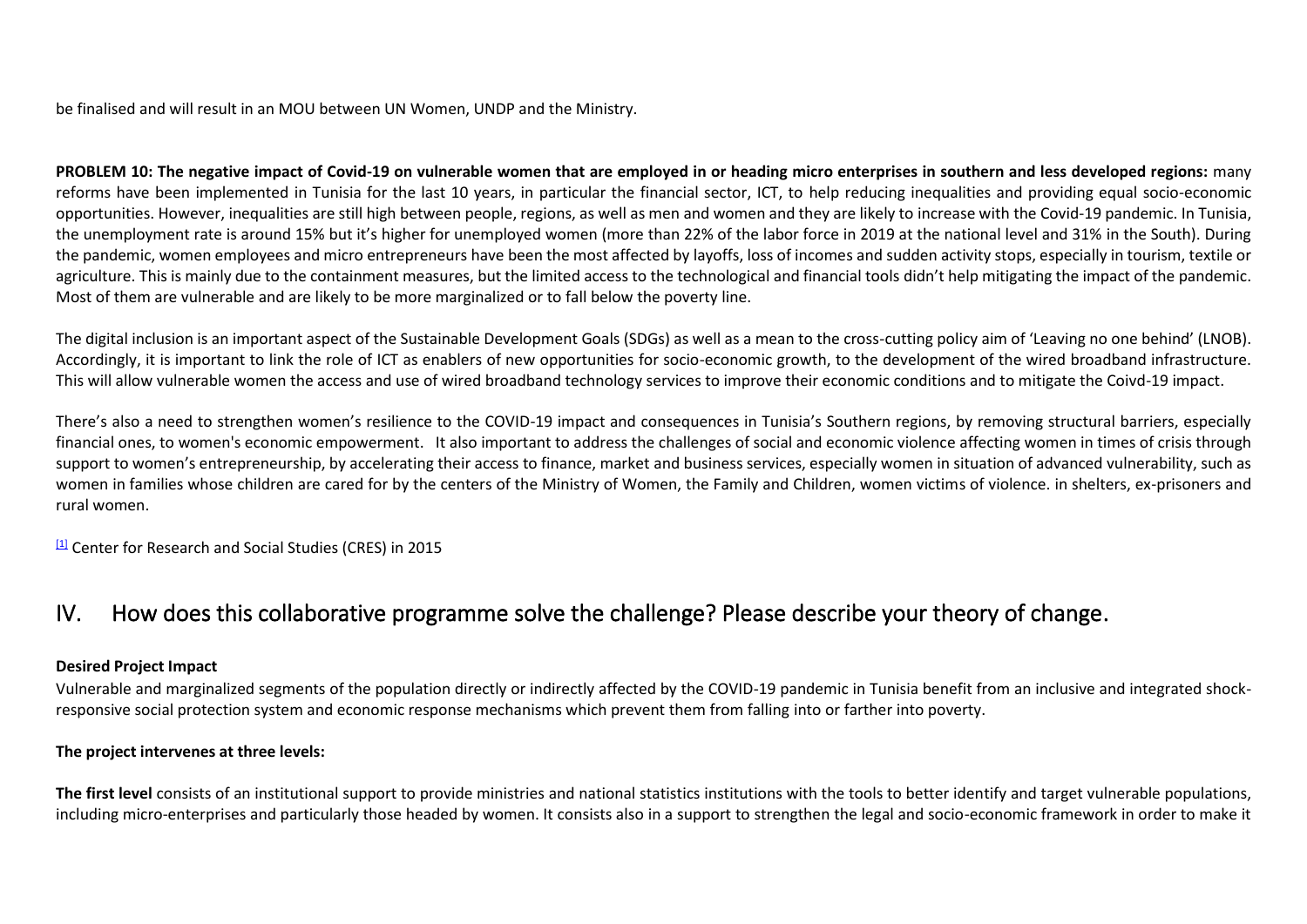more gender-responsive and protective towards working women whose socio-economic rights have been affected by the pandemic (Outcome 1).

**The second level** consists in providing direct and emergency aid to the most vulnerable populations in order to respond to immediate needs of the population and providing relief (Outcome 2).

**The third level** consists in strengthening the economic resilience of vulnerable populations, in particular working women heading micro enterprises strongly affected by Covid-19 by helping them. The support will help mitigate the negative Covid impacts through better networking opportunities and access to digital and ICT tools and financial resources (Outcome 3).

The outputs and activities feeding into these three outcomes are described in detail in section II.

#### **Monitoring and reporting**

The lead agencies implementing this action will be responsible for monitoring their respective outcome, outputs and activities in which they are leading. The implementing partners shall comply with established monitoring and reporting policies and requirements. Reporting shall be consolidated with the support of the Resident Coordinators Officer, and the Monitoring and Evaluation Group, and consolidated reporting shall be submitted to the MPTF committee, in accordance with MPTF reporting policy.

### V. Documentation

The UNCT in Tunisia is currently adjusting its programme to support the response of the Government of Tunisia to the socio-economic impact of COVID-19. These adjustments have been as follows: 1) Re-directing, when possible, components of ongoing projects towards supporting the government (including the Ministry of Health, Ministry of Social Affairs, Ministry of Labour, Ministry of Higher Education, Ministry of Women, Family, Children and Seniors, Ministry of Communication, Technology and Digital Transformation ) as well as CSOs and vulnerable populations; 2) Assessing the impact and identify the needs in order to develop a coherence response. This work is done through the UN thematic COVID-19 result axes groups linked to the UNDAF. These groups are the Economic group, cross cutting groups on youth and gender, the social protection and basic services group, the communication group, the environment group and the human rights group. These results groups are focused on the COVID-19 response and consist of (1) an economic impact group, (2) a youth group, (3) a gender group (4) a social protection group and (5) a risk and communication group and (6) a "human rights and COVID-19 group. More details of the group discussions and policy papers are in the following links:

[https://undp.sharepoint.com/teams/TUN/Axe%20Genre?e=1%3A0f79d8574fcb4773b176f27dd1d296cf](https://eur03.safelinks.protection.outlook.com/?url=https%3A%2F%2Fundp.sharepoint.com%2Fteams%2FTUN%2FAxe%2520Genre%3Fe%3D1%253A0f79d8574fcb4773b176f27dd1d296cf&data=02%7C01%7Cilhem.brini%40one.un.org%7Caedadccb142644aeb26108d7e833331c%7Cb3e5db5e2944483799f57488ace54319%7C0%7C1%7C637233178914367766&sdata=ZiecFNaJOOPw017h6vS%2B2rHAWgi2w%2FoS7DxN%2BJSf3ZI%3D&reserved=0) [https://www.unwomen.org/-/media/headquarters/attachments/sections/library/publications/2020/policy-brief-the-impact-of-covid-19-on-women-en.pdf?la=en&vs=1406](https://eur03.safelinks.protection.outlook.com/?url=https%3A%2F%2Fwww.unwomen.org%2F-%2Fmedia%2Fheadquarters%2Fattachments%2Fsections%2Flibrary%2Fpublications%2F2020%2Fpolicy-brief-the-impact-of-covid-19-on-women-en.pdf%3Fla%3Den%26vs%3D1406&data=02%7C01%7Cilhem.brini%40one.un.org%7Caedadccb142644aeb26108d7e833331c%7Cb3e5db5e2944483799f57488ace54319%7C0%7C1%7C637233178914377722&sdata=2EQnjpO4LXJner%2FM4D5L%2FphHPEUa%2FMHw8ncmhVNm8dk%3D&reserved=0)

#### UNDP Integrated Offer for COVID-19:

[https://www.undp.org/content/undp/en/home/librarypage/hiv-aids/covid-19-undp\\_s-integrated-response.html](https://eur03.safelinks.protection.outlook.com/?url=https%3A%2F%2Fwww.undp.org%2Fcontent%2Fundp%2Fen%2Fhome%2Flibrarypage%2Fhiv-aids%2Fcovid-19-undp_s-integrated-response.html&data=02%7C01%7Casma.khouja%40undp.org%7Cf9753d7e9f95443e277e08d7e83e4aae%7Cb3e5db5e2944483799f57488ace54319%7C0%7C0%7C637233226550120686&sdata=k6xi2P4PH1ZhcG5fL2XaZJDPaKUCmqh1HEX7tx9cqYg%3D&reserved=0) [https://www.undp.org/content/undp/en/home/coronavirus.html](https://eur03.safelinks.protection.outlook.com/?url=https%3A%2F%2Fwww.undp.org%2Fcontent%2Fundp%2Fen%2Fhome%2Fcoronavirus.html&data=02%7C01%7Casma.khouja%40undp.org%7Cf9753d7e9f95443e277e08d7e83e4aae%7Cb3e5db5e2944483799f57488ace54319%7C0%7C0%7C637233226550120686&sdata=5jdqxdUtAWPPRvVmIFSMPimu1LCY1L0JkQGp%2F1mU6TQ%3D&reserved=0)

SG UNDP coordinating the UN socio-economic response: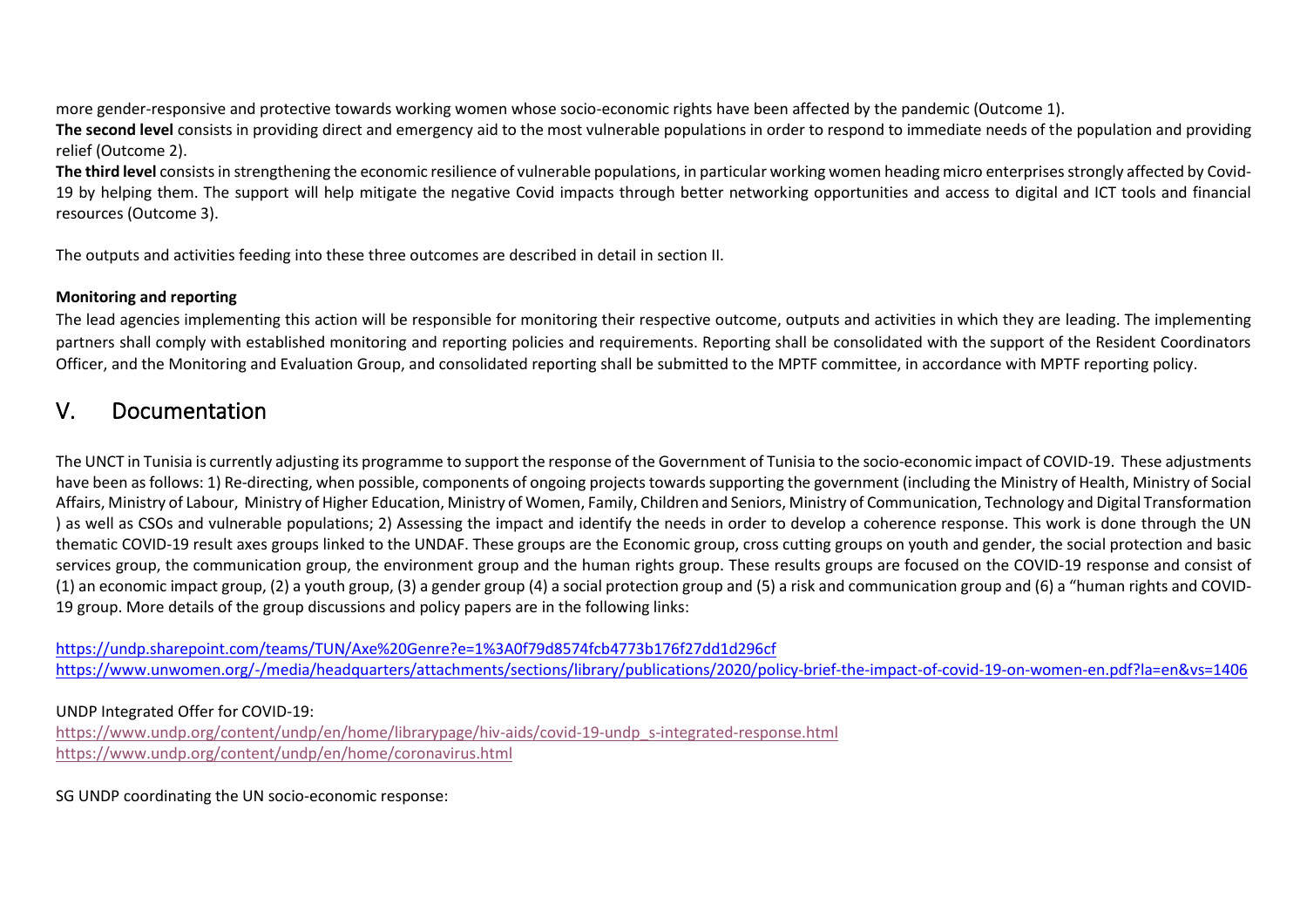#### [https://www.undp.org/content/undp/en/home/news-centre/speeches/2020/united-nations-statement-to-the-development-committee.html](https://eur03.safelinks.protection.outlook.com/?url=https%3A%2F%2Fwww.undp.org%2Fcontent%2Fundp%2Fen%2Fhome%2Fnews-centre%2Fspeeches%2F2020%2Funited-nations-statement-to-the-development-committee.html&data=02%7C01%7Casma.khouja%40undp.org%7Cf9753d7e9f95443e277e08d7e83e4aae%7Cb3e5db5e2944483799f57488ace54319%7C0%7C0%7C637233226550130643&sdata=zOgug2M%2B6T0OvzssqVaB8GQMx3HUIA%2BhgzQNfCiAZeU%3D&reserved=0)

In addition to these links, CCA which has been re-drafted, taking account of COVID-19and Paper on economic impact of COVID 19 in Tunisia will be attached to the proposal.

# VI. Target population

This proposal will contribute to reach marginalized layers of society in the spirit of the "Leave No One Behind" principle of the UN. The most vulnerable groups of the population are more affected by the socio-economic impacts of the Covid 19 crisis, given that their situation was already fragile from the onset.

On the one hand, the project will directly work with relevant government institutions (Ministry of Social Affairs, Ministry of Women, Family, Children and Seniors (MWFCS), Ministry of Education and other related ministries) to provide them with the tools to target more effectively vulnerable and marginalized populations with their COVID-19 responses, either by enhancing up-to date and gender-sensitive data production or by mainstreaming the gender perspective in legal normative frameworks and government socio-economic, financial and fiscal measures in response to COVID-19.

On the other hand, beneficiaries of this project will be different groups of vulnerable population, mainly those people that have been excluded or stigmatized by the current response. The exclusion is exacerbated by the criteria and the system used to identify eligible beneficiaries, which creates stigma and leads to the rebuttal of several social categories to respond to surveys and eventually benefit from social transfers. Vulnerable groups targeted by this proposal include, for example, 260,000 students not benefitting anymore of the school feeding programme since the school closure, homeless in shelters, vulnerable women, sex workers, PLWHIV, LGBTQ people, migrants, refugees and asylum seekers, vulnerable youth, people with disabilities and women-headed microenterprises.

The project will work closely with Civil Society Organizations to ensure a strong gender perspective of the deliverables and use their networks to reach the most vulnerable groups of society.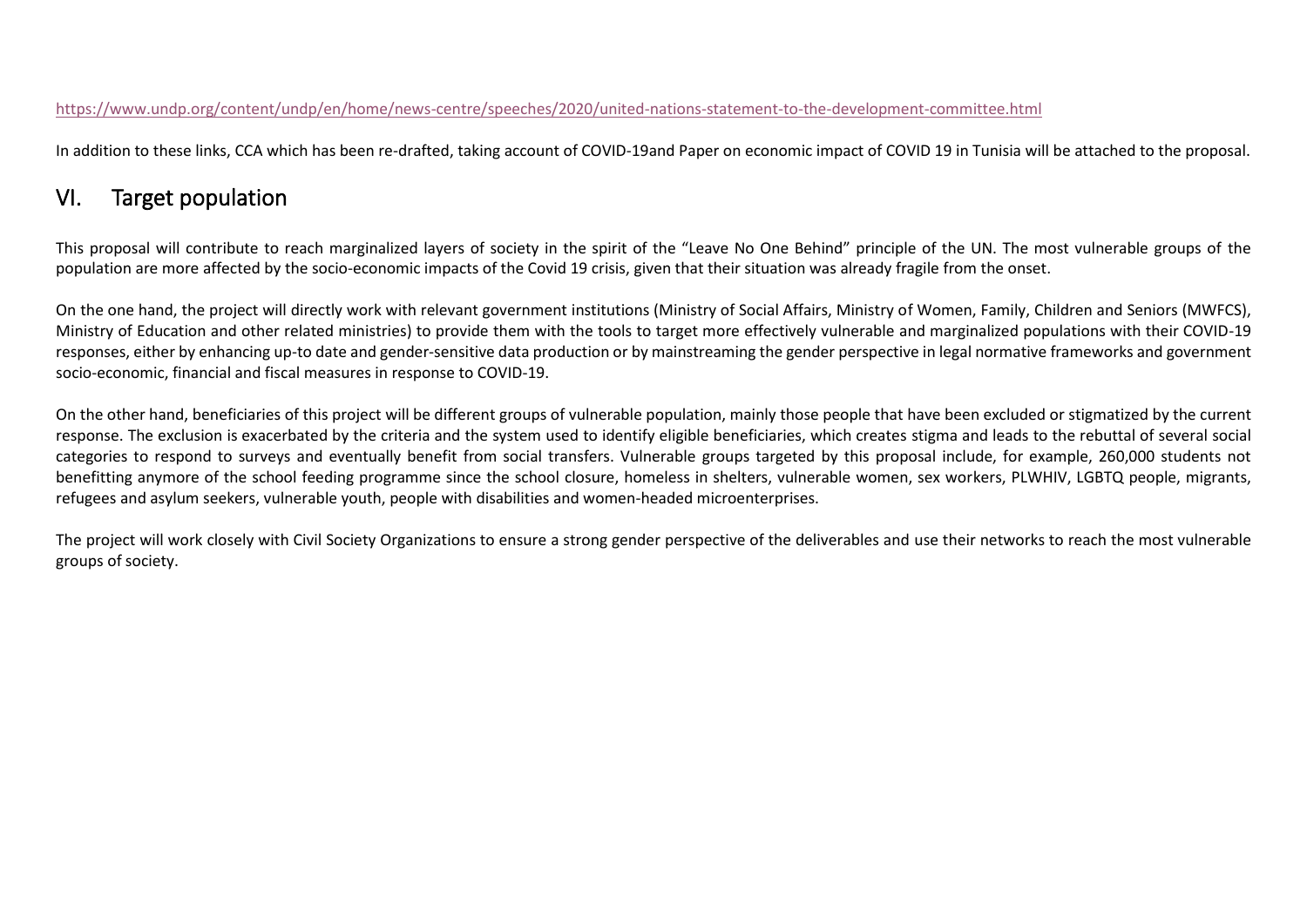## VII. Who will deliver this solution?

#### **Lead Agencies**

#### **UNDP**

Building on the on-going experience from COVID-19 support in the Asia Pacific region, UNDP's experience in responding to disease outbreaks (e.g. Ebola, Zika, H1N1, SARS, MERS), and the knowledge and expert network in the respective regions, UNDP is providing support in the following areas:

- 1. Health systems strengthening to respond to COVID-19, including procurement and supply chain management
- 2. Inclusive and multi-sectoral crisis management and response to COVID-19
- 3. Needs and impact assessment, focusing on social and economic impact

At the socio-economic level, UNDP Tunisia supports the Tunisian government in accelerating programs for the inclusion of vulnerable populations, especially women, through:

- Meso and micro-level socio-economic impact assessments, with particular focus on:
	- o Gender dimensions, vulnerable and marginalized populations, migrants, mobile populations, people living with disabilities livelihoods, employment, access to social services;
	- o Specific sectors in accordance to country-contexts, analysis of the gender implications of COVID-19 and design tailored actions to avoid gender-based discrimination and disadvantages in its response and impact;
- Fiscal and SDG financing policy support in view of the impact of the socio-economic impact of COVID-19;
- Policy and program interventions to address the developmental impacts of COVID-19 and safeguarding progress towards the SDGs; e.g. livelihoods; employment; access to basic services; social protection; fiscal stimulus packages, cash transfer schemes; etc.
- Policy and legal advisory services to countries to address stigma, discrimination, gender and human rights concerns in COVID-19 responses, as well as ensuring an inclusive and rights-based approach to basic services and livelihoods;
- Digital innovations in adapting employment, livelihoods and provision in basic services in response to the disruptions of COVID-19 and its required responses.

More particularly, UNDP support to the Tunisian government is getting implemented through many activities centered on reducing vulnerability and enhancing socioeconomic and financial inclusion, especially for women.

#### **UN-Habitat**

UN-Habitat works to advance sustainable urbanization as a driver of development and peace to improve living conditions for all. It supports the Tunisian Government in elaborating its National Urban Policy, providing technical advice on housing strategies and implementing urban projects such as public space rehabilitation. In response to the Covid-19 crisis, UN-Habitat is supporting the government in mapping the needs of the homeless, addressing forced evictions, reviewing the housing sector strategy in light of the pandemic, assessing sanitary and basic services needs in slums, developing a LNOB Mobile Application to provide information, support and services to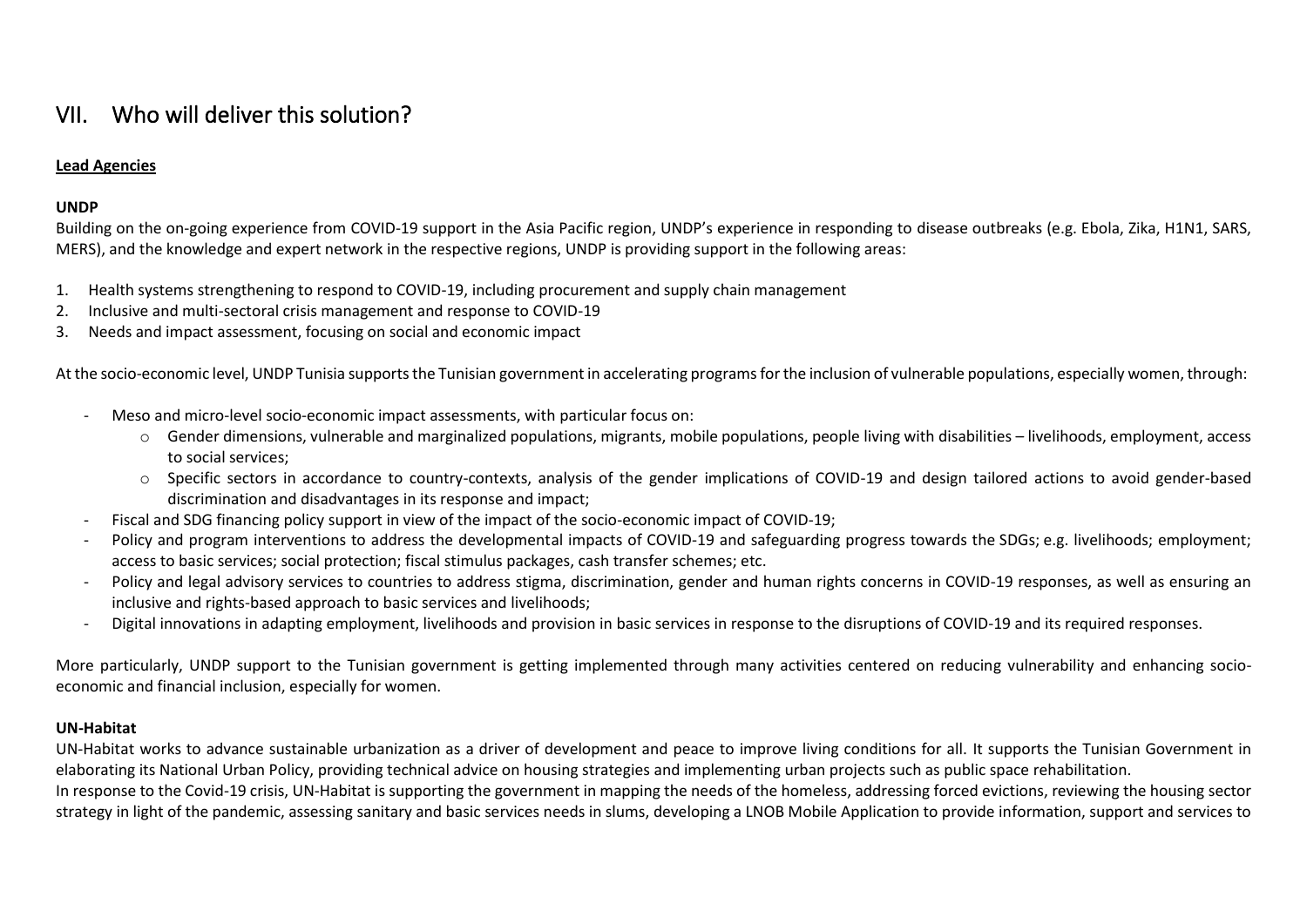the most vulnerable, providing advice for public transportation after the confinement period.

UN-Habitat is implementing the Mediterranean City-to City Migration (MC2CM) project through which it produced migration city profiles for Tunis, Sfax and Sousse,

identified and addressed the needs of local urban migration governance and launched a study on the impact of Covid-19 on the migrant population in several cities.

The Tunis office capacity involves numerous specialized staff within its premises in Tunisia and in the Regional Office for the Arab States totaling 35 multidisciplinary professional and administrative staff.

Under this project, UN-Habitat will provide policy support and quick operational solutions to address forced evictions and improve the protection of the homeless; It will coordinate the operational support to address the needs of vulnerable groups in urban settings.

Under Outcome 2 it will implement activities 2.1.2, 2.1.3, 2.1.4 and 2.1.6 with the support of UNFPA, activity 2.1.5 with the support of UNAIDS and activity 2.1.7.

#### **WFP**

WFP will deliver technical assistance and capacity strengthening support to government, civil society to set-up and updated and inclusive innovative registry to help prevent people directly or indirectly affected by the COVID-19 pandemic from falling into or farther into poverty, mainly through social protection mechanisms. WFP will work with the relevant line ministries, UN agency and civil society to identify inclusive identification mechanism and criteria of the most vulnerable. WFP will support the government to undertake the diagnosis/study in order to identify a viable and flexible social transfer system and will deliver tailored training and capacity strengthening to the partners. This will allow the identification of food assistance needs to be covered by the social protection system and its extent and relieve the disproportionate burden of COVID-19 on women and children. As part of the delivery system a monitoring and evaluation mechanism inclusive of a beneficiary feedback mechanism will be set in place. Under Outcome 2 WFP will implement activities 2.1.1.

#### **UN Women**

UN Women has a Tunisia and Libya Cluster Office that will support the implementation of this project, including the provision of overall quality assurance on both a technical and operational level. In order to deliver effectively, project management, technical expertise, monitoring and reporting, communications, advocacy and financial oversight capacities will be required. A project manager will be responsible for the day-to-day programmatic and operational management. UN Women will utilize a combined approach of direct implementation and implementation through local national partners, private sector, NGOs and UN agencies depending on the stage of Tunisia's context in the COVID-19 pandemic, and access issues due to lockdown and specific security and safety measures that may need to be put in place.

#### **Supporting agencies**

#### **IOM**

Financial distribution to migrants will be conducted by IOM teams in coordination with municipalities, often using Municipal buildings as distribution points. Distributions are supported by various IOM teams, including: a) the direct assistance unit, responsible for distribution of vouchers/cash; b) the health unit, responsible for providing COVID-19 prevention information to beneficiaries; c) the monitoring & evaluation unit, responsible for independently verifying voucher distribution at the distribution point, and gathering of data on the profiles of beneficiaries.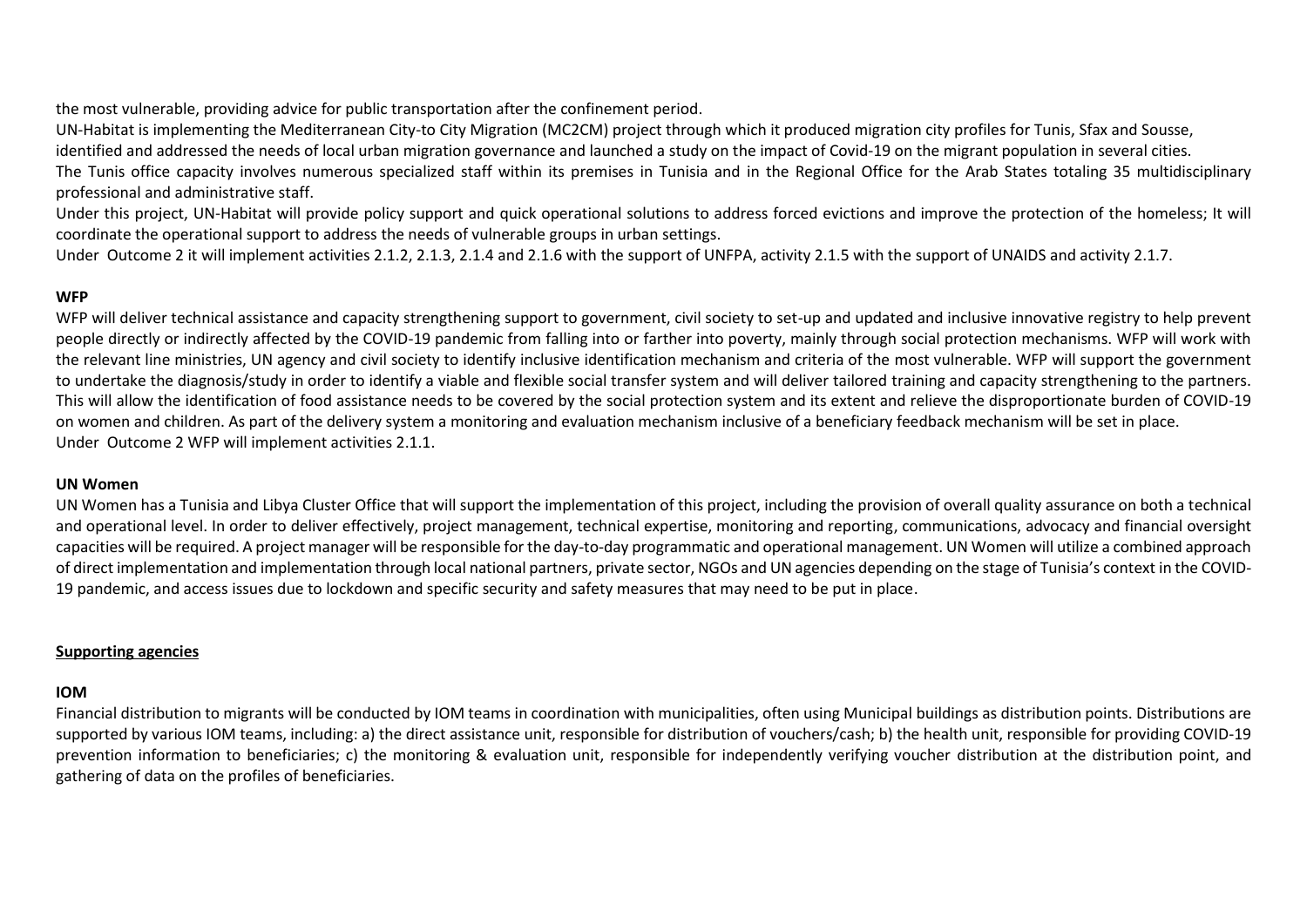IOM Tunisia has its main office in the capital city, Tunis, along with two sub-offices in Sfax and Zarzis. Eighty staff members work on migration governance, including direct assistance and protection, research and primary data collection, as well as development aspects of migration. IOM has global experience in addressing the specific needs of vulnerable populations, including needs of migrants in the context of health crises and pandemics. IOM's extensive understanding and work with vulnerable migrant groups and host communities, as well as the organisation's existing work, infrastructure and partnerships in Tunisia, position it well to respond to the needs of the current context. IOM works on a daily basis with vulnerable migrants, providing, inter alia, emergency shelter, legal assistance, health assistance, and non-food assistance. IOM Tunisia has the technical, organizational and logistical expertise needed for the provision of the direct aid to migrant populations.

IOM will support WFP to implement activity 2.1.1.

#### **UNHCR**

UNHCR has a vast experience in emergency preparedness and response, and in working in difficult situations where movements are restricted. Despite the general lockdown adopted by the Government to help control the virus, UNHCR continues to rely on alternative working arrangements to adapt and sustain existing activities and step up support to refugees and asylum seekers to meet current and emerging needs. Essential support therefore continues to be provided, such as emergency medical care, protection monitoring, psycho-social support, shelter, cash and food assistance, as well as legal assistance for urgent cases (i.e. arrest) and in detention. On 25 March, UNHCR declared COVID-19 a Global Level 2 Emergency as per its internal policy, activating emergency procurement procedures and giving country teams maximum flexibility in providing assistance. Because most of UNHCR's COVID-19 response is based on injecting cash, UNHCR maintains the ability to swiftly respond to neds any time we receive additional resources for the benefit of many of the recipients. UNHCR as long-standing relations with the Government, UN sister agencies, local NGOs, and national health services, as well as with forcibly displaced communities themselves. These connections enable it to take quick action, support partners, and deploy resources to assist people quickly as well as help them help themselves. On the COVID-19 response, UNHCR continues to work closely with the UNCT, WHO and the Ministry of Social Affairs to promote the inclusion of refugees and asylum seekers in national preparedness and response measures, in particular in health and national cash assistance programmes. UNHCR and IOM have also developed guidance for UN agencies and partners to support the provision and monitoring of services to refugees and migrants. At the moment, UNHCR will rely on existing partnerships – with the Tunisian Council for Refugees, the Arab Institute for Human Rights and the Tunisian Association for Management and Social Stability, who have the capacity to stay and deliver, – and the strong ties between UNHCR and the authorities at central and regional level.

UNHCR will support WFP to implement activity 2.1.1.

#### **UNFPA**

UNFPA will provide support to the government and civil society organizations to address the social and protection needs of the most vulnerable Women by providing them with social aid, psychological support, information and GBV including sheltering. It will address the needs of the underserved young people and provide them with mental health support. UNFPA will provide disabled men and women with adapted information related to COVID19, social aid and access to health services through an existing mobile clinic. It will also use the existing mechanism of complaints of LGBTQ people and address these complaints, provide them with psychological support and increase their access to the medicines needed.

Under Outcome 2, UNFPA will implement activities 2.1.2, 2.1.3, 2.1.4 and 2.1.6 under the responsibility of UN-Habitat.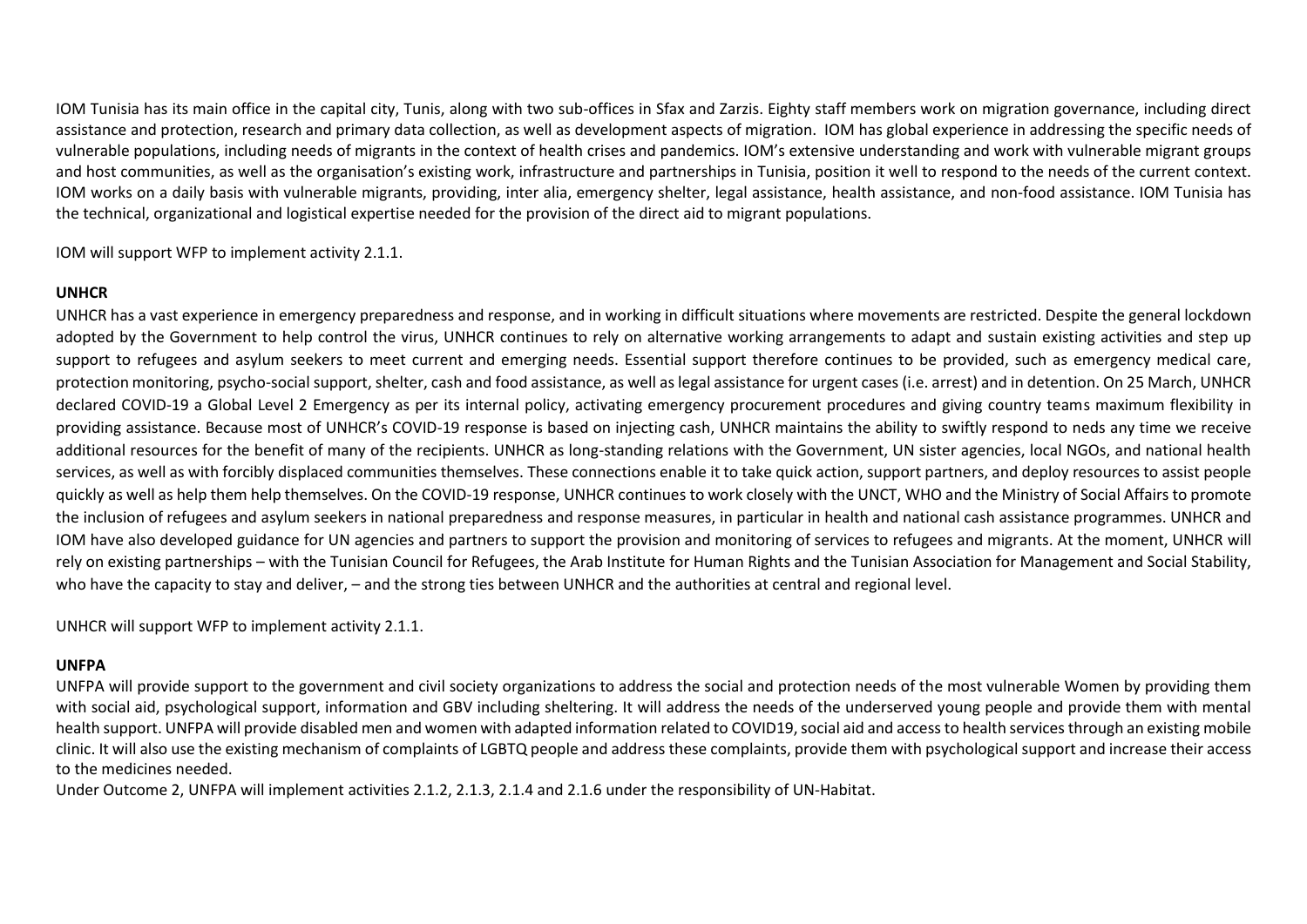#### **UNAIDS**

UNAIDS will work with CSOs to enhance its already existing outreach mechanisms to inform and orient PLWHIV on COVID 19, gather information on their treatment and basic needs, coordinate with National Aids Program and distribute supplies in order to lessen their exposure to the Corona virus. This will also involve documentation of best practices in order to include them in future national strategies. UNAIDS will also support existing outreach mechanisms to offer counselling and information on accessing a combination of prevention services and support (legal, etc.) to which access was significantly reduced due to COVID 19 related restrictions. Under Outcome 2, UNAIDS will implement activity 2.1.5 under the responsibility of UN-Habitat.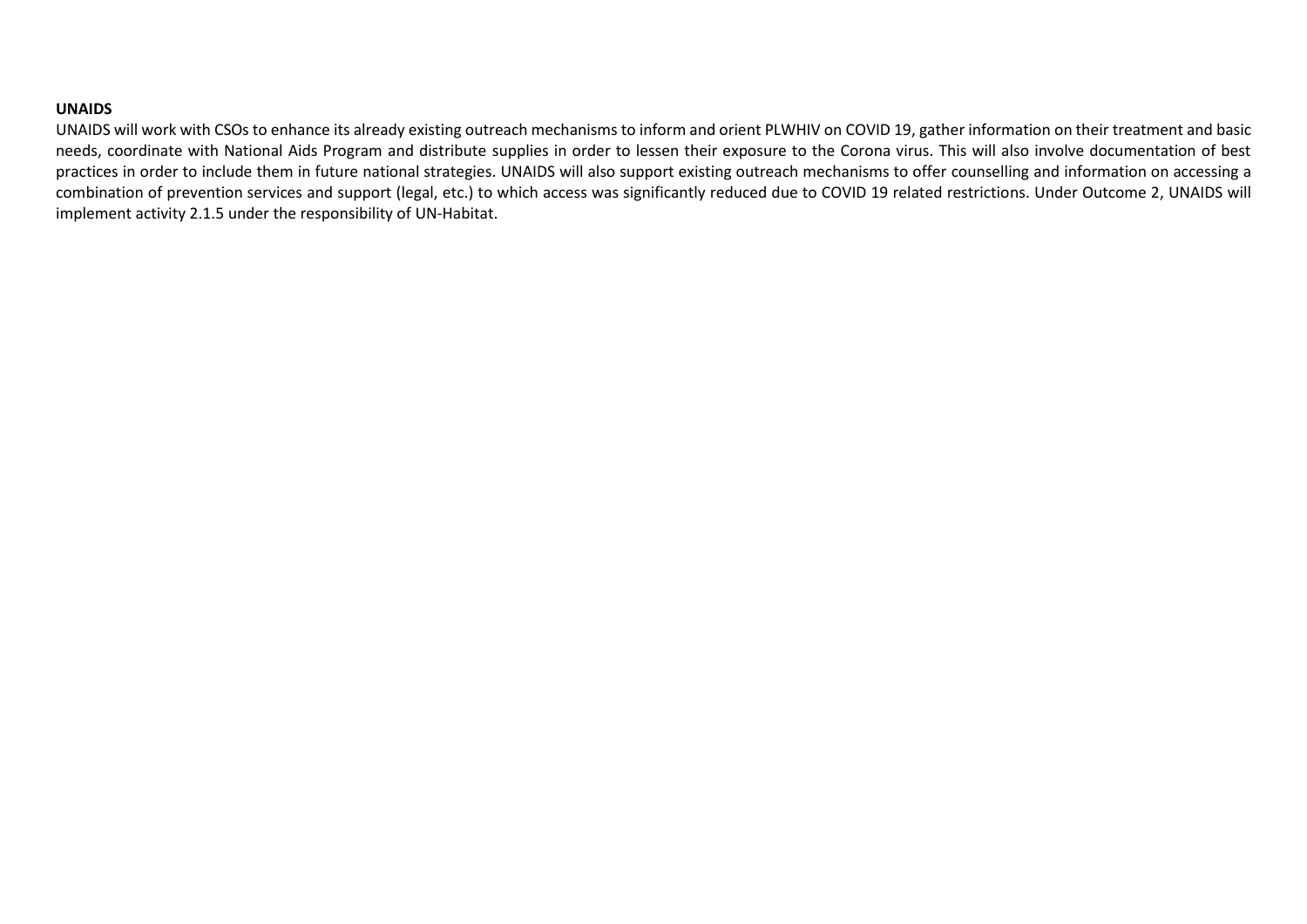| Contacts    | Resident Coordinator or Focal Point in his/her Office                                                                                                                                                                                                                                                                                                                                                                                                                                                                                                                                                                                                                                                                                                                                                                                                                                                |
|-------------|------------------------------------------------------------------------------------------------------------------------------------------------------------------------------------------------------------------------------------------------------------------------------------------------------------------------------------------------------------------------------------------------------------------------------------------------------------------------------------------------------------------------------------------------------------------------------------------------------------------------------------------------------------------------------------------------------------------------------------------------------------------------------------------------------------------------------------------------------------------------------------------------------|
|             | <b>Name: Mrs. Lila Peters</b>                                                                                                                                                                                                                                                                                                                                                                                                                                                                                                                                                                                                                                                                                                                                                                                                                                                                        |
|             | Email: Ipieters@unicef.org                                                                                                                                                                                                                                                                                                                                                                                                                                                                                                                                                                                                                                                                                                                                                                                                                                                                           |
|             | <b>Position: Resident Coordinator a.i</b>                                                                                                                                                                                                                                                                                                                                                                                                                                                                                                                                                                                                                                                                                                                                                                                                                                                            |
|             | <b>Other Email:</b>                                                                                                                                                                                                                                                                                                                                                                                                                                                                                                                                                                                                                                                                                                                                                                                                                                                                                  |
|             | Telephone:                                                                                                                                                                                                                                                                                                                                                                                                                                                                                                                                                                                                                                                                                                                                                                                                                                                                                           |
|             | Skype:                                                                                                                                                                                                                                                                                                                                                                                                                                                                                                                                                                                                                                                                                                                                                                                                                                                                                               |
| Description | The COVID-19 pandemic, and the pursuant confinement measures, has given rise to a multitude of problems and needs in<br>Tunisia. The Tunisian Government has responded to the COVID-19 outbreak with several immediate measures aimed at<br>alleviating the socio-economic effects of the crisis. Despite these commendable and large-scale efforts, it is often difficult<br>to identify and reach households and vulnerable groups of society, which are in a precarious situation from the onset and<br>risk to be left behind. Needs assessments conducted by UN Agencies, and others, clearly show that vulnerability and<br>deprivation have increased massively since the beginning of the confinement measures. Individuals, already vulnerable<br>have fallen into a deeper set of deprivation, and many others, previously not vulnerable, have fallen into situation of<br>vulnerability. |
|             | The proposed action, led by UNDP, UN-Habitat, UN Women and WFP, and leveraging the expertise of other UN agencies<br>(IOM, UNHCR, UNAIDS, UNFPA), promotes the leave no-one behind agenda, focusing on support to vulnerable<br>communities at risk of exclusion from support mechanisms – such as migrants, including refugees and asylum seekers;<br>women; the LGBTQ community, people living with HIV; the elderly, people with disabilities; homeless people; and persons<br>forcefully evicted from their homes as a result of the COVID-19 outbreak. It aims to promote good practices, both for<br>Governmental and non-governmental partners, in reaching marginalized communities.                                                                                                                                                                                                         |
|             | The proposed action adopts a three-pronged approach. Firstly, it will support the Government of Tunisia to ensure the<br>vulnerable communities are included in the national response, through the provision of tools enabling them to target such<br>communities. This action will ensure the sustainability of the action and will better equip the Government to respond to<br>future crises, in the post COVID-19 period. However, vulnerable populations are in immediate need of aid. Therefore,<br>secondly, the proposed action provides emergency support - financial, psychological, shelter, NFI, etc. - to those<br>communities that are not currently covered by the national response. These actions seek to promote best practices to                                                                                                                                                 |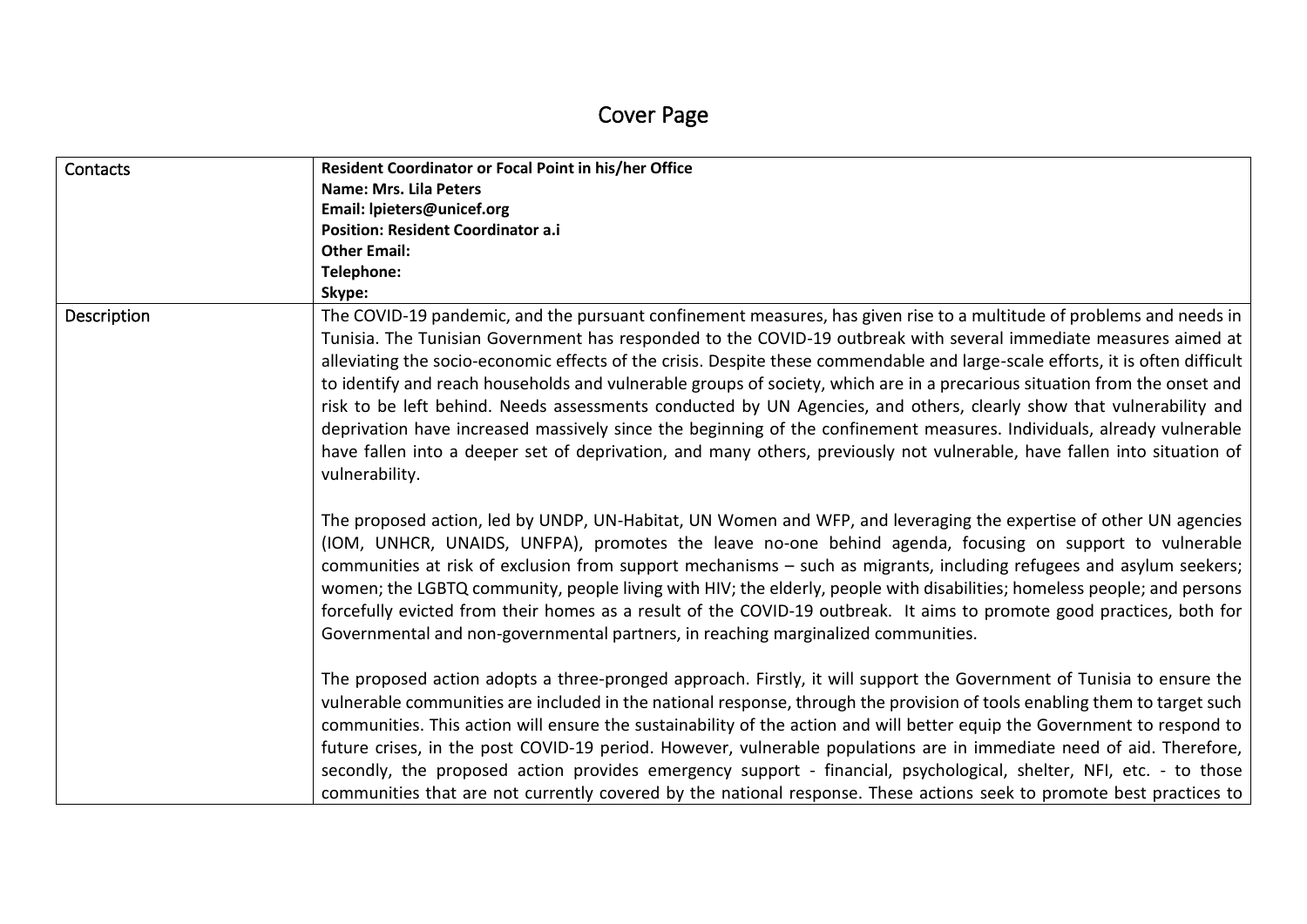|                                   | promote the LNOB agenda, and the human rights-based approach which can be replicated by both Governmental and non-   |
|-----------------------------------|----------------------------------------------------------------------------------------------------------------------|
|                                   | governmental partners. Lastly, the action will provide sustainable economic generating opportunities to marginalized |
|                                   | women, supporting small and micro businesses, and promoting their inclusion in the digital economy.                  |
| <b>Universal Markers</b>          | Gender Marker: (bold the selected; pls select one only)                                                              |
|                                   | a) Have gender equality and/or the empowerment of women and girls as the primary or principal objective.             |
|                                   | b) Make a significant contribution to gender equality and/or the empowerment of women and girls;                     |
|                                   | c) Make a limited contribution or no contribution to gender equality and/or the empowerment of women and girls.      |
|                                   | Human Rights Based Approach to COVID19 Response (bold the selected): Yes/No                                          |
|                                   | Considered OHCHR guidance in proposal development UN OHCHR COVID19 Guidance                                          |
| <b>Fund Specific Markers</b>      | Fund Windows (bold the selected; pls select one only)                                                                |
|                                   | Window 1: Enable Governments and Communities to Tackle the Emergency                                                 |
|                                   | <b>Window 2: Reduce Social Impact and Promote Economic Response</b>                                                  |
| <b>Geographical Scope</b>         | <b>Regions: Northern Africa</b>                                                                                      |
|                                   | <b>Country: Tunisia</b>                                                                                              |
| <b>Recipient UN Organizations</b> | <b>UNDP</b>                                                                                                          |
|                                   | Mr. Steve Utterwulghe, Resident Representative                                                                       |
|                                   | steve.utterwulghe@undp.org                                                                                           |
|                                   | <b>UNWOMEN</b>                                                                                                       |
|                                   | Ms. Begona Lasagabaster, Representative Tunisia and Lybia Office                                                     |
|                                   | begona.lasagabaster@unwomen.org                                                                                      |
|                                   | Mr. Mohamed Essam Abdelaziz                                                                                          |
|                                   | mohamed.abdelaziz@unwomen.org                                                                                        |
|                                   | <b>WFP</b>                                                                                                           |
|                                   | Mrs. Fatimata Sow-Sidibe, Head of Office Tunisia and Morocco                                                         |
|                                   | fatimata.sow-sidibe@wfp.org                                                                                          |
|                                   | Mr. Zein Mohsen, zein.mohsen@wfp.org                                                                                 |
|                                   | Mr Nino Lomaia, nino.lomaia@wfp.org                                                                                  |
|                                   | Mr Magid Chaabane, magid.chaabane@wfp.org                                                                            |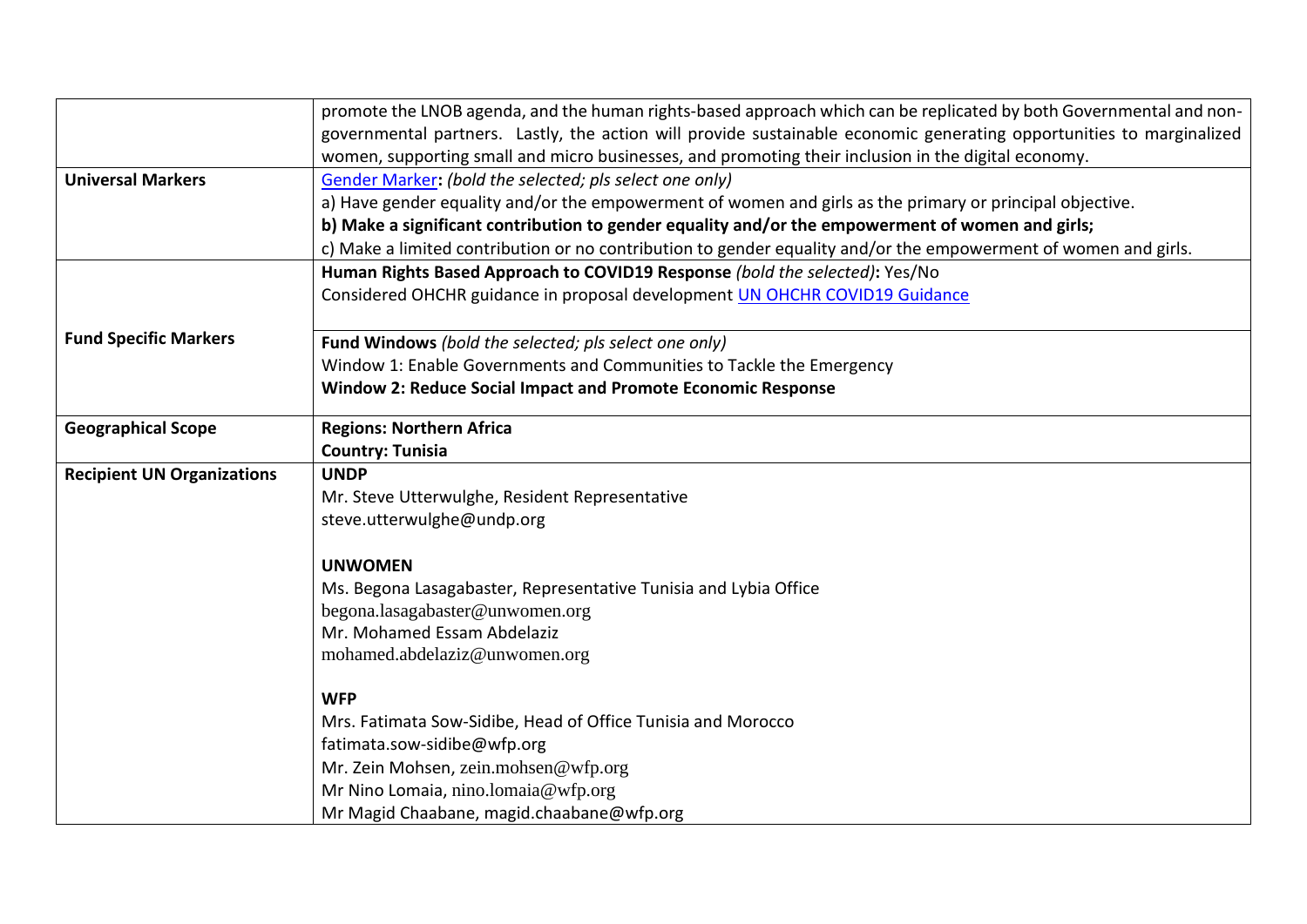|                                   | <b>UN-Habitat</b><br>Ms. Nada Al-Hassan, nada.al-hassan@un.org<br>ayoub.mebrahtu@un.org                                                                                                                                             |                                          |               | Mr. Erfan ALI, erfan.ali@un.org, Regional Representative for the Arab States |  |  |
|-----------------------------------|-------------------------------------------------------------------------------------------------------------------------------------------------------------------------------------------------------------------------------------|------------------------------------------|---------------|------------------------------------------------------------------------------|--|--|
|                                   |                                                                                                                                                                                                                                     |                                          |               |                                                                              |  |  |
| <b>Implementing Partners</b>      | - Ministry of Social Affairs (MoSA)<br>- Ministry of Women, Seniors and Children (MoWSC)<br>- Ministry of Education (MoE)<br>- National Institute of statistics<br>- IOM, UNHCR, UNFPA, UNAIDS<br>- All other relevant institutions |                                          |               | - Tunisian Institute of Competitiveness and Quantitative Studies (ITCEQ)     |  |  |
| <b>Programme and Project Cost</b> | <b>Budget</b>                                                                                                                                                                                                                       | <b>Agency</b>                            | <b>Amount</b> | <b>Comments</b>                                                              |  |  |
|                                   | <b>Budget Requested</b>                                                                                                                                                                                                             | WFP, UN<br>Habitat,<br>UNDP, UN<br>Women | 1,000,000     |                                                                              |  |  |
|                                   | In-kind Contributions -                                                                                                                                                                                                             |                                          |               |                                                                              |  |  |
|                                   | Total                                                                                                                                                                                                                               |                                          | 1,000,000     |                                                                              |  |  |
| <b>Comments</b>                   |                                                                                                                                                                                                                                     |                                          |               |                                                                              |  |  |
| <b>Programme Duration</b>         | <b>Start Date June 2020</b>                                                                                                                                                                                                         |                                          |               |                                                                              |  |  |
|                                   | Duration (In months): 7 months                                                                                                                                                                                                      |                                          |               |                                                                              |  |  |
|                                   | End Date: 31/12/2020                                                                                                                                                                                                                |                                          |               |                                                                              |  |  |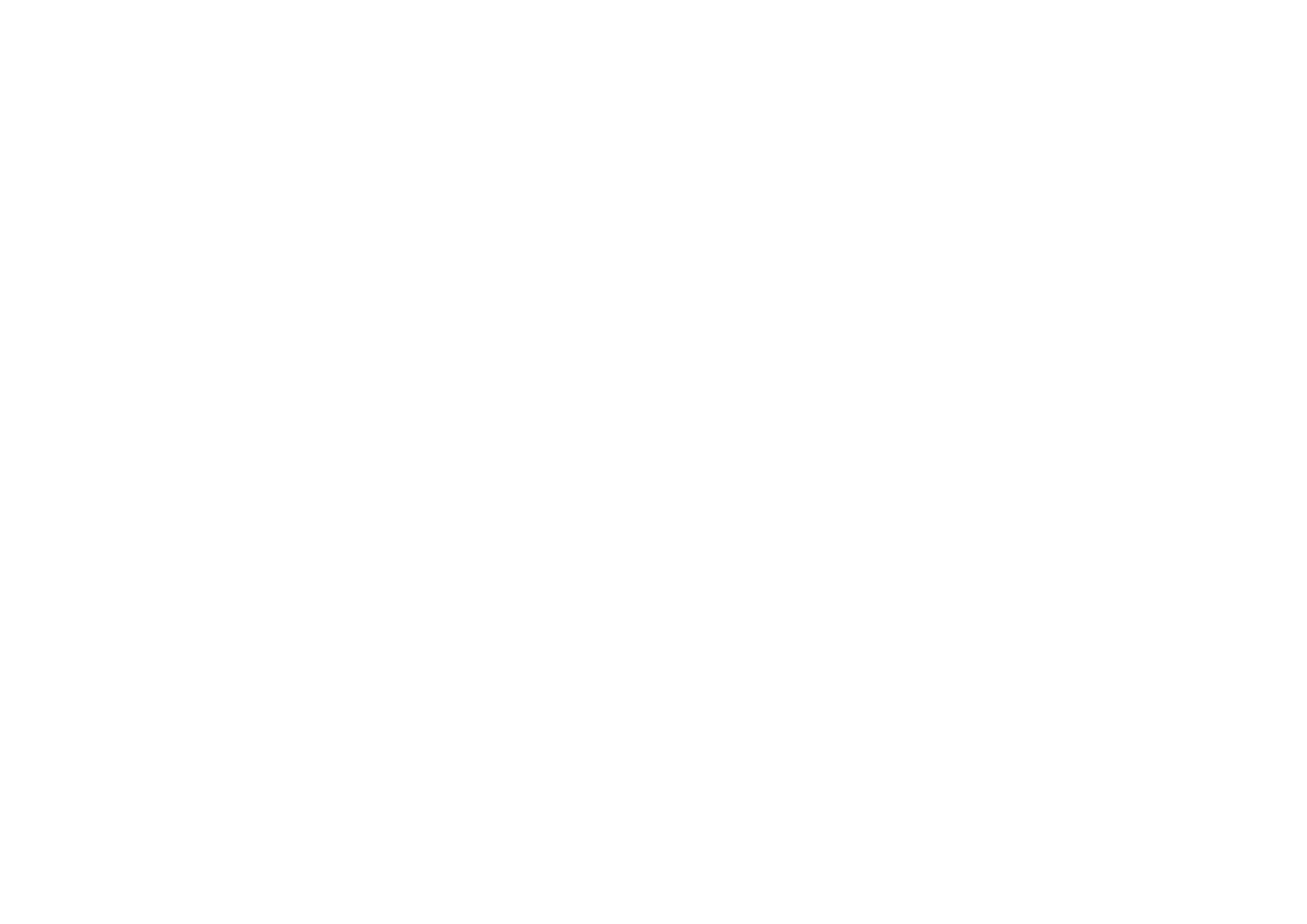# SDG Targets and Indicators

### Please consult Annex: [SDG List](#page-32-0)

# Please select no more than three Goals and five SDG targets relevant to your programme.

*(selections may be bolded)* 

|                                                      | Sustainable Development Goals (SDGs) [select max 3 goals]                                                                         |                             |  |                                                                                                                                                                                              |                                               |  |
|------------------------------------------------------|-----------------------------------------------------------------------------------------------------------------------------------|-----------------------------|--|----------------------------------------------------------------------------------------------------------------------------------------------------------------------------------------------|-----------------------------------------------|--|
| Χl                                                   | SDG 1 (No poverty)                                                                                                                |                             |  | SDG 9 (Industry, Innovation and Infrastructure)                                                                                                                                              |                                               |  |
|                                                      | SDG 2 (Zero hunger)                                                                                                               |                             |  | SDG 10 (Reduced Inequalities)                                                                                                                                                                |                                               |  |
|                                                      | SDG 3 (Good health & well-being)                                                                                                  |                             |  | SDG 11 (Sustainable Cities & Communities)                                                                                                                                                    |                                               |  |
|                                                      | SDG 4 (Quality education)                                                                                                         |                             |  | SDG 12 (Responsible Consumption & Production)                                                                                                                                                |                                               |  |
| XI                                                   | SDG 5 (Gender equality)                                                                                                           |                             |  | SDG 13 (Climate action)                                                                                                                                                                      |                                               |  |
|                                                      | SDG 6 (Clean water and sanitation)                                                                                                |                             |  | SDG 14 (Life below water)                                                                                                                                                                    |                                               |  |
|                                                      | SDG 7 (Sustainable energy)                                                                                                        |                             |  | SDG 15 (Life on land)                                                                                                                                                                        |                                               |  |
|                                                      | SDG 8 (Decent work & Economic Growth)                                                                                             |                             |  | SDG 16 (Peace, justice & strong institutions)                                                                                                                                                |                                               |  |
|                                                      | SDG 17 (Partnerships for the Goals)                                                                                               |                             |  |                                                                                                                                                                                              |                                               |  |
|                                                      | <b>Relevant SDG Targets and Indicators</b><br>[Depending on the selected SDG please indicate the relevant target and indicators.] |                             |  |                                                                                                                                                                                              |                                               |  |
| <b>Target</b>                                        |                                                                                                                                   | Indicator # and Description |  |                                                                                                                                                                                              | <b>Estimated %</b><br><b>Budget allocated</b> |  |
|                                                      | Target 1.3                                                                                                                        |                             |  | 1.3 Implement nationally appropriate social protection systems and measures for all, including<br>20%<br>floors, and by 2030 achieve substantial coverage of the poor and the vulnerable     |                                               |  |
| Target 1.5<br>and environmental shocks and disasters |                                                                                                                                   |                             |  | 1.5 By 2030, build the resilience of the poor and those in vulnerable situations and reduce<br>their exposure and vulnerability to climate-related extreme events and other economic, social | 20%                                           |  |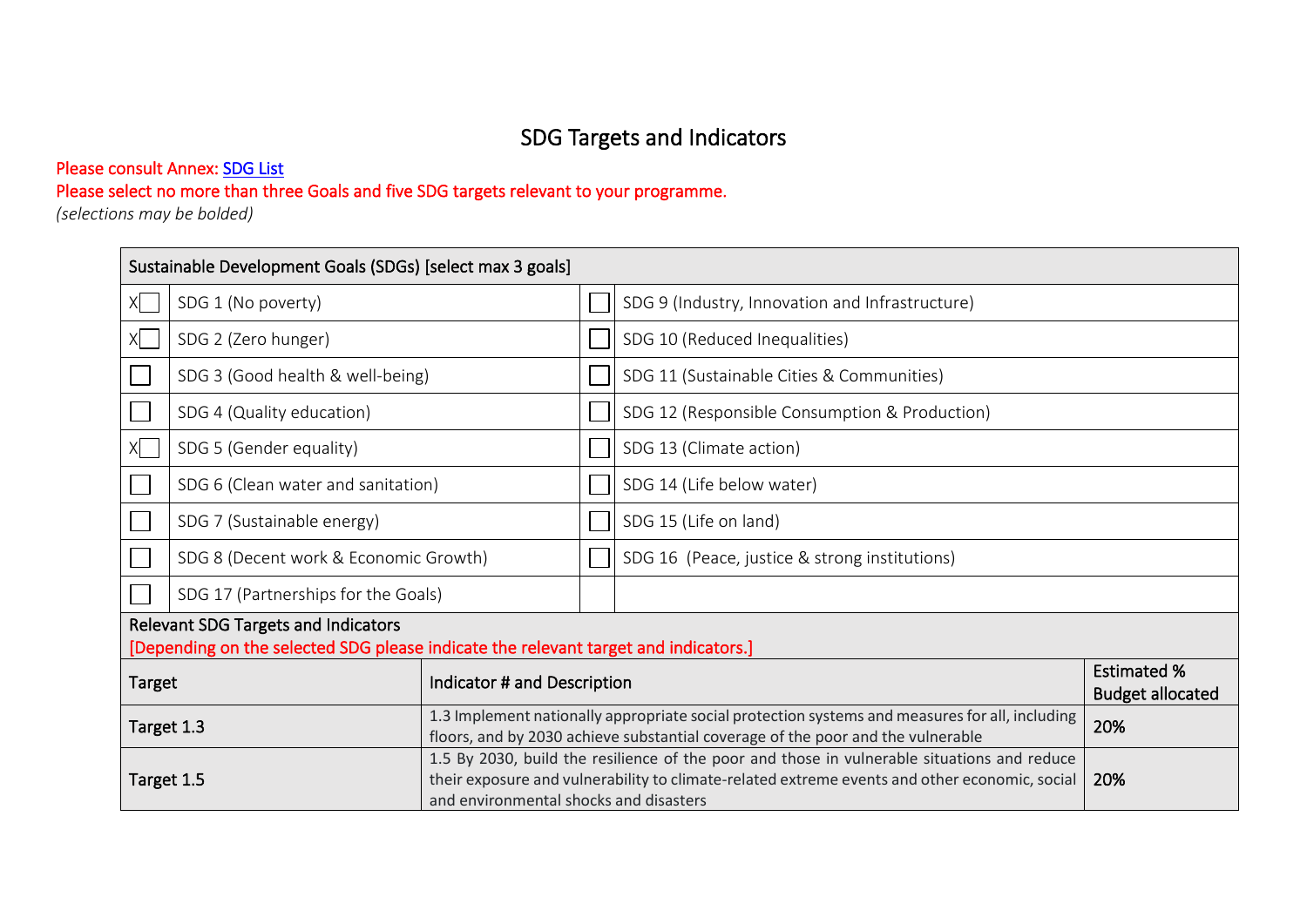| Target 2.1 | 2.1 By 2030, end hunger and ensure access by all people, in particular the poor and people in  <br>vulnerable situations, including infants, to safe, nutritious and sufficient food all year round | 20% |
|------------|-----------------------------------------------------------------------------------------------------------------------------------------------------------------------------------------------------|-----|
| Target 5.5 | Ensure women's full and effective participation and equal opportunities for leadership at all<br>levels of decision-making in political, economic and public life                                   | 20% |
| Target 5.b | 5.b Enhance the use of enabling technology, in particular information and communications<br>technology, to promote the empowerment of women                                                         | 20% |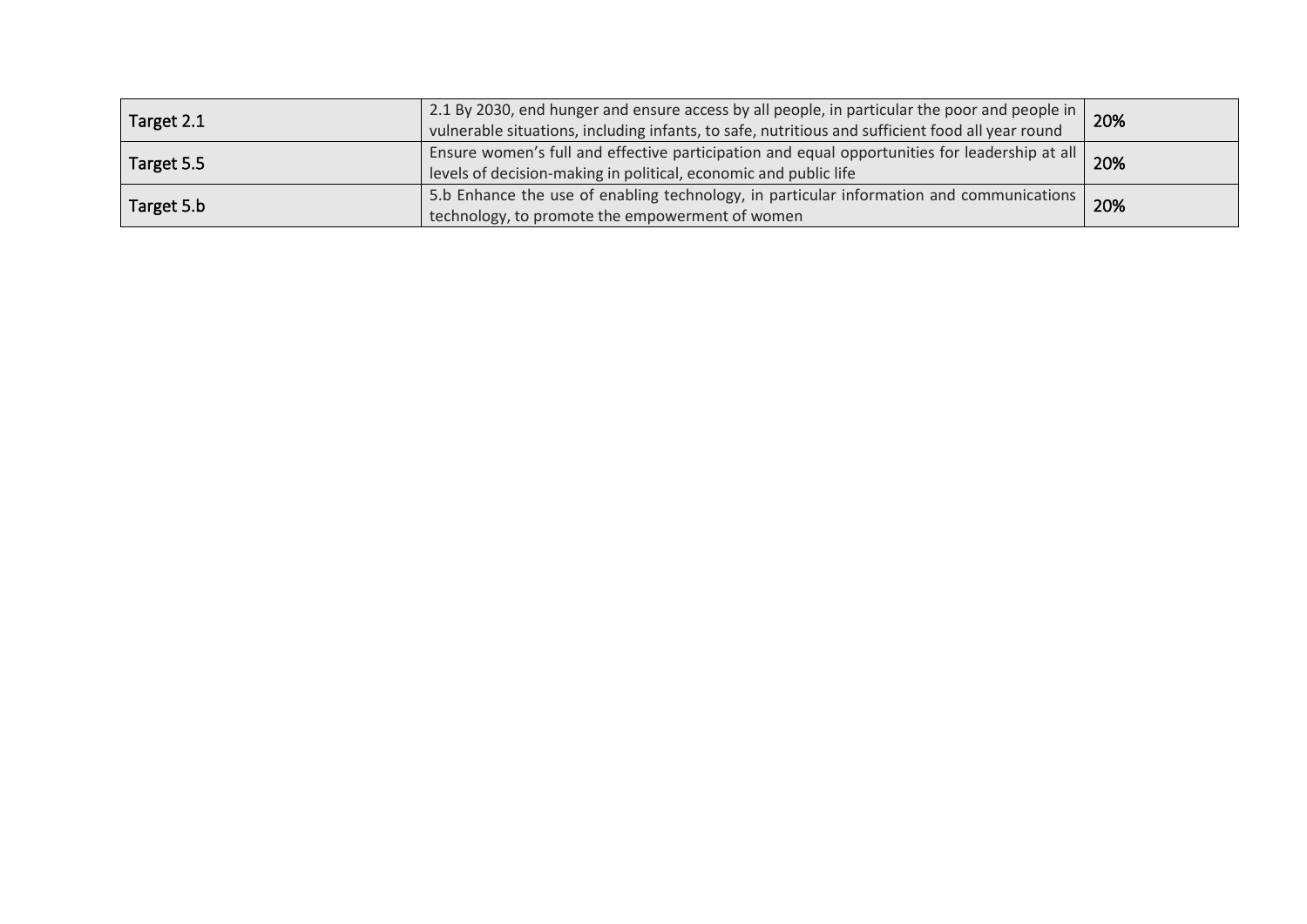### What risks and challenges will complicate this solution, and how they will be managed and overcome?

*(COVID19 has created an unprecedented and fast changing development context. Accepting this volatile situation, please identify up to three risk to the success of the proposal based on best available analysis to the UN)* Please enter no more than 3.

| Event                                                                                                            | Categories<br>Financial<br>Operational<br>Organizational<br>Political (regulatory<br>and/or strategic) | Level<br>3 - Very High<br>2 - Medium High<br>$1 - Low$ | Likelihood<br>$6$ – Expected<br>5 - Highly Likely<br>$4$ – Likely<br>3-Moderate<br>2 - Low Likelihood<br>1- Not Likely<br>0-Not Applicable | Impact<br>$5 -$ Extreme<br>$4 -$ Major<br>3-Moderate<br>$2 -$ Minor<br>$1$ – Insignificant | <b>Mitigating Measures</b><br>(List the specific mitigation measures)                                                                                           | <b>Risk Owner</b>                           |  |
|------------------------------------------------------------------------------------------------------------------|--------------------------------------------------------------------------------------------------------|--------------------------------------------------------|--------------------------------------------------------------------------------------------------------------------------------------------|--------------------------------------------------------------------------------------------|-----------------------------------------------------------------------------------------------------------------------------------------------------------------|---------------------------------------------|--|
| Political<br>instabilities<br>hamper the<br>interaction<br>with<br>government<br>agencies and<br>data collection | Political                                                                                              | Low                                                    | Low likelihood                                                                                                                             | Moderate                                                                                   | The different governmental<br>and UN task forces have<br>been interacting since the<br>COVID-19 outbreak and<br>have established good<br>working relationships. | UNCT and<br>government                      |  |
| Extended<br>Covid-19<br>confinement<br>measures<br>hinder project<br>delivery                                    | Operational                                                                                            | Low                                                    | Low Likelihood                                                                                                                             | Moderate                                                                                   | The UNCT has established a<br>strong digital coworking<br>platform, and will envisage<br>similar working methods with<br>all project counterparts               | UNCT and<br>project<br>counterparts         |  |
| Social<br>tensions,<br>including                                                                                 | Political                                                                                              | Low                                                    | Low Likelihood                                                                                                                             | Moderate                                                                                   | The suggested activities, even<br>though they might be<br>impacted by social tensions,                                                                          | UNCT, project<br>partners and<br>government |  |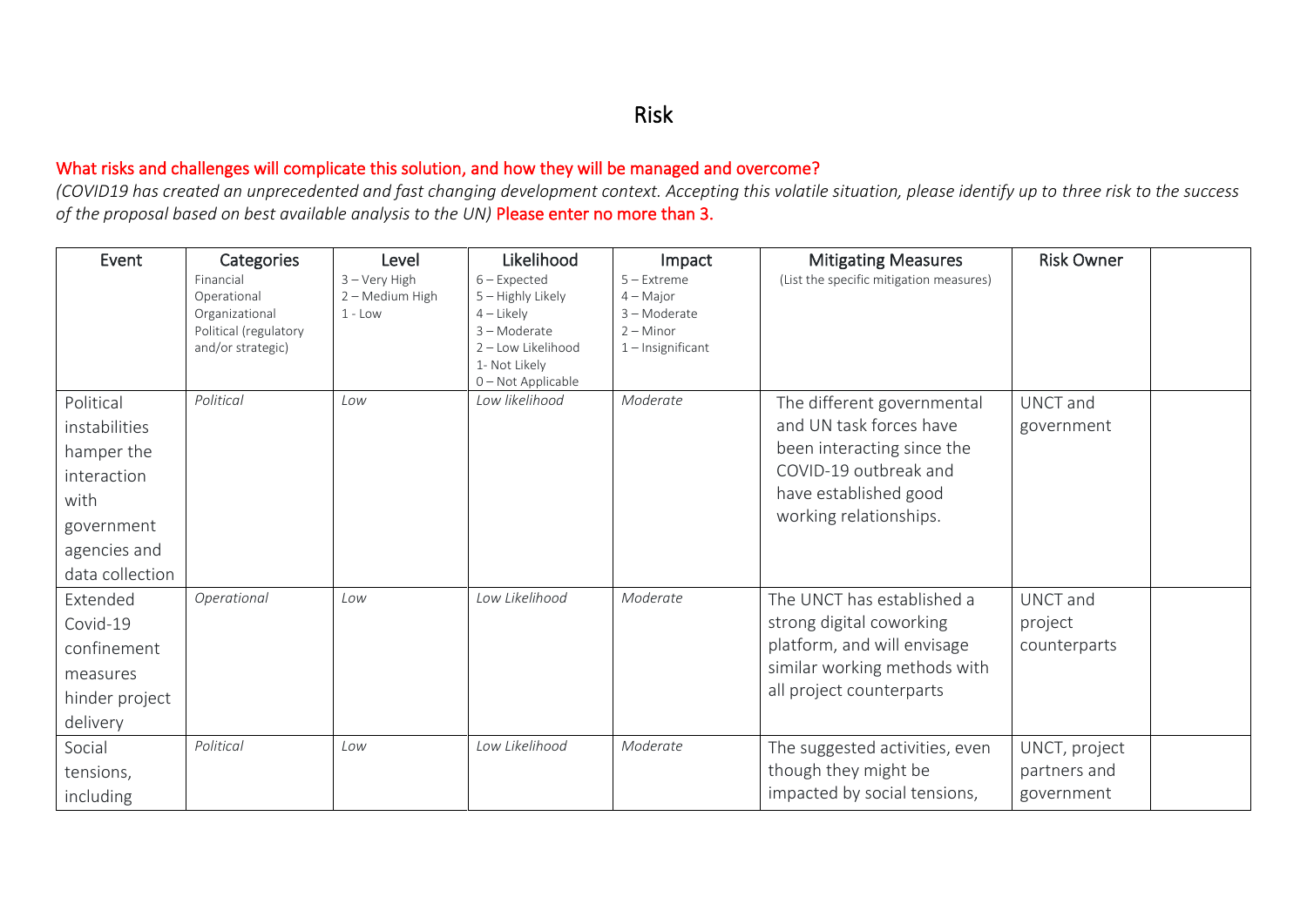| violence    |  |  | help to mitigate the risk by |  |
|-------------|--|--|------------------------------|--|
| against     |  |  | improving the socio-economic |  |
| women, are  |  |  | situation in the country.    |  |
| exacerbated |  |  |                              |  |
| due to the  |  |  |                              |  |
| crisis.     |  |  |                              |  |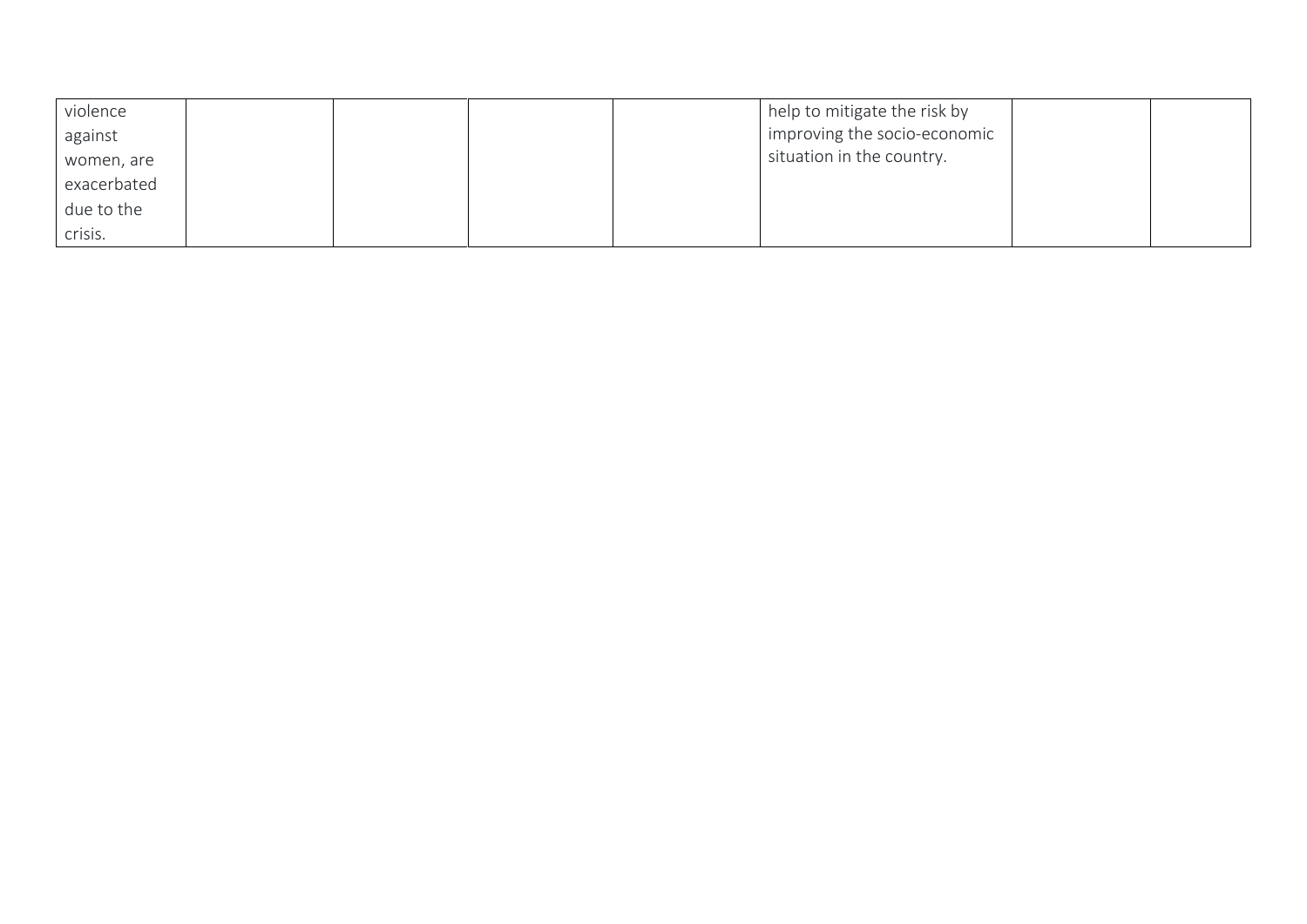# Budget by UNDG Categorie

| <b>Budget Lines</b>                                       | Fiscal<br>Year | Description<br>[OPTIONAL]                                                                                                                                                                                                      | Agency 1<br><b>WFP</b> | Agency 2<br><b>UNDP</b> | Agency3<br><b>UNWOMEN</b> | Agency 4<br>UN-<br>Habitat | Total<br><b>USD</b> |
|-----------------------------------------------------------|----------------|--------------------------------------------------------------------------------------------------------------------------------------------------------------------------------------------------------------------------------|------------------------|-------------------------|---------------------------|----------------------------|---------------------|
| 1. Staff and other personnel                              | 2020           | Given the short implementation time, existing<br>staff will, in some cases, be re-assigned from<br>other activities to support the implementation of<br>the action                                                             | 39,968                 | 9,500                   | 20,500                    | 40,242                     | 110,210             |
| 2. Supplies, Commodities, Materials                       | 2020           |                                                                                                                                                                                                                                | 22,033                 | 4,750                   | 1,000                     | 17,721                     | 45,504              |
| 3. Equipment, Vehicles, and Furniture, incl. Depreciation | 2020           |                                                                                                                                                                                                                                | 60,000                 | 4,750                   | 3,000                     | 44,400                     | 112,150             |
| 4. Contractual services                                   | 2020           |                                                                                                                                                                                                                                | 18,250                 | 137,500                 | 73,206                    | 54,824                     | 283,780             |
| 5. Travel                                                 | 2020           |                                                                                                                                                                                                                                | 11,523                 | 4,750                   | $\mathbf{0}$              | 1,600                      | 17,873              |
| 6. Transfers and Grants to Counterparts                   | 2020           |                                                                                                                                                                                                                                | 25,782                 | 28,500                  | 25,000                    | 34,500                     | 113,782             |
| 7. General Operating and other Direct Costs               | 2020           | The high level of operating costs under WFP's<br>budget is due to the implementation of cash<br>transfers to vulnerable migrants, refugees and<br>asylum seekers, a modality which has, by its<br>nature, high operating costs | 222,946                | 10,250                  | 14,481                    | 4,105                      | 251,782             |
| Sub Total Programme Costs                                 |                |                                                                                                                                                                                                                                | 400,502                | 200,000                 | 137,187                   | 197,392                    | 935,081             |
| 8. Indirect Support Costs * 7% (                          |                | The USD 27, 498 charged by WFP for ISC are<br>calculated by averaging different rates (6,5% for WFP,<br>7% for IOM and UNHCR since both of them are<br>collaborating with WFP for some activities)                             | 27,498                 | 14,000                  | 9,603                     | 13,817                     | 64,919              |
| Total                                                     |                |                                                                                                                                                                                                                                | 428000                 | 214,000                 | 146,790                   |                            | 211,209 1,000,000   |

*\* The rate shall not exceed 7% of the total of categories 1-7, as specified in the COVID-19 Response MOU and should follow the rules and guidelines of each recipient organization. Note that Agency-incurred direct project implementation costs should be charged to the relevant budget line, in line with UNSDG guidance.*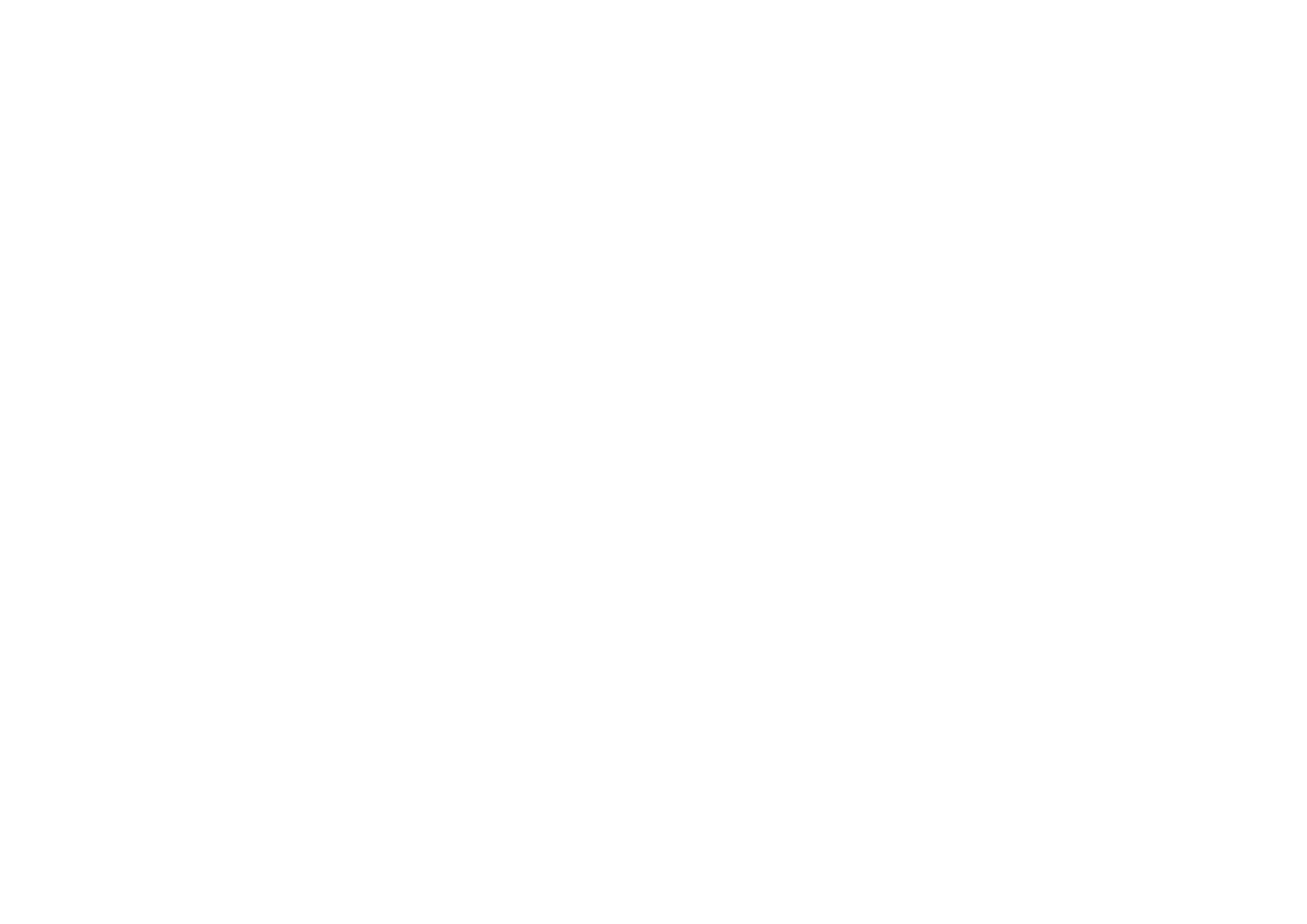# Signatures

E-Signature/validation through the system or email from the RC confirming submission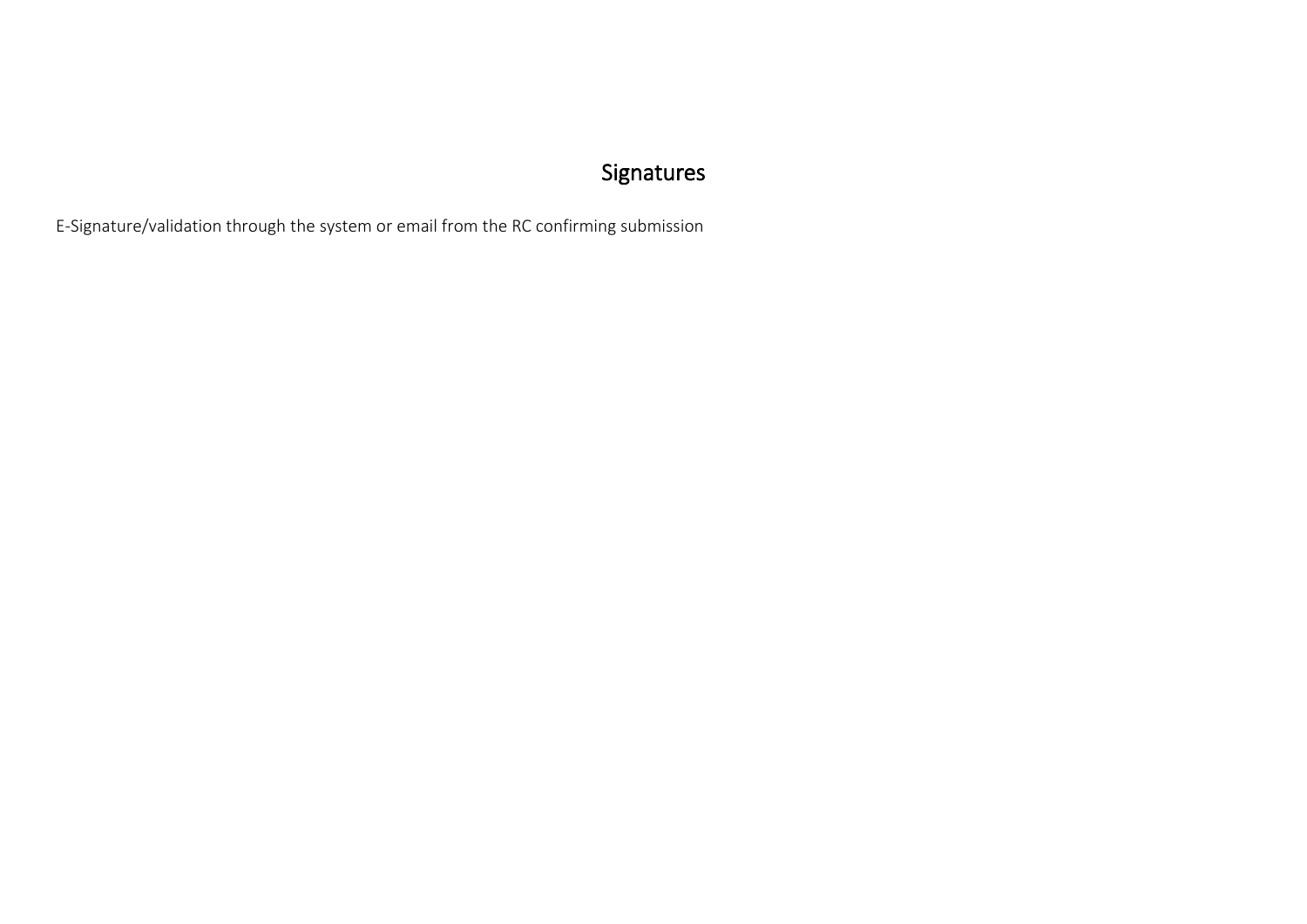#### <span id="page-32-0"></span>Annex: SDG List

| <b>Target</b> | <b>Description</b>                                                                                                                                                                                                                                                                                                                                                                                                                                              |
|---------------|-----------------------------------------------------------------------------------------------------------------------------------------------------------------------------------------------------------------------------------------------------------------------------------------------------------------------------------------------------------------------------------------------------------------------------------------------------------------|
| TARGET_1.1    | 1.1 By 2030, eradicate extreme poverty for all people everywhere, currently measured as people living on less than \$1.25 a day                                                                                                                                                                                                                                                                                                                                 |
| TARGET_1.2    | 1.2 By 2030, reduce at least by half the proportion of men, women and children of all ages living in poverty in all its dimensions according to national<br>definitions                                                                                                                                                                                                                                                                                         |
| TARGET_1.3    | 1.3 Implement nationally appropriate social protection systems and measures for all, including floors, and by 2030 achieve substantial coverage of<br>the poor and the vulnerable                                                                                                                                                                                                                                                                               |
| TARGET_1.4    | 1.4 By 2030, ensure that all men and women, in particular the poor and the vulnerable, have equal rights to economic resources, as well as access to<br>basic services, ownership and control over land and other forms of property, inheritance, natural resources, appropriate new technology and<br>financial services, including microfinance                                                                                                               |
| TARGET 1.5    | 1.5 By 2030, build the resilience of the poor and those in vulnerable situations and reduce their exposure and vulnerability to climate-related<br>extreme events and other economic, social and environmental shocks and disasters                                                                                                                                                                                                                             |
| TARGET_1.a    | 1.a Ensure significant mobilization of resources from a variety of sources, including through enhanced development cooperation, in order to provide<br>adequate and predictable means for developing countries, in particular least developed countries, to implement programmes and policies to end<br>poverty in all its dimensions                                                                                                                           |
| TARGET_1.b    | 1.b Create sound policy frameworks at the national, regional and international levels, based on pro-poor and gender-sensitive development<br>strategies, to support accelerated investment in poverty eradication actions                                                                                                                                                                                                                                       |
| TARGET_2.1    | 2.1 By 2030, end hunger and ensure access by all people, in particular the poor and people in vulnerable situations, including infants, to safe,<br>nutritious and sufficient food all year round                                                                                                                                                                                                                                                               |
| TARGET_2.2    | 2.2 By 2030, end all forms of malnutrition, including achieving, by 2025, the internationally agreed targets on stunting and wasting in children under<br>5 years of age, and address the nutritional needs of adolescent girls, pregnant and lactating women and older persons                                                                                                                                                                                 |
| TARGET_2.3    | 2.3 By 2030, double the agricultural productivity and incomes of small-scale food producers, in particular women, indigenous peoples, family<br>farmers, pastoralists and fishers, including through secure and equal access to land, other productive resources and inputs, knowledge, financial<br>services, markets and opportunities for value addition and non-farm employment                                                                             |
| TARGET_2.4    | 2.4 By 2030, ensure sustainable food production systems and implement resilient agricultural practices that increase productivity and production,<br>that help maintain ecosystems, that strengthen capacity for adaptation to climate change, extreme weather, drought, flooding and other disasters<br>and that progressively improve land and soil quality                                                                                                   |
| TARGET_2.5    | 2.5 By 2020, maintain the genetic diversity of seeds, cultivated plants and farmed and domesticated animals and their related wild species, including<br>through soundly managed and diversified seed and plant banks at the national, regional and international levels, and promote access to and fair and<br>equitable sharing of benefits arising from the utilization of genetic resources and associated traditional knowledge, as internationally agreed |
| TARGET_2.a    | 2.a Increase investment, including through enhanced international cooperation, in rural infrastructure, agricultural research and extension services,                                                                                                                                                                                                                                                                                                           |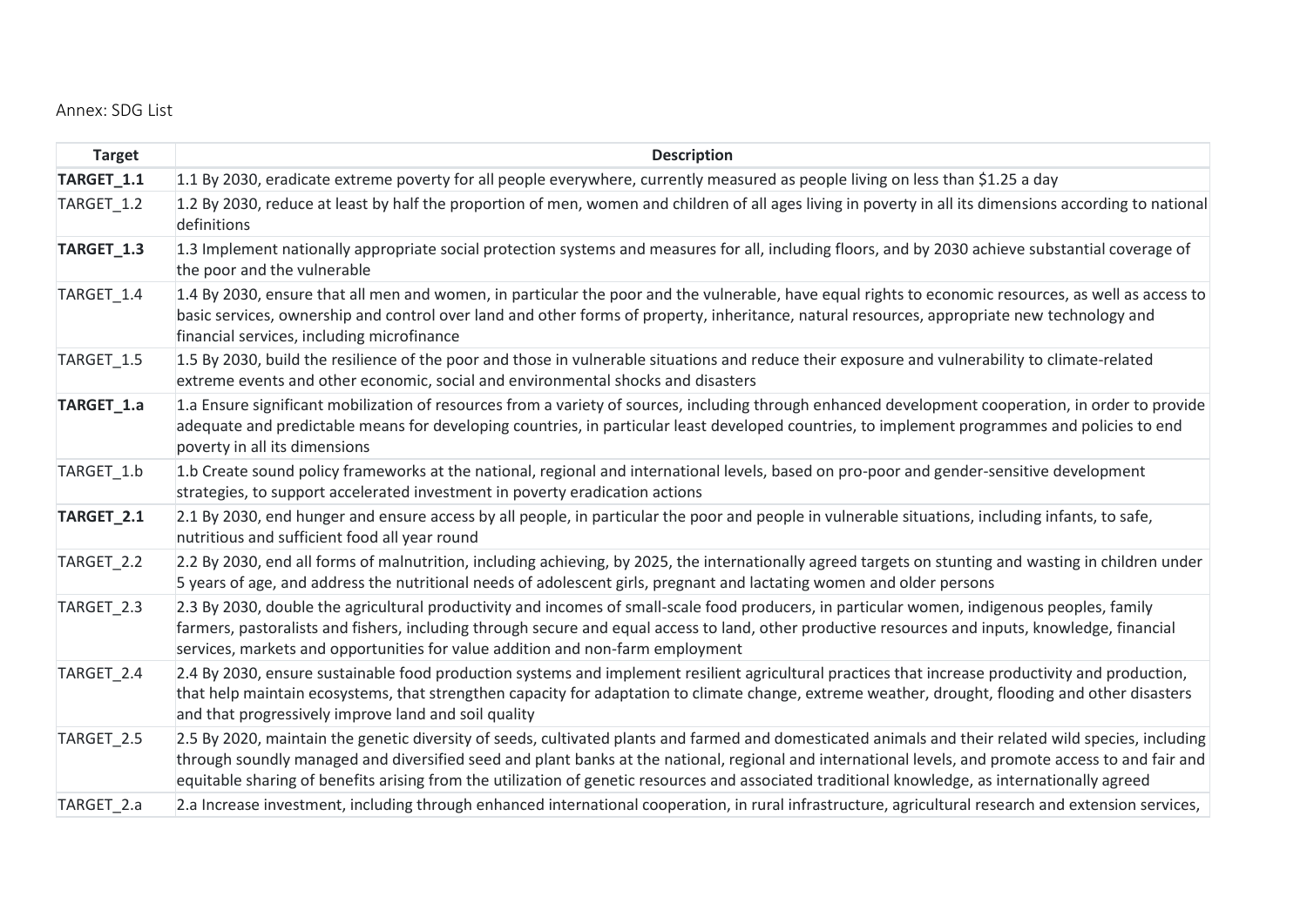| <b>Target</b> | <b>Description</b>                                                                                                                                                                                                                                                                                                                                                                                                                                                                                                                                                                                |
|---------------|---------------------------------------------------------------------------------------------------------------------------------------------------------------------------------------------------------------------------------------------------------------------------------------------------------------------------------------------------------------------------------------------------------------------------------------------------------------------------------------------------------------------------------------------------------------------------------------------------|
|               | technology development and plant and livestock gene banks in order to enhance agricultural productive capacity in developing countries, in<br>particular least developed countries                                                                                                                                                                                                                                                                                                                                                                                                                |
| TARGET 2.b    | 2.b Correct and prevent trade restrictions and distortions in world agricultural markets, including through the parallel elimination of all forms of<br>agricultural export subsidies and all export measures with equivalent effect, in accordance with the mandate of the Doha Development Round                                                                                                                                                                                                                                                                                                |
| TARGET 2.c    | 2.c Adopt measures to ensure the proper functioning of food commodity markets and their derivatives and facilitate timely access to market<br>information, including on food reserves, in order to help limit extreme food price volatility                                                                                                                                                                                                                                                                                                                                                       |
| TARGET_3.1    | 3.1 By 2030, reduce the global maternal mortality ratio to less than 70 per 100,000 live births                                                                                                                                                                                                                                                                                                                                                                                                                                                                                                   |
| TARGET_3.2    | 3.2 By 2030, end preventable deaths of newborns and children under 5 years of age, with all countries aiming to reduce neonatal mortality to at<br>least as low as 12 per 1,000 live births and under-5 mortality to at least as low as 25 per 1,000 live births                                                                                                                                                                                                                                                                                                                                  |
| TARGET_3.3    | 3.3 By 2030, end the epidemics of AIDS, tuberculosis, malaria and neglected tropical diseases and combat hepatitis, water-borne diseases and other<br>communicable diseases                                                                                                                                                                                                                                                                                                                                                                                                                       |
| TARGET_3.4    | 3.4 By 2030, reduce by one third premature mortality from non-communicable diseases through prevention and treatment and promote mental<br>health and well-being                                                                                                                                                                                                                                                                                                                                                                                                                                  |
| TARGET_3.5    | 3.5 Strengthen the prevention and treatment of substance abuse, including narcotic drug abuse and harmful use of alcohol                                                                                                                                                                                                                                                                                                                                                                                                                                                                          |
| TARGET_3.6    | 3.6 By 2020, halve the number of global deaths and injuries from road traffic accidents                                                                                                                                                                                                                                                                                                                                                                                                                                                                                                           |
| TARGET_3.7    | 3.7 By 2030, ensure universal access to sexual and reproductive health-care services, including for family planning, information and education, and<br>the integration of reproductive health into national strategies and programmes                                                                                                                                                                                                                                                                                                                                                             |
| TARGET_3.8    | 3.8 Achieve universal health coverage, including financial risk protection, access to quality essential health-care services and access to safe, effective,<br>quality and affordable essential medicines and vaccines for all                                                                                                                                                                                                                                                                                                                                                                    |
| TARGET 3.9    | 3.9 By 2030, substantially reduce the number of deaths and illnesses from hazardous chemicals and air, water and soil pollution and contamination                                                                                                                                                                                                                                                                                                                                                                                                                                                 |
| TARGET_3.a    | 3.a Strengthen the implementation of the World Health Organization Framework Convention on Tobacco Control in all countries, as appropriate                                                                                                                                                                                                                                                                                                                                                                                                                                                       |
| TARGET 3.b    | 3.b Support the research and development of vaccines and medicines for the communicable and non-communicable diseases that primarily affect<br>developing countries, provide access to affordable essential medicines and vaccines, in accordance with the Doha Declaration on the TRIPS<br>Agreement and Public Health, which affirms the right of developing countries to use to the full the provisions in the Agreement on Trade-Related<br>Aspects of Intellectual Property Rights regarding flexibilities to protect public health, and, in particular, provide access to medicines for all |
| TARGET_3.c    | 3.c Substantially increase health financing and the recruitment, development, training and retention of the health workforce in developing<br>countries, especially in least developed countries and small island developing States                                                                                                                                                                                                                                                                                                                                                               |
| TARGET_3.d    | 3.d Strengthen the capacity of all countries, in particular developing countries, for early warning, risk reduction and management of national and<br>global health risks                                                                                                                                                                                                                                                                                                                                                                                                                         |
| TARGET 4.1    | 4.1 By 2030, ensure that all girls and boys complete free, equitable and quality primary and secondary education leading to relevant and effective                                                                                                                                                                                                                                                                                                                                                                                                                                                |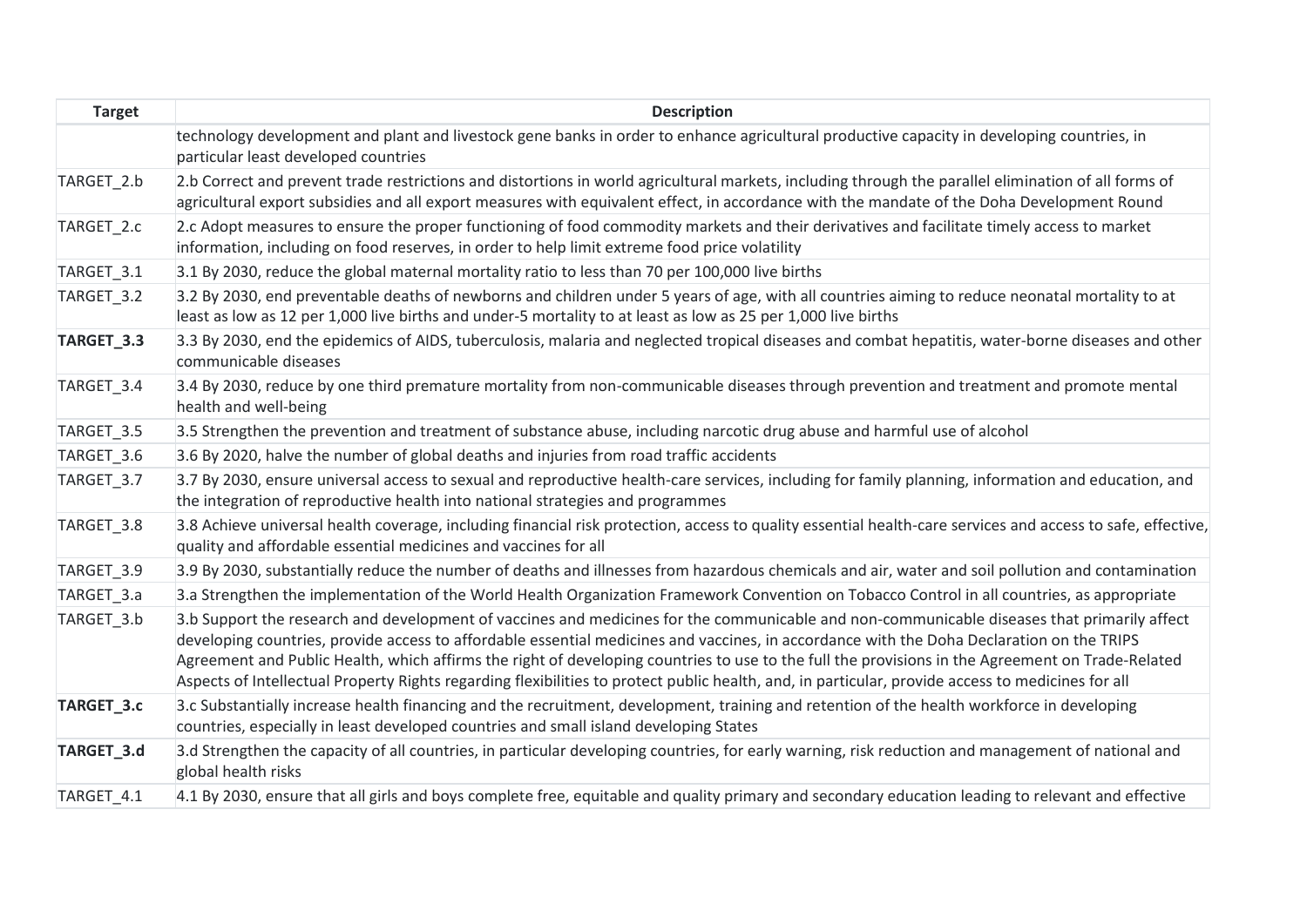| <b>Target</b> | <b>Description</b>                                                                                                                                                                                                                                                                                                                                                                                                                    |
|---------------|---------------------------------------------------------------------------------------------------------------------------------------------------------------------------------------------------------------------------------------------------------------------------------------------------------------------------------------------------------------------------------------------------------------------------------------|
|               | learning outcomes                                                                                                                                                                                                                                                                                                                                                                                                                     |
| TARGET_4.2    | 4.2 By 2030, ensure that all girls and boys have access to quality early childhood development, care and pre-primary education so that they are<br>ready for primary education                                                                                                                                                                                                                                                        |
| TARGET 4.3    | 4.3 By 2030, ensure equal access for all women and men to affordable and quality technical, vocational and tertiary education, including university                                                                                                                                                                                                                                                                                   |
| TARGET_4.4    | 4.4 By 2030, substantially increase the number of youth and adults who have relevant skills, including technical and vocational skills, for<br>employment, decent jobs and entrepreneurship                                                                                                                                                                                                                                           |
| TARGET_4.5    | 4.5 By 2030, eliminate gender disparities in education and ensure equal access to all levels of education and vocational training for the vulnerable,<br>including persons with disabilities, indigenous peoples and children in vulnerable situations                                                                                                                                                                                |
| TARGET_4.6    | 4.6 By 2030, ensure that all youth and a substantial proportion of adults, both men and women, achieve literacy and numeracy                                                                                                                                                                                                                                                                                                          |
| TARGET_4.7    | 4.7 By 2030, ensure that all learners acquire the knowledge and skills needed to promote sustainable development, including, among others,<br>through education for sustainable development and sustainable lifestyles, human rights, gender equality, promotion of a culture of peace and non-<br>violence, global citizenship and appreciation of cultural diversity and of culture's contribution to sustainable development       |
| TARGET_4.a    | 4.a Build and upgrade education facilities that are child, disability and gender sensitive and provide safe, non-violent, inclusive and effective learning<br>environments for all                                                                                                                                                                                                                                                    |
| TARGET 4.b    | 4.b By 2020, substantially expand globally the number of scholarships available to developing countries, in particular least developed countries,<br>small island developing States and African countries, for enrolment in higher education, including vocational training and information and<br>communications technology, technical, engineering and scientific programmes, in developed countries and other developing countries |
| TARGET_4.c    | 4.c By 2030, substantially increase the supply of qualified teachers, including through international cooperation for teacher training in developing<br>countries, especially least developed countries and small island developing States                                                                                                                                                                                            |
| TARGET_5.1    | 5.1 End all forms of discrimination against all women and girls everywhere                                                                                                                                                                                                                                                                                                                                                            |
| TARGET_5.2    | 5.2 Eliminate all forms of violence against all women and girls in the public and private spheres, including trafficking and sexual and other types of<br>exploitation                                                                                                                                                                                                                                                                |
| TARGET_5.3    | 5.3 Eliminate all harmful practices, such as child, early and forced marriage and female genital mutilation                                                                                                                                                                                                                                                                                                                           |
| TARGET_5.4    | 5.4 Recognize and value unpaid care and domestic work through the provision of public services, infrastructure and social protection policies and<br>the promotion of shared responsibility within the household and the family as nationally appropriate                                                                                                                                                                             |
| TARGET_5.5    | 5.5 Ensure women's full and effective participation and equal opportunities for leadership at all levels of decision-making in political, economic and<br>public life                                                                                                                                                                                                                                                                 |
| TARGET_5.6    | 5.6 Ensure universal access to sexual and reproductive health and reproductive rights as agreed in accordance with the Programme of Action of the<br>International Conference on Population and Development and the Beijing Platform for Action and the outcome documents of their review<br>conferences                                                                                                                              |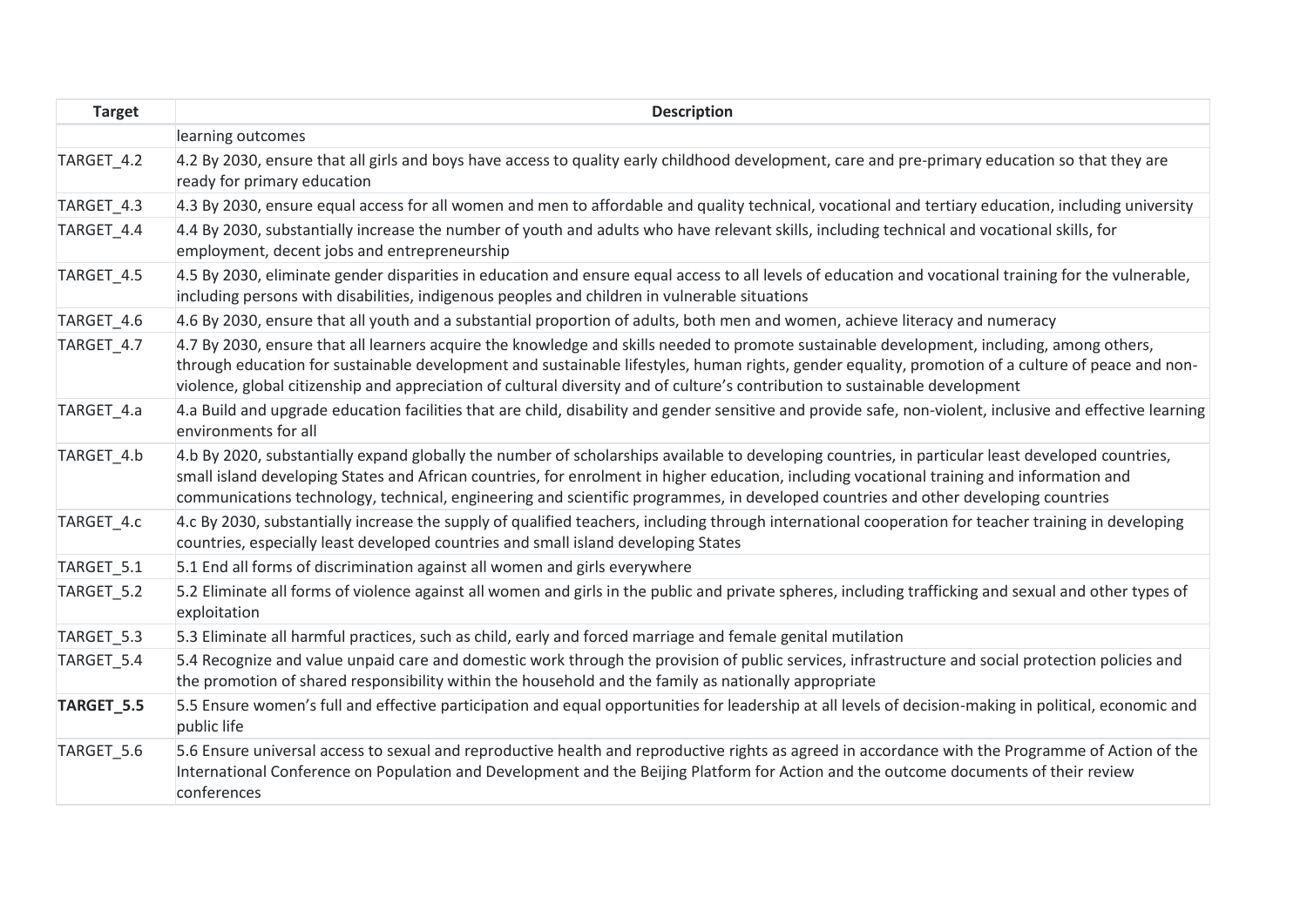| <b>Target</b>         | <b>Description</b>                                                                                                                                                                                                                                                                                                           |
|-----------------------|------------------------------------------------------------------------------------------------------------------------------------------------------------------------------------------------------------------------------------------------------------------------------------------------------------------------------|
| TARGET_5.a            | 5.a Undertake reforms to give women equal rights to economic resources, as well as access to ownership and control over land and other forms of<br>property, financial services, inheritance and natural resources, in accordance with national laws                                                                         |
| TARGET_5.b            | 5.b Enhance the use of enabling technology, in particular information and communications technology, to promote the empowerment of women                                                                                                                                                                                     |
| TARGET_5.c            | 5.c Adopt and strengthen sound policies and enforceable legislation for the promotion of gender equality and the empowerment of all women and<br>girls at all levels                                                                                                                                                         |
| TARGET 6.1            | 6.1 By 2030, achieve universal and equitable access to safe and affordable drinking water for all                                                                                                                                                                                                                            |
| TARGET <sub>6.2</sub> | 6.2 By 2030, achieve access to adequate and equitable sanitation and hygiene for all and end open defecation, paying special attention to the needs<br>of women and girls and those in vulnerable situations                                                                                                                 |
| TARGET_6.3            | 6.3 By 2030, improve water quality by reducing pollution, eliminating dumping and minimizing release of hazardous chemicals and materials, halving<br>the proportion of untreated wastewater and substantially increasing recycling and safe reuse globally                                                                  |
| TARGET 6.4            | 6.4 By 2030, substantially increase water-use efficiency across all sectors and ensure sustainable withdrawals and supply of freshwater to address<br>water scarcity and substantially reduce the number of people suffering from water scarcity                                                                             |
| TARGET_6.5            | 6.5 By 2030, implement integrated water resources management at all levels, including through transboundary cooperation as appropriate                                                                                                                                                                                       |
| TARGET_6.6            | 6.6 By 2020, protect and restore water-related ecosystems, including mountains, forests, wetlands, rivers, aquifers and lakes                                                                                                                                                                                                |
| TARGET 6.a            | 6.a By 2030, expand international cooperation and capacity-building support to developing countries in water- and sanitation-related activities and<br>programmes, including water harvesting, desalination, water efficiency, wastewater treatment, recycling and reuse technologies                                        |
| TARGET_6.b            | 6.b Support and strengthen the participation of local communities in improving water and sanitation management                                                                                                                                                                                                               |
| TARGET_7.1            | 7.1 By 2030, ensure universal access to affordable, reliable and modern energy services                                                                                                                                                                                                                                      |
| TARGET_7.2            | 7.2 By 2030, increase substantially the share of renewable energy in the global energy mix                                                                                                                                                                                                                                   |
| TARGET_7.3            | 7.3 By 2030, double the global rate of improvement in energy efficiency                                                                                                                                                                                                                                                      |
| TARGET_7.a            | 7.a By 2030, enhance international cooperation to facilitate access to clean energy research and technology, including renewable energy, energy<br>efficiency and advanced and cleaner fossil-fuel technology, and promote investment in energy infrastructure and clean energy technology                                   |
| TARGET_7.b            | 7.b By 2030, expand infrastructure and upgrade technology for supplying modern and sustainable energy services for all in developing countries, in<br>particular least developed countries, small island developing States and landlocked developing countries, in accordance with their respective<br>programmes of support |
| TARGET_8.1            | 8.1 Sustain per capita economic growth in accordance with national circumstances and, in particular, at least 7 per cent gross domestic product<br>growth per annum in the least developed countries                                                                                                                         |
| TARGET 8.10           | 8.10 Strengthen the capacity of domestic financial institutions to encourage and expand access to banking, insurance and financial services for all                                                                                                                                                                          |
| TARGET_8.2            | 8.2 Achieve higher levels of economic productivity through diversification, technological upgrading and innovation, including through a focus on<br>high-value added and labour-intensive sectors                                                                                                                            |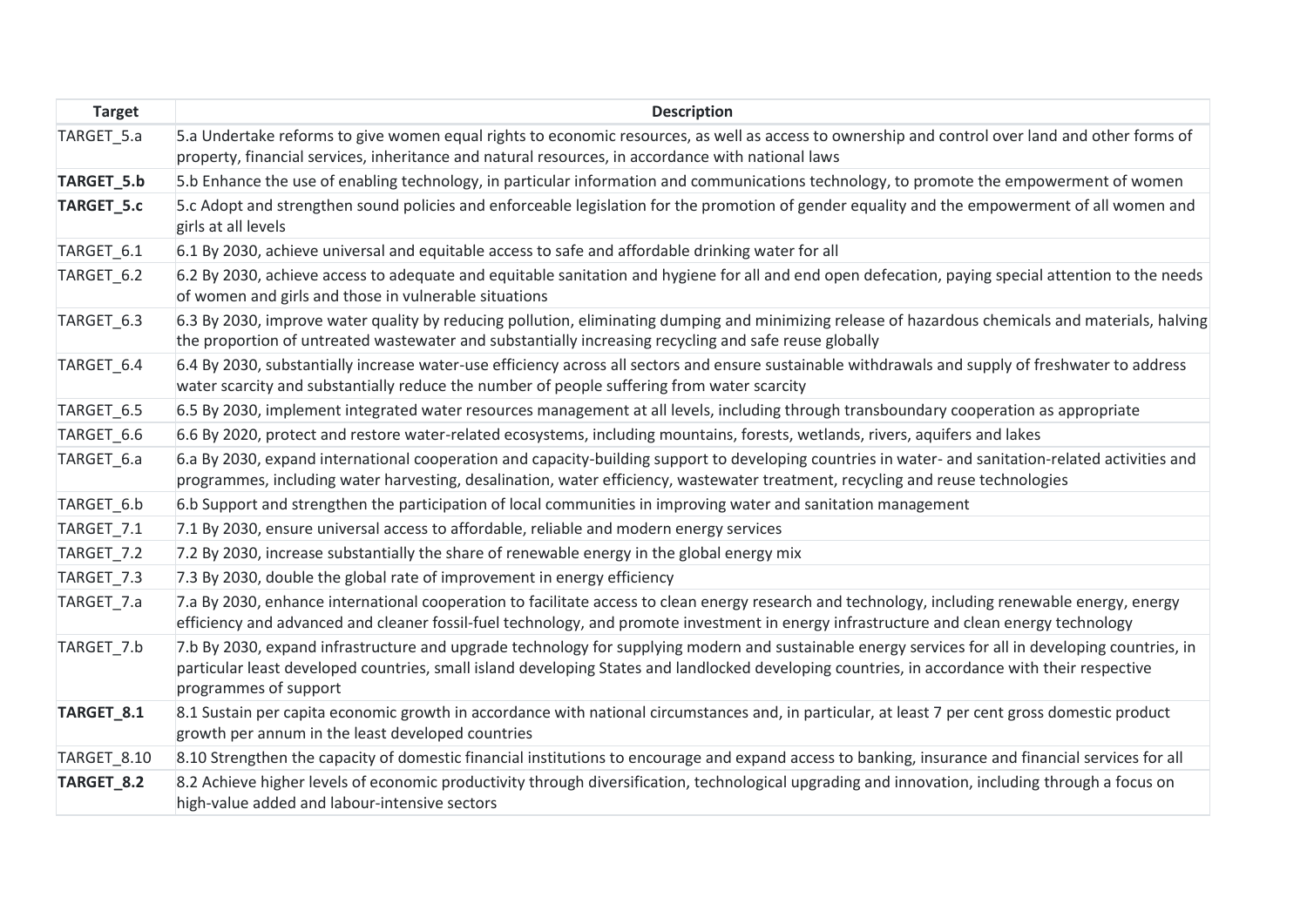| <b>Target</b> | <b>Description</b>                                                                                                                                                                                                                                                                                                                                             |
|---------------|----------------------------------------------------------------------------------------------------------------------------------------------------------------------------------------------------------------------------------------------------------------------------------------------------------------------------------------------------------------|
| TARGET_8.3    | 8.3 Promote development-oriented policies that support productive activities, decent job creation, entrepreneurship, creativity and innovation, and<br>encourage the formalization and growth of micro-, small- and medium-sized enterprises, including through access to financial services                                                                   |
| TARGET_8.4    | 8.4 Improve progressively, through 2030, global resource efficiency in consumption and production and endeavour to decouple economic growth<br>from environmental degradation, in accordance with the 10-Year Framework of Programmes on Sustainable Consumption and Production, with<br>developed countries taking the lead                                   |
| TARGET_8.5    | 8.5 By 2030, achieve full and productive employment and decent work for all women and men, including for young people and persons with<br>disabilities, and equal pay for work of equal value                                                                                                                                                                  |
| TARGET_8.6    | 8.6 By 2020, substantially reduce the proportion of youth not in employment, education or training                                                                                                                                                                                                                                                             |
| TARGET 8.7    | 8.7 Take immediate and effective measures to eradicate forced labour, end modern slavery and human trafficking and secure the prohibition and<br>elimination of the worst forms of child labour, including recruitment and use of child soldiers, and by 2025 end child labour in all its forms                                                                |
| TARGET_8.8    | 8.8 Protect labour rights and promote safe and secure working environments for all workers, including migrant workers, in particular women<br>migrants, and those in precarious employment                                                                                                                                                                     |
| TARGET_8.9    | 8.9 By 2030, devise and implement policies to promote sustainable tourism that creates jobs and promotes local culture and products                                                                                                                                                                                                                            |
| TARGET_8.a    | 8.a Increase Aid for Trade support for developing countries, in particular least developed countries, including through the Enhanced Integrated<br>Framework for Trade-related Technical Assistance to Least Developed Countries                                                                                                                               |
| TARGET_8.b    | 8.b By 2020, develop and operationalize a global strategy for youth employment and implement the Global Jobs Pact of the International Labour<br>Organization                                                                                                                                                                                                  |
| TARGET_9.1    | 9.1 Develop quality, reliable, sustainable and resilient infrastructure, including regional and transborder infrastructure, to support economic<br>development and human well-being, with a focus on affordable and equitable access for all                                                                                                                   |
| TARGET_9.2    | 9.2 Promote inclusive and sustainable industrialization and, by 2030, significantly raise industry's share of employment and gross domestic product,<br>in line with national circumstances, and double its share in least developed countries                                                                                                                 |
| TARGET 9.3    | 9.3 Increase the access of small-scale industrial and other enterprises, in particular in developing countries, to financial services, including affordable<br>credit, and their integration into value chains and markets                                                                                                                                     |
| TARGET_9.4    | 9.4 By 2030, upgrade infrastructure and retrofit industries to make them sustainable, with increased resource-use efficiency and greater adoption of<br>clean and environmentally sound technologies and industrial processes, with all countries taking action in accordance with their respective<br>capabilities                                            |
| TARGET 9.5    | 9.5 Enhance scientific research, upgrade the technological capabilities of industrial sectors in all countries, in particular developing countries,<br>including, by 2030, encouraging innovation and substantially increasing the number of research and development workers per 1 million people and<br>public and private research and development spending |
| TARGET 9.a    | 9.a Facilitate sustainable and resilient infrastructure development in developing countries through enhanced financial, technological and technical<br>support to African countries, least developed countries, landlocked developing countries and small island developing States                                                                             |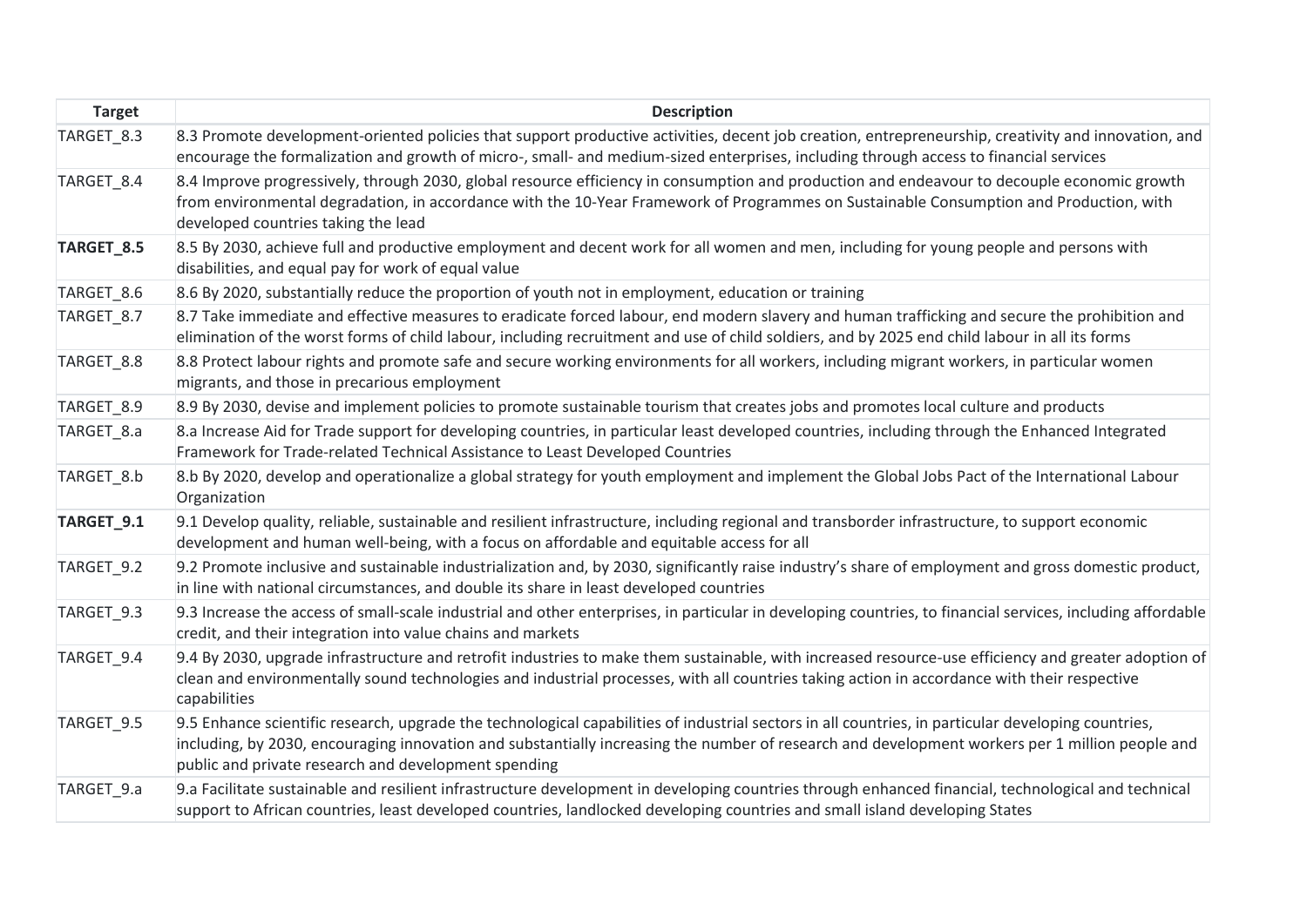| <b>Target</b> | <b>Description</b>                                                                                                                                                                                                                                                                                                                          |
|---------------|---------------------------------------------------------------------------------------------------------------------------------------------------------------------------------------------------------------------------------------------------------------------------------------------------------------------------------------------|
| TARGET_9.b    | 9.b Support domestic technology development, research and innovation in developing countries, including by ensuring a conducive policy<br>environment for, inter alia, industrial diversification and value addition to commodities                                                                                                         |
| TARGET_9.c    | 9.c Significantly increase access to information and communications technology and strive to provide universal and affordable access to the Internet<br>in least developed countries by 2020                                                                                                                                                |
| TARGET 10.1   | 10.1 By 2030, progressively achieve and sustain income growth of the bottom 40 per cent of the population at a rate higher than the national<br>average                                                                                                                                                                                     |
| TARGET_10.2   | 10.2 By 2030, empower and promote the social, economic and political inclusion of all, irrespective of age, sex, disability, race, ethnicity, origin,<br>religion or economic or other status                                                                                                                                               |
| TARGET_10.3   | 10.3 Ensure equal opportunity and reduce inequalities of outcome, including by eliminating discriminatory laws, policies and practices and<br>promoting appropriate legislation, policies and action in this regard                                                                                                                         |
| TARGET_10.4   | 10.4 Adopt policies, especially fiscal, wage and social protection policies, and progressively achieve greater equality                                                                                                                                                                                                                     |
| TARGET_10.5   | 10.5 Improve the regulation and monitoring of global financial markets and institutions and strengthen the implementation of such regulations                                                                                                                                                                                               |
| TARGET_10.6   | 10.6 Ensure enhanced representation and voice for developing countries in decision-making in global international economic and financial<br>institutions in order to deliver more effective, credible, accountable and legitimate institutions                                                                                              |
| TARGET 10.7   | 10.7 Facilitate orderly, safe, regular and responsible migration and mobility of people, including through the implementation of planned and well-<br>managed migration policies                                                                                                                                                            |
| TARGET_10.a   | 10.a Implement the principle of special and differential treatment for developing countries, in particular least developed countries, in accordance<br>with World Trade Organization agreements                                                                                                                                             |
| TARGET_10.b   | 10.b Encourage official development assistance and financial flows, including foreign direct investment, to States where the need is greatest, in<br>particular least developed countries, African countries, small island developing States and landlocked developing countries, in accordance with their<br>national plans and programmes |
| TARGET_10.c   | 10.c By 2030, reduce to less than 3 per cent the transaction costs of migrant remittances and eliminate remittance corridors with costs higher than<br>5 per cent                                                                                                                                                                           |
| TARGET 11.1   | 11.1 By 2030, ensure access for all to adequate, safe and affordable housing and basic services and upgrade slums                                                                                                                                                                                                                           |
| TARGET_11.2   | 11.2 By 2030, provide access to safe, affordable, accessible and sustainable transport systems for all, improving road safety, notably by expanding<br>public transport, with special attention to the needs of those in vulnerable situations, women, children, persons with disabilities and older persons                                |
| TARGET 11.3   | 11.3 By 2030, enhance inclusive and sustainable urbanization and capacity for participatory, integrated and sustainable human settlement planning<br>and management in all countries                                                                                                                                                        |
| TARGET_11.4   | 11.4 Strengthen efforts to protect and safeguard the world's cultural and natural heritage                                                                                                                                                                                                                                                  |
| TARGET 11.5   | 11.5 By 2030, significantly reduce the number of deaths and the number of people affected and substantially decrease the direct economic losses                                                                                                                                                                                             |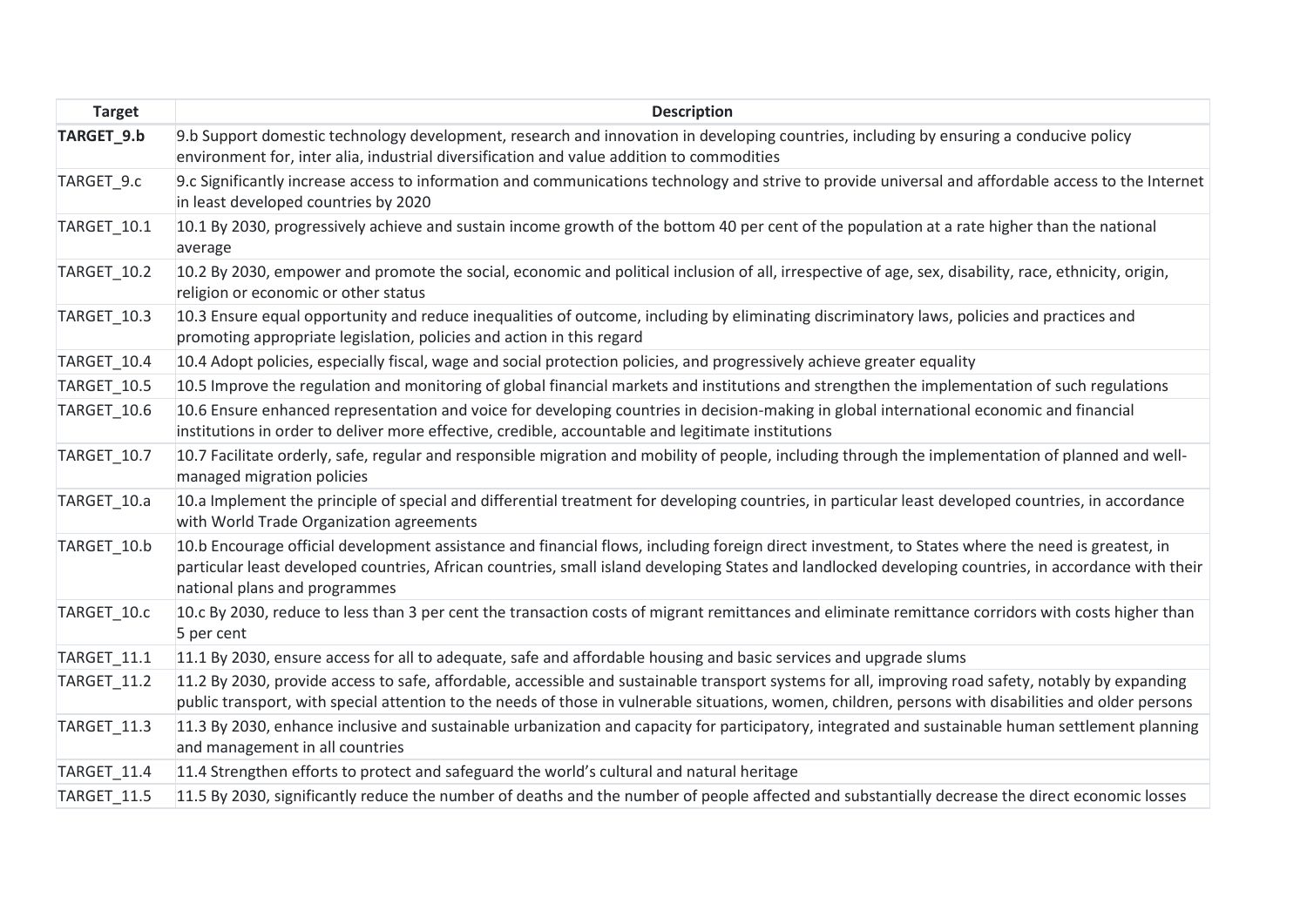| <b>Target</b>      | <b>Description</b>                                                                                                                                                                                                                                                                                                                                                                                              |
|--------------------|-----------------------------------------------------------------------------------------------------------------------------------------------------------------------------------------------------------------------------------------------------------------------------------------------------------------------------------------------------------------------------------------------------------------|
|                    | relative to global gross domestic product caused by disasters, including water-related disasters, with a focus on protecting the poor and people in<br>vulnerable situations                                                                                                                                                                                                                                    |
| TARGET_11.6        | 11.6 By 2030, reduce the adverse per capita environmental impact of cities, including by paying special attention to air quality and municipal and<br>other waste management                                                                                                                                                                                                                                    |
| TARGET_11.7        | 11.7 By 2030, provide universal access to safe, inclusive and accessible, green and public spaces, in particular for women and children, older persons<br>and persons with disabilities                                                                                                                                                                                                                         |
| TARGET_11.a        | 11.a Support positive economic, social and environmental links between urban, peri-urban and rural areas by strengthening national and regional<br>development planning                                                                                                                                                                                                                                         |
| TARGET_11.b        | 11.b By 2020, substantially increase the number of cities and human settlements adopting and implementing integrated policies and plans towards<br>inclusion, resource efficiency, mitigation and adaptation to climate change, resilience to disasters, and develop and implement, in line with the<br>Sendai Framework for Disaster Risk Reduction 2015-2030, holistic disaster risk management at all levels |
| TARGET_11.c        | 11.c Support least developed countries, including through financial and technical assistance, in building sustainable and resilient buildings utilizing<br>local materials                                                                                                                                                                                                                                      |
| TARGET_12.1        | 12.1 Implement the 10-Year Framework of Programmes on Sustainable Consumption and Production Patterns, all countries taking action, with<br>developed countries taking the lead, taking into account the development and capabilities of developing countries                                                                                                                                                   |
| <b>TARGET_12.2</b> | 12.2 By 2030, achieve the sustainable management and efficient use of natural resources                                                                                                                                                                                                                                                                                                                         |
| TARGET_12.3        | 12.3 By 2030, halve per capita global food waste at the retail and consumer levels and reduce food losses along production and supply chains,<br>including post-harvest losses                                                                                                                                                                                                                                  |
| TARGET_12.4        | 12.4 By 2020, achieve the environmentally sound management of chemicals and all wastes throughout their life cycle, in accordance with agreed<br>international frameworks, and significantly reduce their release to air, water and soil in order to minimize their adverse impacts on human health<br>and the environment                                                                                      |
| TARGET_12.5        | 12.5 By 2030, substantially reduce waste generation through prevention, reduction, recycling and reuse                                                                                                                                                                                                                                                                                                          |
| TARGET_12.6        | 12.6 Encourage companies, especially large and transnational companies, to adopt sustainable practices and to integrate sustainability information<br>into their reporting cycle                                                                                                                                                                                                                                |
| TARGET_12.7        | 12.7 Promote public procurement practices that are sustainable, in accordance with national policies and priorities                                                                                                                                                                                                                                                                                             |
| TARGET_12.8        | 12.8 By 2030, ensure that people everywhere have the relevant information and awareness for sustainable development and lifestyles in harmony<br>with nature                                                                                                                                                                                                                                                    |
| TARGET_12.a        | 12.a Support developing countries to strengthen their scientific and technological capacity to move towards more sustainable patterns of<br>consumption and production                                                                                                                                                                                                                                          |
| TARGET 12.b        | 12.b Develop and implement tools to monitor sustainable development impacts for sustainable tourism that creates jobs and promotes local culture                                                                                                                                                                                                                                                                |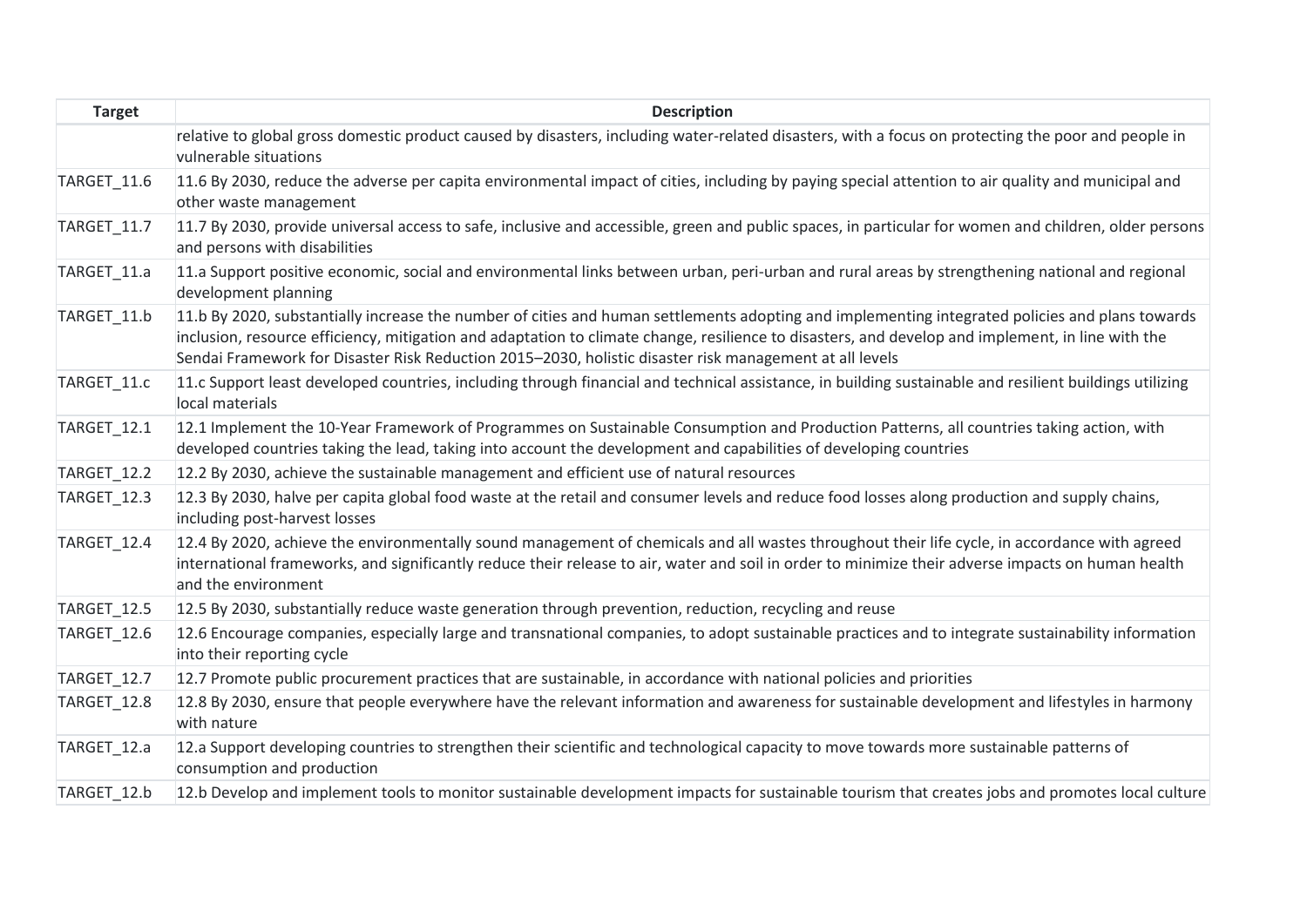| <b>Target</b>      | <b>Description</b>                                                                                                                                                                                                                                                                                                                                                                                                                                                                                                                     |
|--------------------|----------------------------------------------------------------------------------------------------------------------------------------------------------------------------------------------------------------------------------------------------------------------------------------------------------------------------------------------------------------------------------------------------------------------------------------------------------------------------------------------------------------------------------------|
|                    | and products                                                                                                                                                                                                                                                                                                                                                                                                                                                                                                                           |
| TARGET_12.c        | 12.c Rationalize inefficient fossil-fuel subsidies that encourage wasteful consumption by removing market distortions, in accordance with national<br>circumstances, including by restructuring taxation and phasing out those harmful subsidies, where they exist, to reflect their environmental impacts,<br>taking fully into account the specific needs and conditions of developing countries and minimizing the possible adverse impacts on their<br>development in a manner that protects the poor and the affected communities |
| TARGET_13.1        | 13.1 Strengthen resilience and adaptive capacity to climate-related hazards and natural disasters in all countries                                                                                                                                                                                                                                                                                                                                                                                                                     |
| <b>TARGET_13.2</b> | 13.2 Integrate climate change measures into national policies, strategies and planning                                                                                                                                                                                                                                                                                                                                                                                                                                                 |
| TARGET_13.3        | 13.3 Improve education, awareness-raising and human and institutional capacity on climate change mitigation, adaptation, impact reduction and<br>early warning                                                                                                                                                                                                                                                                                                                                                                         |
| TARGET_13.a        | 13.a Implement the commitment undertaken by developed-country parties to the United Nations Framework Convention on Climate Change to a<br>goal of mobilizing jointly \$100 billion annually by 2020 from all sources to address the needs of developing countries in the context of meaningful<br>mitigation actions and transparency on implementation and fully operationalize the Green Climate Fund through its capitalization as soon as<br>possible                                                                             |
| TARGET_13.b        | 13.b Promote mechanisms for raising capacity for effective climate change-related planning and management in least developed countries and small<br>island developing States, including focusing on women, youth and local and marginalized communities                                                                                                                                                                                                                                                                                |
| TARGET_14.1        | 14.1 By 2025, prevent and significantly reduce marine pollution of all kinds, in particular from land-based activities, including marine debris and<br>nutrient pollution                                                                                                                                                                                                                                                                                                                                                              |
| <b>TARGET_14.2</b> | 14.2 By 2020, sustainably manage and protect marine and coastal ecosystems to avoid significant adverse impacts, including by strengthening their<br>resilience, and take action for their restoration in order to achieve healthy and productive oceans                                                                                                                                                                                                                                                                               |
| TARGET_14.3        | 14.3 Minimize and address the impacts of ocean acidification, including through enhanced scientific cooperation at all levels                                                                                                                                                                                                                                                                                                                                                                                                          |
| TARGET_14.4        | 14.4 By 2020, effectively regulate harvesting and end overfishing, illegal, unreported and unregulated fishing and destructive fishing practices and<br>implement science-based management plans, in order to restore fish stocks in the shortest time feasible, at least to levels that can produce<br>maximum sustainable yield as determined by their biological characteristics                                                                                                                                                    |
| TARGET 14.5        | 14.5 By 2020, conserve at least 10 per cent of coastal and marine areas, consistent with national and international law and based on the best<br>available scientific information                                                                                                                                                                                                                                                                                                                                                      |
| TARGET 14.6        | 14.6 By 2020, prohibit certain forms of fisheries subsidies which contribute to overcapacity and overfishing, eliminate subsidies that contribute to<br>illegal, unreported and unregulated fishing and refrain from introducing new such subsidies, recognizing that appropriate and effective special and<br>differential treatment for developing and least developed countries should be an integral part of the World Trade Organization fisheries subsidies<br>negotiation3                                                      |
| TARGET 14.7        | 14.7 By 2030, increase the economic benefits to small island developing States and least developed countries from the sustainable use of marine<br>resources, including through sustainable management of fisheries, aquaculture and tourism                                                                                                                                                                                                                                                                                           |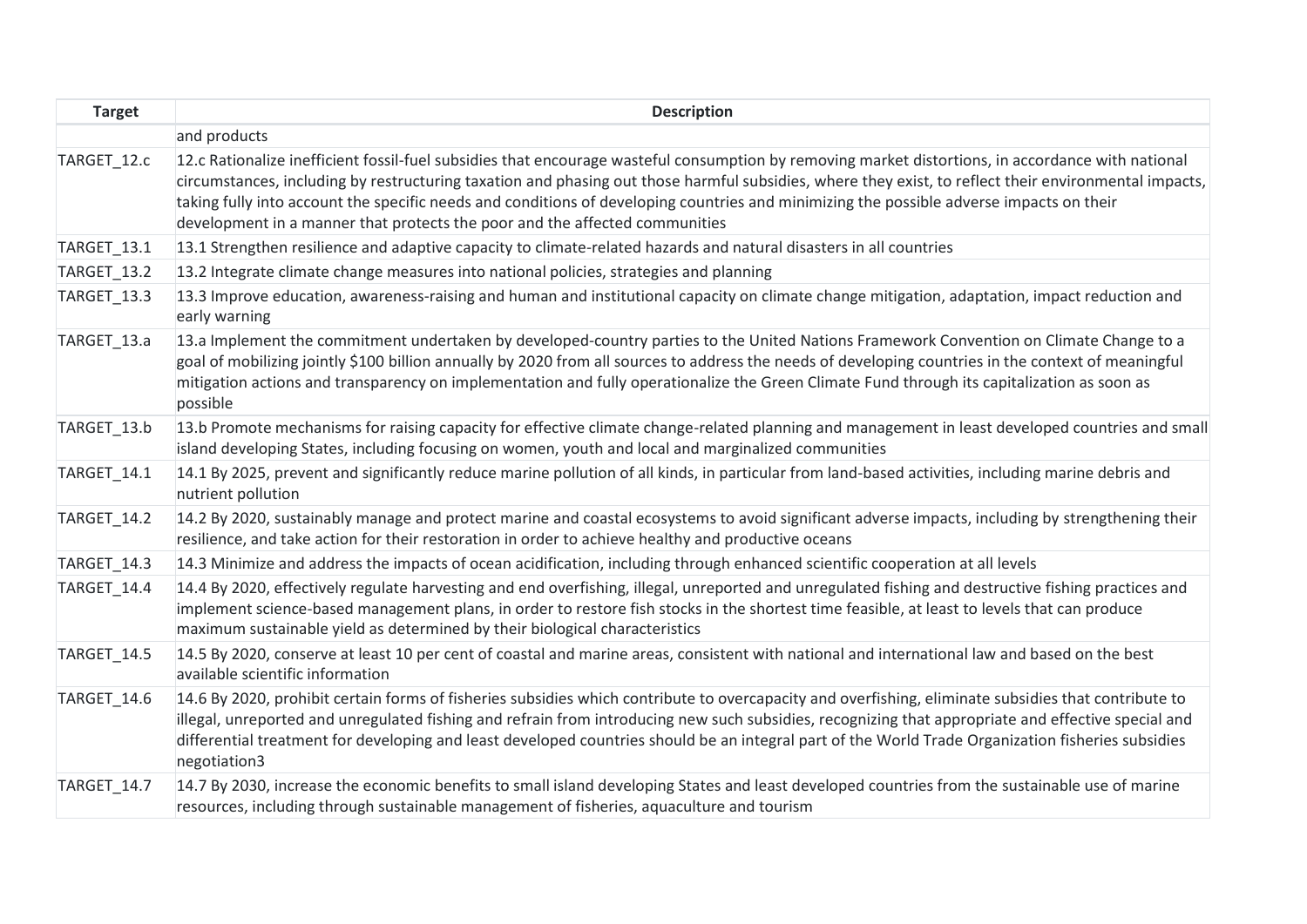| <b>Target</b>      | <b>Description</b>                                                                                                                                                                                                                                                                                                                                                                                                                                     |
|--------------------|--------------------------------------------------------------------------------------------------------------------------------------------------------------------------------------------------------------------------------------------------------------------------------------------------------------------------------------------------------------------------------------------------------------------------------------------------------|
| TARGET_14.a        | 14.a Increase scientific knowledge, develop research capacity and transfer marine technology, taking into account the Intergovernmental<br>Oceanographic Commission Criteria and Guidelines on the Transfer of Marine Technology, in order to improve ocean health and to enhance the<br>contribution of marine biodiversity to the development of developing countries, in particular small island developing States and least developed<br>countries |
| TARGET 14.b        | 14.b Provide access for small-scale artisanal fishers to marine resources and markets                                                                                                                                                                                                                                                                                                                                                                  |
| TARGET_14.c        | 14.c Enhance the conservation and sustainable use of oceans and their resources by implementing international law as reflected in the United<br>Nations Convention on the Law of the Sea, which provides the legal framework for the conservation and sustainable use of oceans and their<br>resources, as recalled in paragraph 158 of "The future we want"                                                                                           |
| TARGET_15.1        | 15.1 By 2020, ensure the conservation, restoration and sustainable use of terrestrial and inland freshwater ecosystems and their services, in<br>particular forests, wetlands, mountains and drylands, in line with obligations under international agreements                                                                                                                                                                                         |
| <b>TARGET_15.2</b> | 15.2 By 2020, promote the implementation of sustainable management of all types of forests, halt deforestation, restore degraded forests and<br>substantially increase afforestation and reforestation globally                                                                                                                                                                                                                                        |
| TARGET 15.3        | 15.3 By 2030, combat desertification, restore degraded land and soil, including land affected by desertification, drought and floods, and strive to<br>achieve a land degradation-neutral world                                                                                                                                                                                                                                                        |
| TARGET_15.4        | 15.4 By 2030, ensure the conservation of mountain ecosystems, including their biodiversity, in order to enhance their capacity to provide benefits<br>that are essential for sustainable development                                                                                                                                                                                                                                                   |
| TARGET_15.5        | 15.5 Take urgent and significant action to reduce the degradation of natural habitats, halt the loss of biodiversity and, by 2020, protect and prevent<br>the extinction of threatened species                                                                                                                                                                                                                                                         |
| TARGET 15.6        | 15.6 Promote fair and equitable sharing of the benefits arising from the utilization of genetic resources and promote appropriate access to such<br>resources, as internationally agreed                                                                                                                                                                                                                                                               |
| TARGET_15.7        | 15.7 Take urgent action to end poaching and trafficking of protected species of flora and fauna and address both demand and supply of illegal<br>wildlife products                                                                                                                                                                                                                                                                                     |
| TARGET_15.8        | 15.8 By 2020, introduce measures to prevent the introduction and significantly reduce the impact of invasive alien species on land and water<br>ecosystems and control or eradicate the priority species                                                                                                                                                                                                                                               |
| TARGET 15.9        | 15.9 By 2020, integrate ecosystem and biodiversity values into national and local planning, development processes, poverty reduction strategies and<br>accounts                                                                                                                                                                                                                                                                                        |
| TARGET_15.a        | 15.a Mobilize and significantly increase financial resources from all sources to conserve and sustainably use biodiversity and ecosystems                                                                                                                                                                                                                                                                                                              |
| TARGET_15.b        | 15.b Mobilize significant resources from all sources and at all levels to finance sustainable forest management and provide adequate incentives to<br>developing countries to advance such management, including for conservation and reforestation                                                                                                                                                                                                    |
| TARGET_15.c        | 15.c Enhance global support for efforts to combat poaching and trafficking of protected species, including by increasing the capacity of local<br>communities to pursue sustainable livelihood opportunities                                                                                                                                                                                                                                           |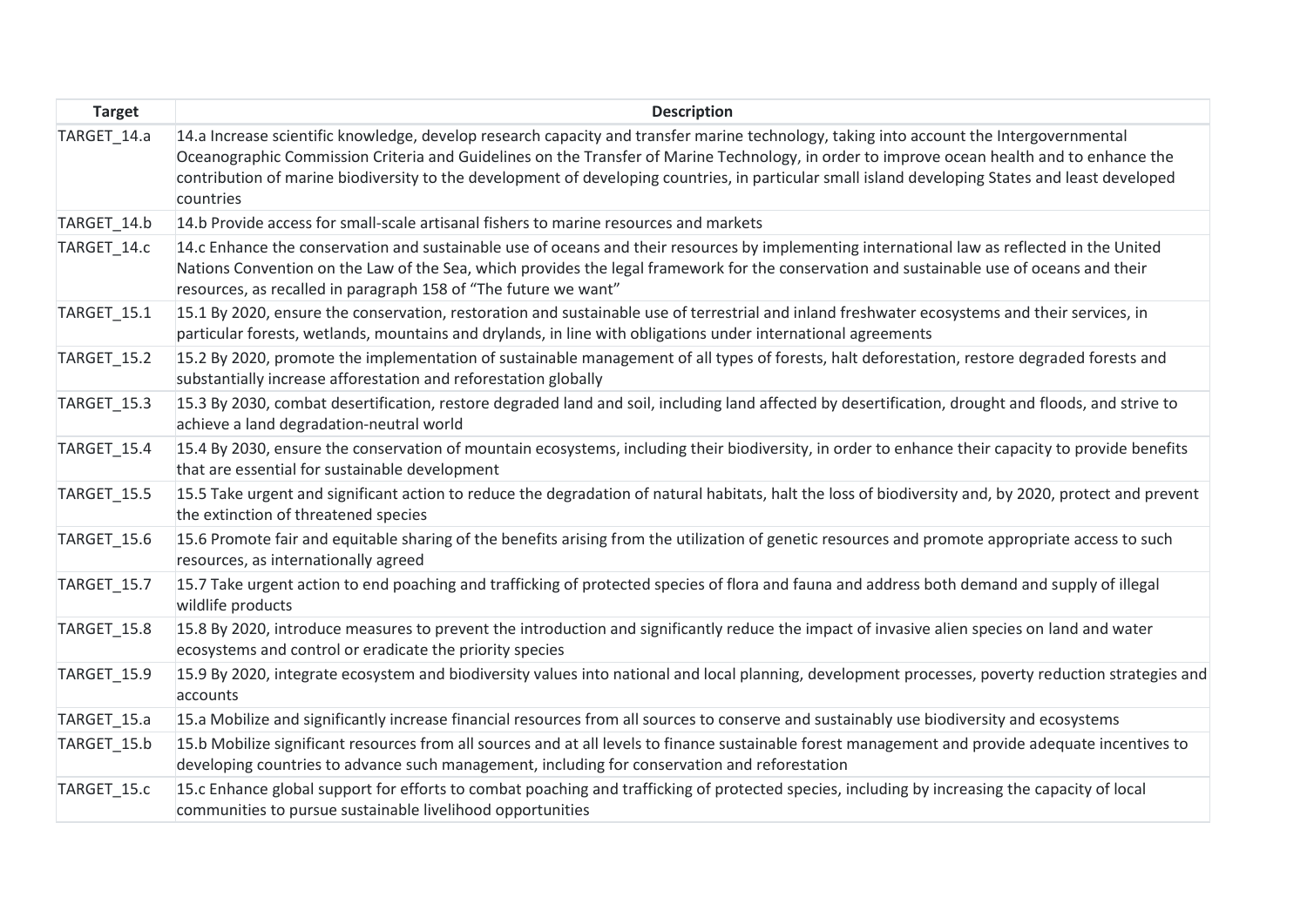| <b>Target</b>       | <b>Description</b>                                                                                                                                                                                                                                                                                                                                                                  |
|---------------------|-------------------------------------------------------------------------------------------------------------------------------------------------------------------------------------------------------------------------------------------------------------------------------------------------------------------------------------------------------------------------------------|
| TARGET_16.1         | 16.1 Significantly reduce all forms of violence and related death rates everywhere                                                                                                                                                                                                                                                                                                  |
| TARGET_16.10        | 16.10 Ensure public access to information and protect fundamental freedoms, in accordance with national legislation and international agreements                                                                                                                                                                                                                                    |
| TARGET_16.2         | 16.2 End abuse, exploitation, trafficking and all forms of violence against and torture of children                                                                                                                                                                                                                                                                                 |
| TARGET_16.3         | 16.3 Promote the rule of law at the national and international levels and ensure equal access to justice for all                                                                                                                                                                                                                                                                    |
| TARGET_16.4         | 16.4 By 2030, significantly reduce illicit financial and arms flows, strengthen the recovery and return of stolen assets and combat all forms of<br>organized crime                                                                                                                                                                                                                 |
| TARGET_16.5         | 16.5 Substantially reduce corruption and bribery in all their forms                                                                                                                                                                                                                                                                                                                 |
| TARGET_16.6         | 16.6 Develop effective, accountable and transparent institutions at all levels                                                                                                                                                                                                                                                                                                      |
| TARGET_16.7         | 16.7 Ensure responsive, inclusive, participatory and representative decision-making at all levels                                                                                                                                                                                                                                                                                   |
| TARGET_16.8         | 16.8 Broaden and strengthen the participation of developing countries in the institutions of global governance                                                                                                                                                                                                                                                                      |
| TARGET_16.9         | 16.9 By 2030, provide legal identity for all, including birth registration                                                                                                                                                                                                                                                                                                          |
| TARGET_16.a         | 16.a Strengthen relevant national institutions, including through international cooperation, for building capacity at all levels, in particular in<br>developing countries, to prevent violence and combat terrorism and crime                                                                                                                                                      |
| TARGET_16.b         | 16.b Promote and enforce non-discriminatory laws and policies for sustainable development                                                                                                                                                                                                                                                                                           |
| TARGET_17.1         | 17.1 Strengthen domestic resource mobilization, including through international support to developing countries, to improve domestic capacity for<br>tax and other revenue collection                                                                                                                                                                                               |
| TARGET_17.10        | 17.10 Promote a universal, rules-based, open, non-discriminatory and equitable multilateral trading system under the World Trade Organization,<br>including through the conclusion of negotiations under its Doha Development Agenda                                                                                                                                                |
| <b>TARGET 17.11</b> | 17.11 Significantly increase the exports of developing countries, in particular with a view to doubling the least developed countries' share of global<br>exports by 2020                                                                                                                                                                                                           |
| TARGET_17.12        | 17.12 Realize timely implementation of duty-free and quota-free market access on a lasting basis for all least developed countries, consistent with<br>World Trade Organization decisions, including by ensuring that preferential rules of origin applicable to imports from least developed countries are<br>transparent and simple, and contribute to facilitating market access |
| TARGET_17.13        | 17.13 Enhance global macroeconomic stability, including through policy coordination and policy coherence                                                                                                                                                                                                                                                                            |
| TARGET_17.14        | 17.14 Enhance policy coherence for sustainable development                                                                                                                                                                                                                                                                                                                          |
| TARGET_17.15        | 17.15 Respect each country's policy space and leadership to establish and implement policies for poverty eradication and sustainable development                                                                                                                                                                                                                                    |
| TARGET_17.16        | 17.16 Enhance the Global Partnership for Sustainable Development, complemented by multi-stakeholder partnerships that mobilize and share<br>knowledge, expertise, technology and financial resources, to support the achievement of the Sustainable Development Goals in all countries, in<br>particular developing countries                                                       |
|                     | TARGET 17.17 17.17 Encourage and promote effective public, public-private and civil society partnerships, building on the experience and resourcing strategies of                                                                                                                                                                                                                   |